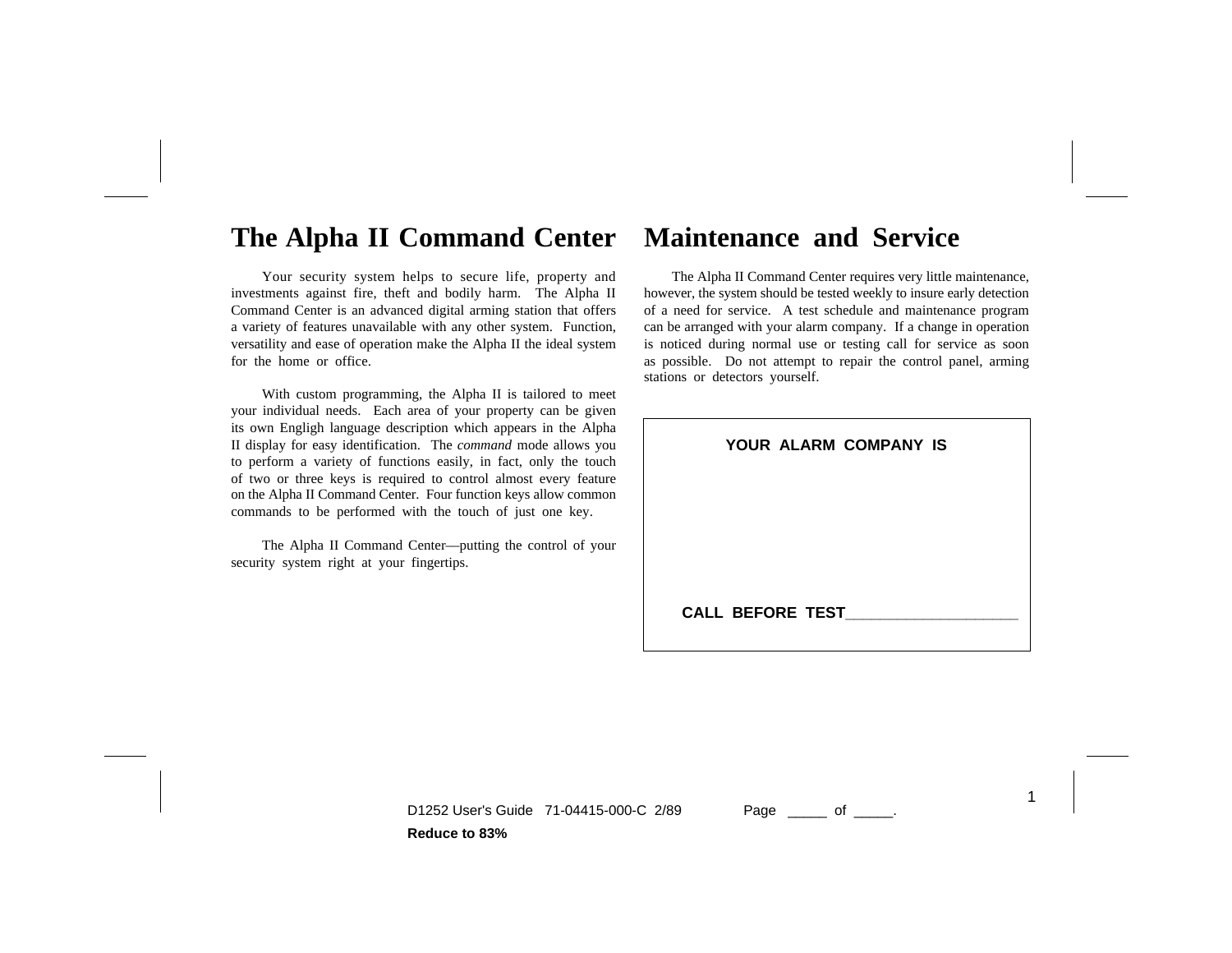2

D1252 User's Guide 71-04415-000-C 2/89 Page \_\_\_\_\_ of \_\_\_\_\_. **Reduce to 83%**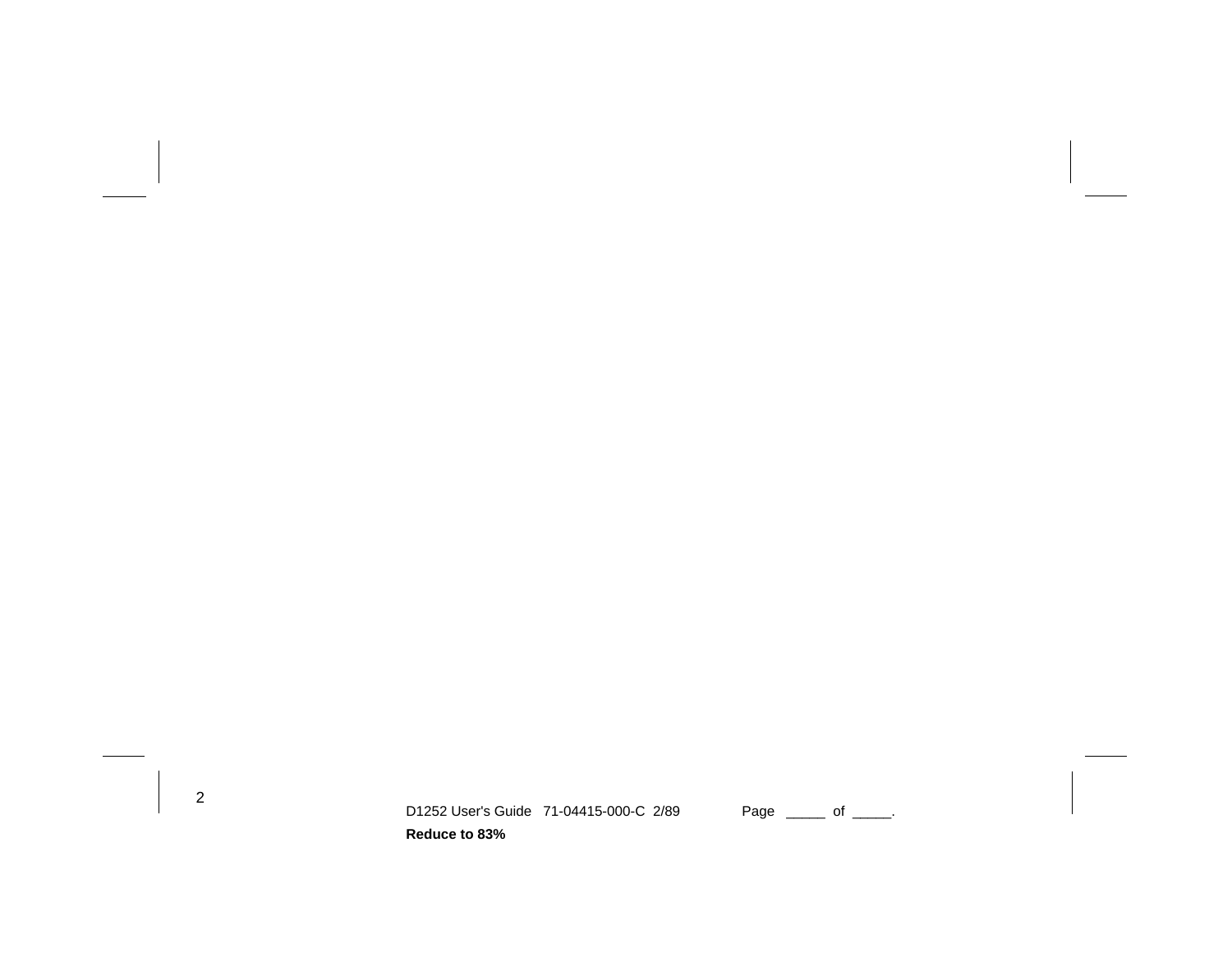# **Fire Safety**

Residential fire is a leading cause of accidental death. Most fire related deaths occur at night when the occupants suffocate in their sleep from smoke and deadly gases, rather than from burns. To help reduce this risk, the following three-step program should be implemented:

- 1. Minimize fire hazards around the home. Smoking in bed, cleaning with flammable liquids such as gasoline, leaving children home alone, and unsafe Holiday decorations are some of the more common causes of household fire.
- 2. Install a fire warning system. The primary purpose of this system is to protect lives, not property, by giving the earliest possible warning of the danger. In the event of a fire, the alarm system will generate a loud intermittent tone distinctly different than a burglar alarm.



In homes with more than one sleeping area a smoke detector (indicated by an inverted "s" in a circle) should be provided to protect each area.

3. Plan and practice an escape plan. A fire alarm warning may be wasted unless the family has planned for a quick evacuation. Because there may be very little time between detection of a fire and the time it becomes deadly, it is important that every member of the family understand exactly what to do.



Possible escape routes through open windows marked with arrows.

Primary and alternate escape routes should be established. Since stairwells and hallways may be blocked during a fire, exiting through a bedroom window at night should be an essential part of the escape plan. If the sleeping area is above the ground floor, install a means of safely descending outside the building if one does not already exist.

As part of this plan, all family members should arrange to meet at a predetermined location away form the house (such as a neighbors), to verify that all are accounted for.

|                      | D1252 User's Guide 71-04415-000-C 2/89 | Page |  |
|----------------------|----------------------------------------|------|--|
| <b>Reduce to 83%</b> |                                        |      |  |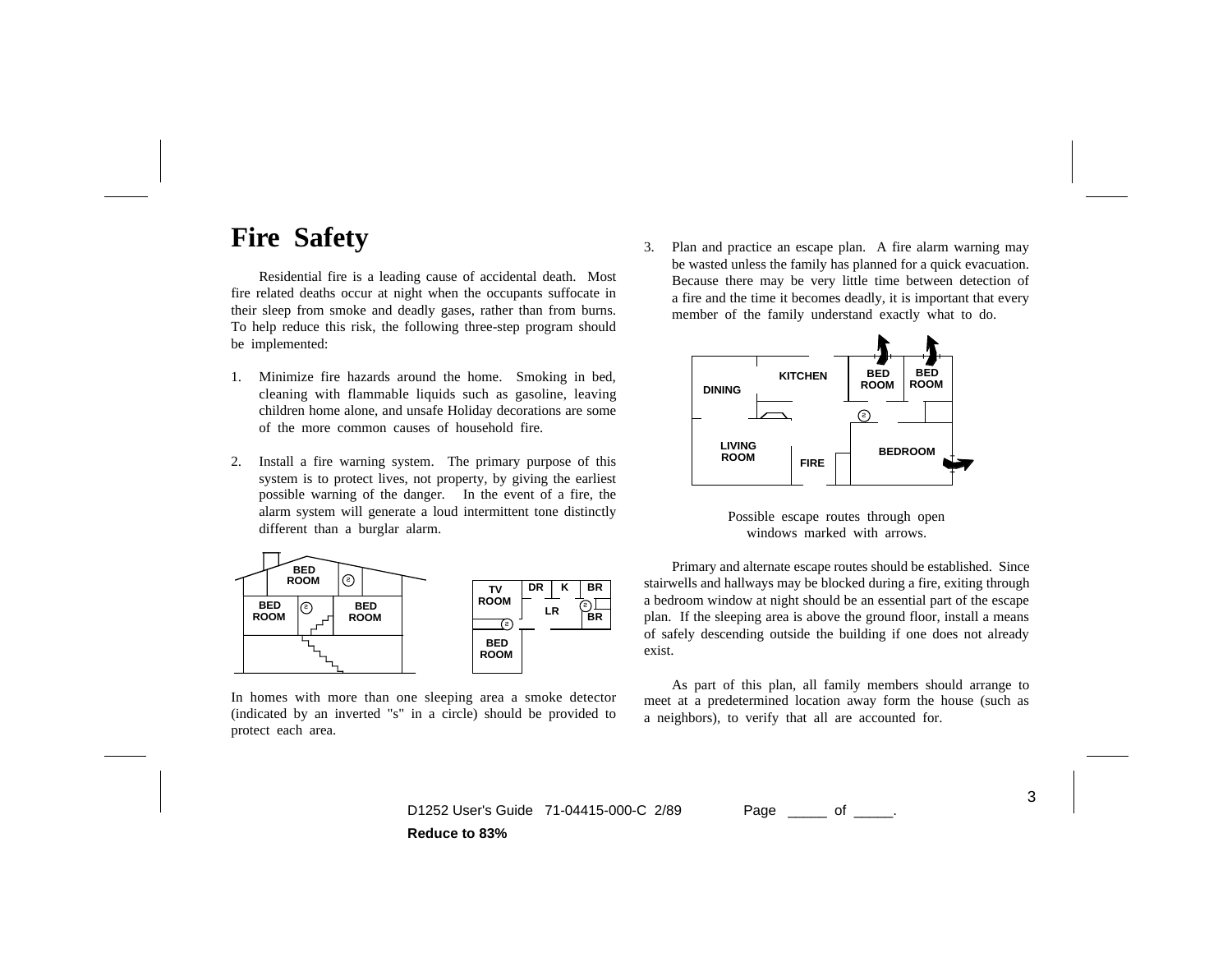# **In Case of Fire**

- 1. The primary purpose of a fire warning system is to protect lives. In the event of a fire alarm, quickly leave the building and call the fire department from a neighbor's or public telephone.
- 2. If it is determined the alarm was accidentally tripped, the bell should be silenced, the detectors reset and your alarm company notified immediately of the situation.

4

D1252 User's Guide 71-04415-000-C 2/89 Page \_\_\_\_\_ of \_\_\_\_\_ **Reduce to 83%**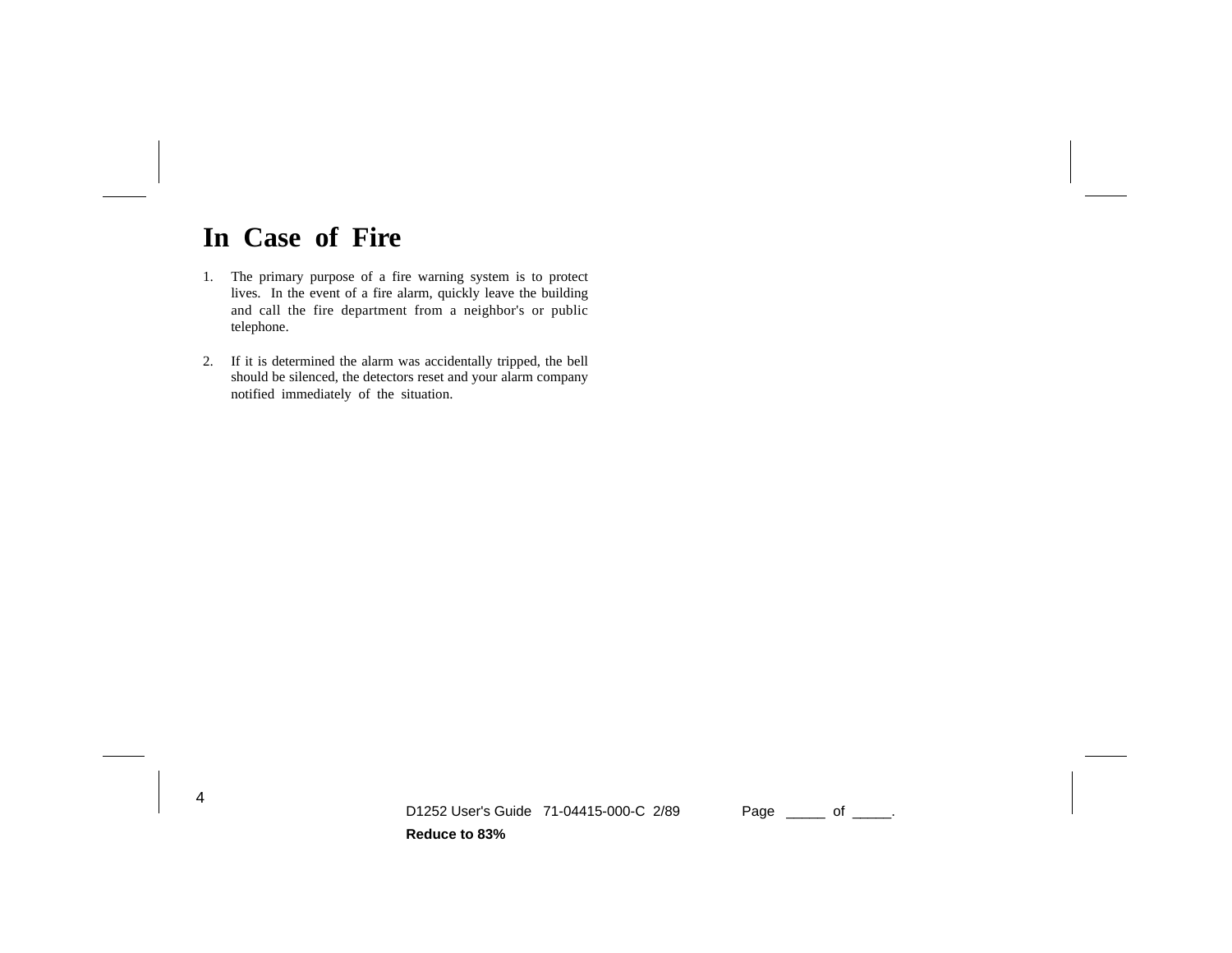### **Your Alpha II Command Center**

The Alpha II Command Center is an illuminated digital arming station that is the control center of your entire security system. The Alpha II does much more than just arm (turn-on) and disarm (turnoff) your security system; several system commands can be controlled by the Alpha II. A sixteen-character English language display keeps you informed of security conditions as well as storing alarm information for future reference. A built-in siren alerts you to different conditions which can require action. The Alpha II also includes four function keys which can perform virtually any system *command* (except arming commands) with the touch of one key.

#### **Zone Designation:**

Each area of your property is assigned to a specific zone with a number. A zone can be a single door (like the entrance door) or an entire room or area of your property (like the 2nd floor). All zones can be custom programmed by your alarm technician with an English word description for easy identification. There are three basic types of zones:

- **1. Perimeter:** All exterior doors and windows of the building, forming the outside "wall of protection" around your building.
- **2. Interior:** All interior forms of burglary protection (carpet mats, motion sensors, inside doors, etc.).

**3. 24 Hour:** A zone that remains armed all the time and is not disarmed from the Alpha II Command Center (fire, panic, duress, etc.)

### **Zone Status Display:**

The Alpha II Command Center's display panel indicates if the system is ready to arm or not.

If the display shows  $READV$  TO ARM then the system can be armed by entering your personal passcode or any of the arming commands available to your system.

If the display shows  $\overline{NOT}$  READY TO ARM then the system has a faulted zone. To find out which zone is faulted, press any of the numbered keys on the Alpha II and the zone number or special zone description will appear in the display. Correcting the faulted zone will usually mean closing a door or window.

D1252 User's Guide 71-04415-000-C 2/89 Page of **Reduce to 83%**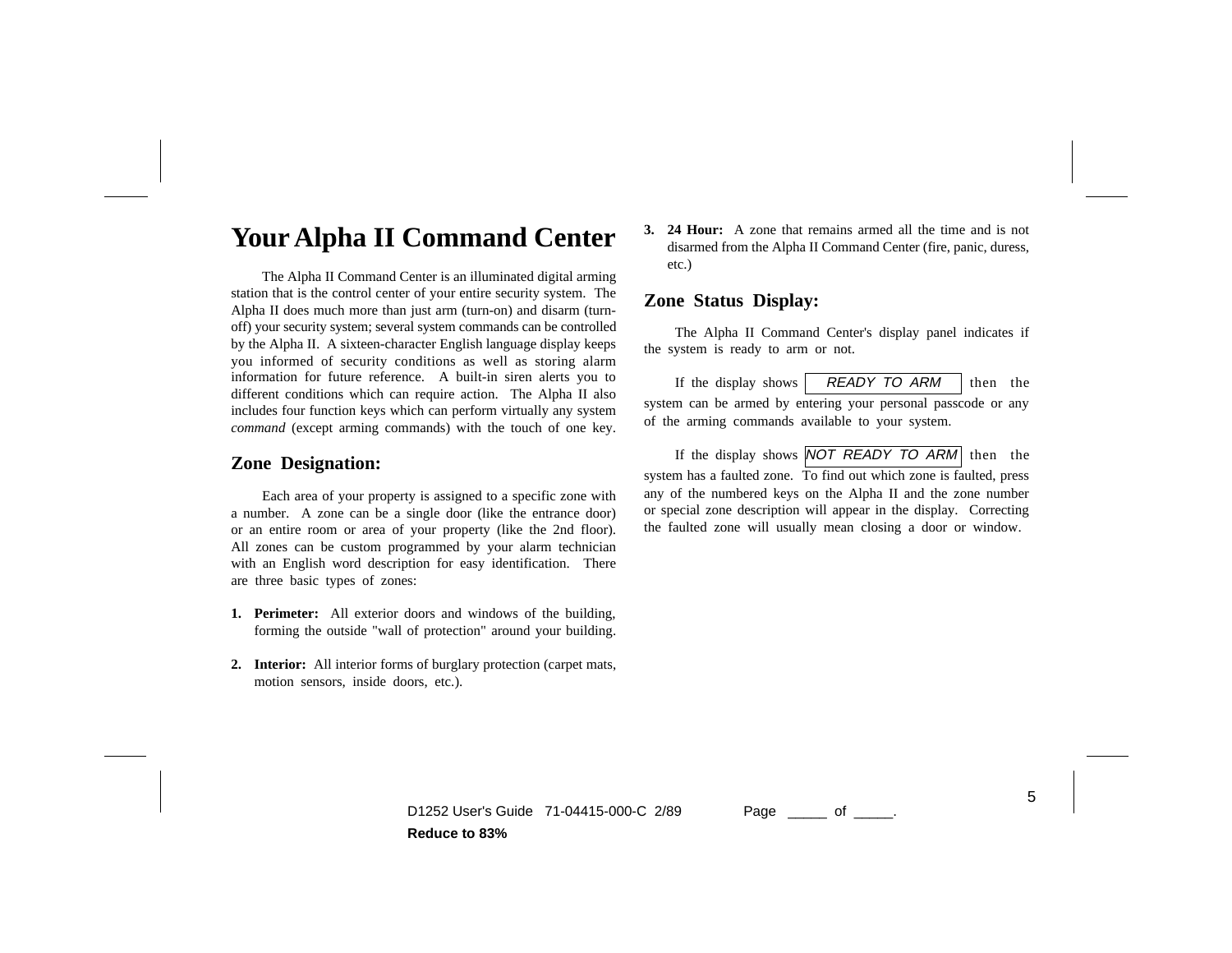# **Arming (Turning-On) Your Security System**

Your security system can be armed in many different ways, depending on the *arming command* used. *Arming commands* are those commands used to arm the system. The most basic arming command is to arm the entire system. This is done by entering your personal passcode or by entering an arming COMMAND.

There are several other variations of arming the system. For example: arm only the perimeter, arm only portions of the perimeter, etc. These arming functions and their respective commands are described later in this guide. Remember:

**To ARM your security system:**

- **Enter your personal passcode.**
- **or Enter an arming COMMAND.**

Your system may be programmed to send a "closing" report to the Central Station when arming.

My system sends a closing report.

My system does not send a closing report.

# **Disarming (Turning-Off) Your Security System**

Your security system is disarmed by entering your personal passcode. When your system is armed, you must enter the premises through a designated *entry delay* door to prevent an immediate *instant* alarm condition. Opening the door starts an entry delay time and the Alpha II emits an intermittent "beep" tone to remind you to disarm the system. Enter your personal passcode *before* the delay time expires and the system will disarm. If you enter through a wrong door or fail to disarm the system before the entry delay expires, you will generate an immediate alarm. Remember:

#### **To DISARM your security system:**

**• Enter your personal passcode.**

Your system may be programmed to send an "opening" report to the Central Station when disarming.

My system sends an opening report.



My system does not send an opening report.

D1252 User's Guide 71-04415-000-C 2/89 Page \_\_\_\_\_ of \_\_\_\_\_ **Reduce to 83%**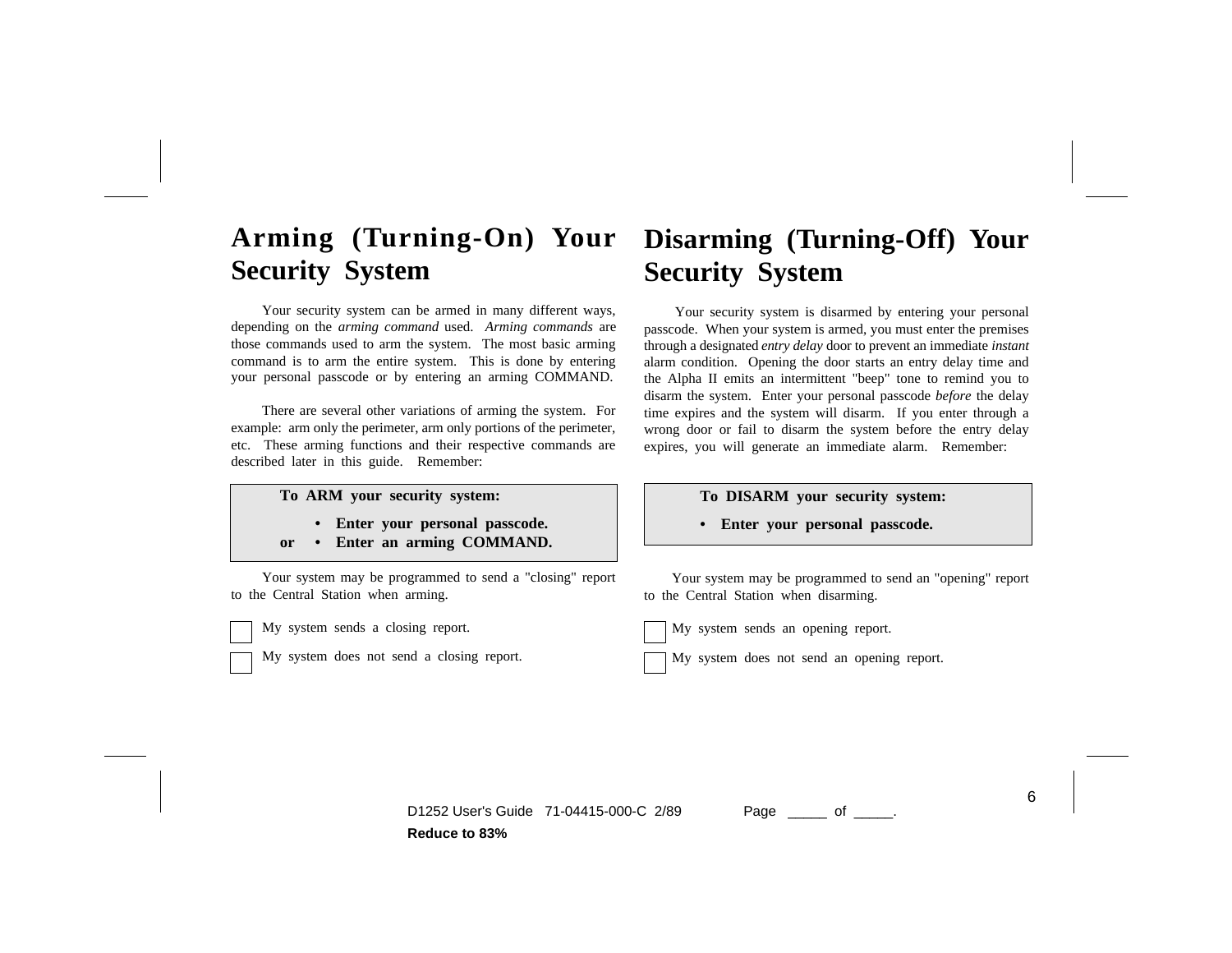### **Silencing the Alarm**

The audible alarm has a specific period of time it sounds before automatically shutting off. If an alarm occurs and you want to silence it before the time expires, simply enter your personal passcode and the alarm will stop.

To silence your Alpha II during a service alert, press **COMMAND** 4 to reset the alarm.

**To silence your security system:**

- **Enter your personal passcode for audible alarms.**
- **or Enter COMMAND 4 for service alerts.**

**NOTE:** Some installations are programmed so that the alarms cannot be silenced until the zone is restored to normal (non-alarm condition).

My system can be silenced by entering my personal passcode.

My system cannot be silenced unless the zone is returned to normal.

### **Reporting an Alarm**

My system reports to a central station.

My system does not report to a central station.

Your security system automatically disconnects your telephone from its line when transmitting reports to the Central Station. This prevents alarm signals from being interrupted during transmission. Once the report has been completed the telephone line is restored to normal service.

**NOTE:** If damage occurs to the telephone line and your telephone service is interrupted, reports will **not** be transmitted to the Central Station unless an alternate means of transmitting signals is installed in your system.

D1252 User's Guide 71-04415-000-C 2/89 Page \_\_\_\_\_\_ of **Reduce to 83%**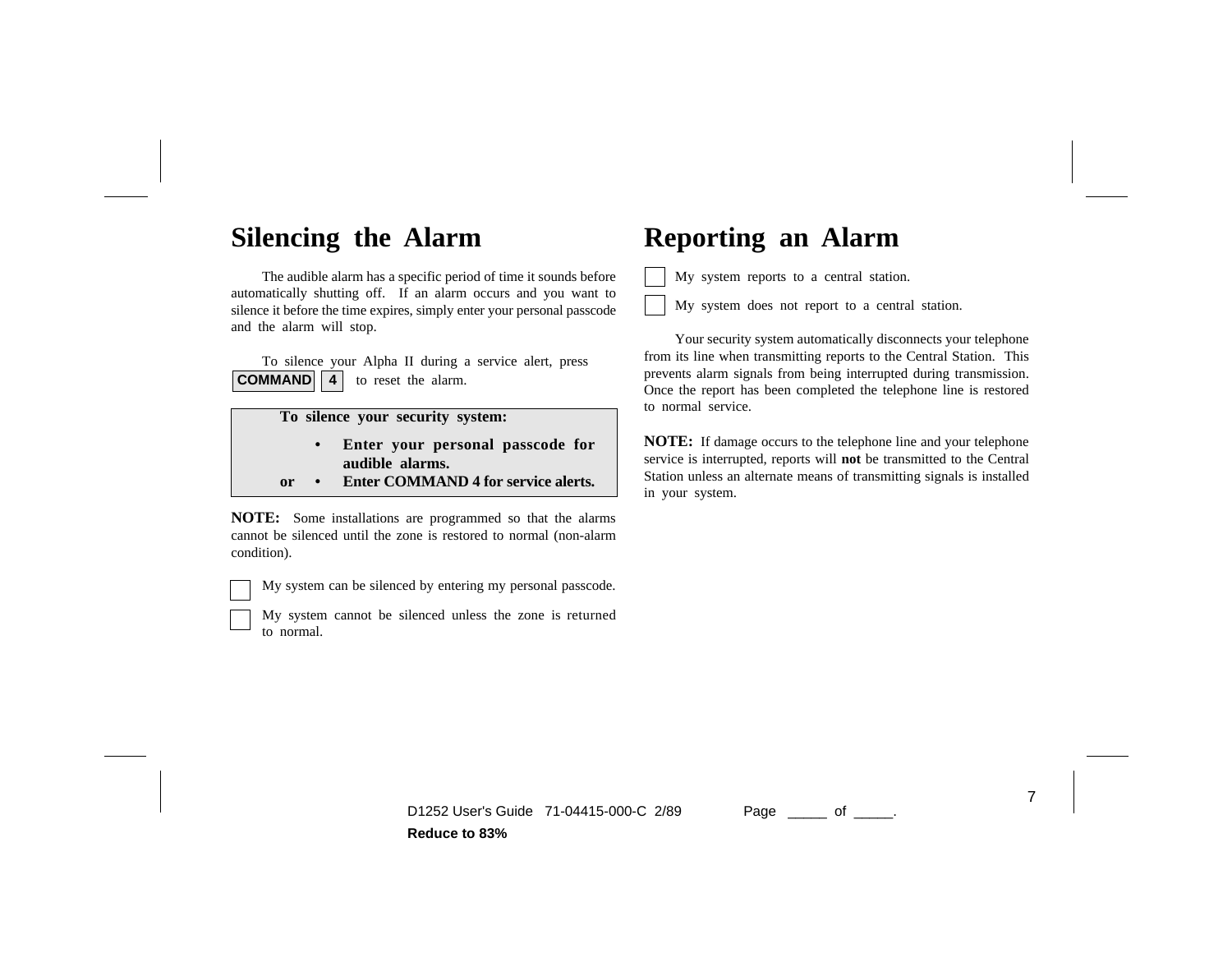# **Alpha II Function Keys**

The Alpha II Command Center has four Function Keys (labeled A, B, C, and D) which can be used to perform system commands with the touch of one key. Your alarm technician programs the Function Keys and each key is listed below with its function.

#### **Function Key Command Function Performed**

| Function Key $\begin{bmatrix} A \end{bmatrix}$ – |  |
|--------------------------------------------------|--|
|                                                  |  |
| Function Key $\begin{bmatrix} C \end{bmatrix}$   |  |
| Function Key $\boxed{\mathbf{D}}$                |  |

## **COMMAND Bar**

The COMMAND bar is a multi-function key used for the following purposes:

- Initiating (entering into) system commands.
- Entering data or answering system prompts that appear on your Alpha II display.
- Exiting system commands.

#### **COMMAND Bar Security:**

Some systems require a security passcode be entered before the COMMAND bar can operate.

My system requires a security passcode:

My system does not require a security passcode.

\_\_\_\_\_\_\_\_\_\_\_\_\_\_\_\_\_\_\_\_\_\_\_\_\_\_\_\_\_\_\_\_\_\_\_\_\_\_\_\_\_.

#### **To Unlock Command Bar:**

1. Enter your security passcode.

2. Press **COMMAND** 

Using a 6 digit security passcode automatically puts the system in the Command Mode and the COMMAND bar does not need to be pressed.

D1252 User's Guide 71-04415-000-C 2/89 Page \_\_\_\_\_ of \_\_\_\_\_. **Reduce to 83%**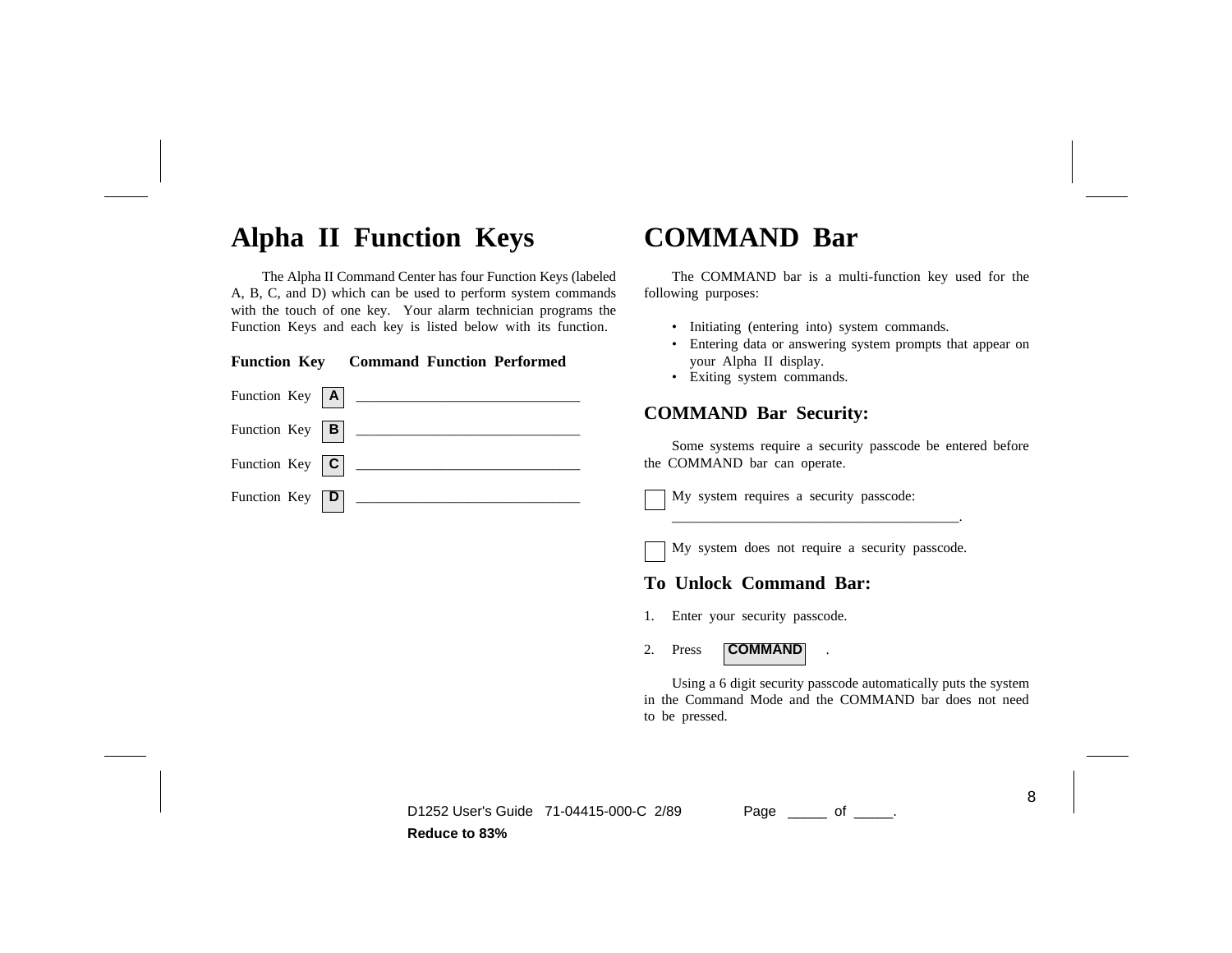### **Alpha II Warning Signals**

The Alpha II Command Center contains a built-in siren used as an interior warning device. An additional bell or siren may also be mounted on the exterior of your premises to alert your neighbors of an emergency and to give the police an audible reference to help them locate the alarm. Several different warning signals can be emitted from the Alpha II to alert you when an event occurs (not all signals will be heard outside). Some of these tones are optional and can be selected by your alarm technician.

1. **Burglary Signal:** When a burglary zone is activated while the system is armed, the Alpha II emits a *steady or pulsed high-pitched bell tone.* The siren/bell (both interior and exterior) will ring for the length of time set by your alarm technician. Entering your personal passcode silences the burglary siren(s). The burglary alarm bell tone is:

Steady Pulsed

2. **Fire Signal:** When a fire zone is activated (fire zones are armed 24 hours) the Alpha II emits a *steady or pulsed highpitched bell tone.* Evacuate all occupants and investigate for smoke or fire. Ensure that all occupants know the difference between the burglary signal and the fire signal. Entering your personal passcode silences the fire alarm. The fire alarm bell tone is:



3. **Trouble Signal:** When a system trouble event occurs, such

as a service alert, a *continous buzz* is emitted from the Alpha II until COMMAND 4 or a personal passcode is entered.

- 4. **Entrance Warning:** The Alpha II emits a *soft intermittent beep tone* during the entry delay period to remind you to disarm your security system. If the security system is not disarmed before the entry delay expires, an alarm signal is sent to the Central Station and the alarm siren sounds. When keys are pressed, the warning tone stops for a few seconds.
- 5. **Watch Tone:** When the Perimeter Watch Mode is activated, the Alpha II emits a *brief tone* to alert you when any perimeter zone is faulted. The tone sounds only when the door or window is opened. It does not sound again for that zone until the door or window is first closed and then reopened. The watch mode only functions when the system is disarmed. Any activity from a 24 hour zone will abort the Perimeter Watch Mode.
- 6. **Keypad Encoding Tone:** Pressing any key on the Alpha II Command Center sounds a *muted beep tone,* indicating that the entry is valid.

D1252 User's Guide 71-04415-000-C 2/89 Page of **Reduce to 83%**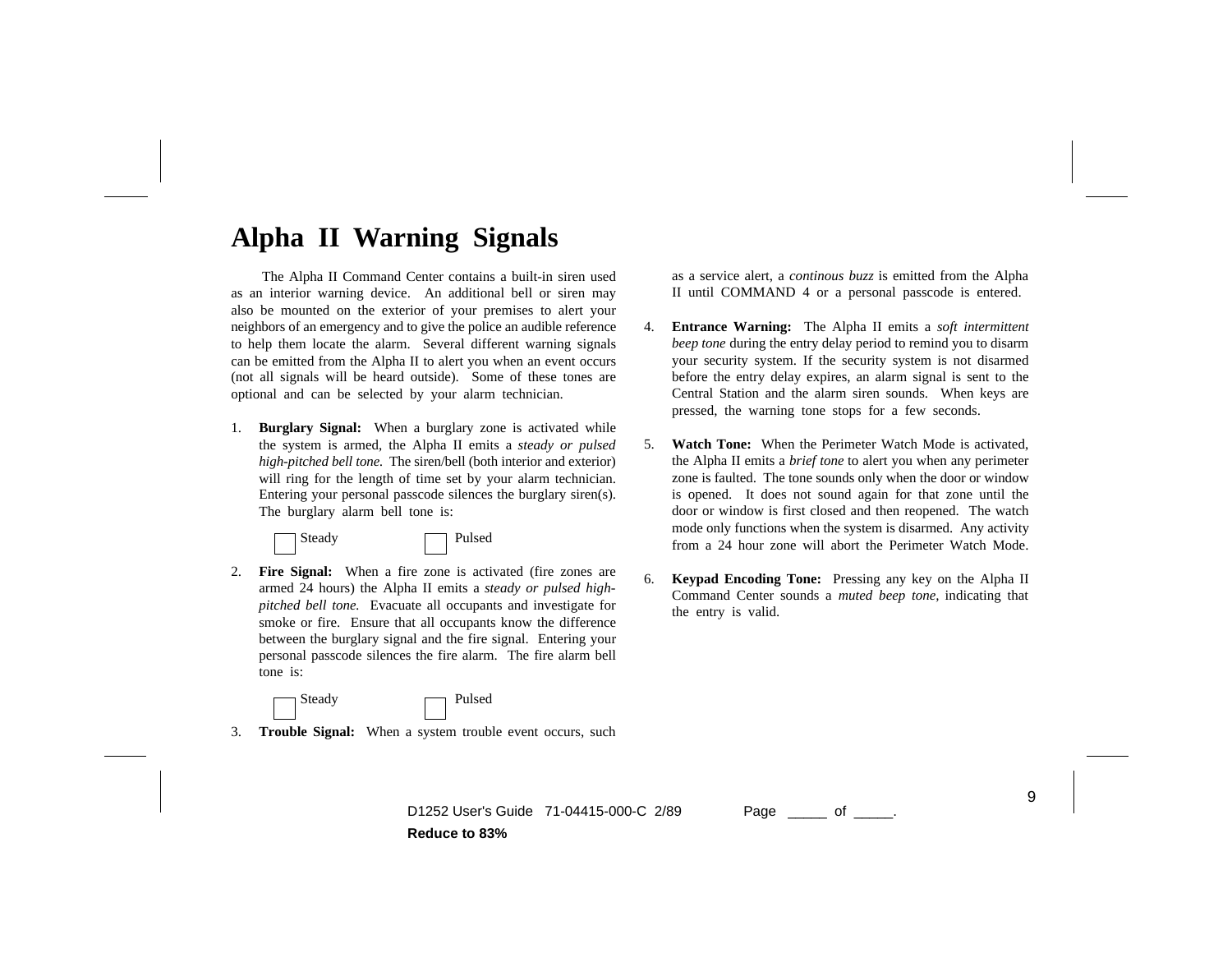### **Standard Alpha II Displays**

The Alpha II Command Center features *alphanumeric,* English language displays. These displays are the Alpha's way of communicating to you various security system conditions and instructions. Programmed into the Alpha II are standard displays that tell you if the system is armed, which zones are faulted, which zones need service, and several other conditions. If a series of events are taking place, each is displayed in sequence, giving you a complete disclosure of what is happening. In the sample standard displays which follow, "*(custom text)*" is programmed by your alarm technician and may contain additional expanded zone condition displays (see Expanded Zone Displays).

#### ALARM (custom text)

Indicates a zone is in alarm and shows the zone's custom display. This display alternates with an "expanded" zone condition display.

#### ALARM CANCEL

Indicates when a cancel report is in progress (for systems programmed for those reports). I have  $\vert \cdot \vert$ ; I do not have . Canceling an alarm report is done by entering your personal passcode while the alarm is in progress.

#### ALL SECURE

Indicates the security system is armed and ready to detect intruders.

#### ENTRY (custom text)

Indicates the entry delay is in progress and shows the custom text display of the zone which was entered.

#### EXIT NOW

This message alternates with the armed status display during exit delay.

#### LISTEN

Indicates when the Emergency Audio Reporting (E.A.R.) system is activated for "Listen-in" or "Look-in". The display alternates with alarm and any custom displays.

#### NOT READY TO ARM

Indicates that a zone is not in a normal condition (a zone is faulted). Pressing any numeric key lets the Alpha II display which zone is faulted.

#### PERIMETR DELAYED

Indicates only the perimeter protection is armed with entry/ exit delays enabled. Faulting any perimeter delay zone begins the entry delay time.

#### PERIMETR INSTANT

Indicates that only the perimeter protection is armed with no entry or exit delay time. Faulting any perimeter zone causes an instant alarm.

#### PERIMETR PARTIAL

Indicates that only part of the perimeter protection is armed.

D1252 User's Guide 71-04415-000-C 2/89 Page \_\_\_\_\_ of \_\_\_\_\_.

**Reduce to 83%**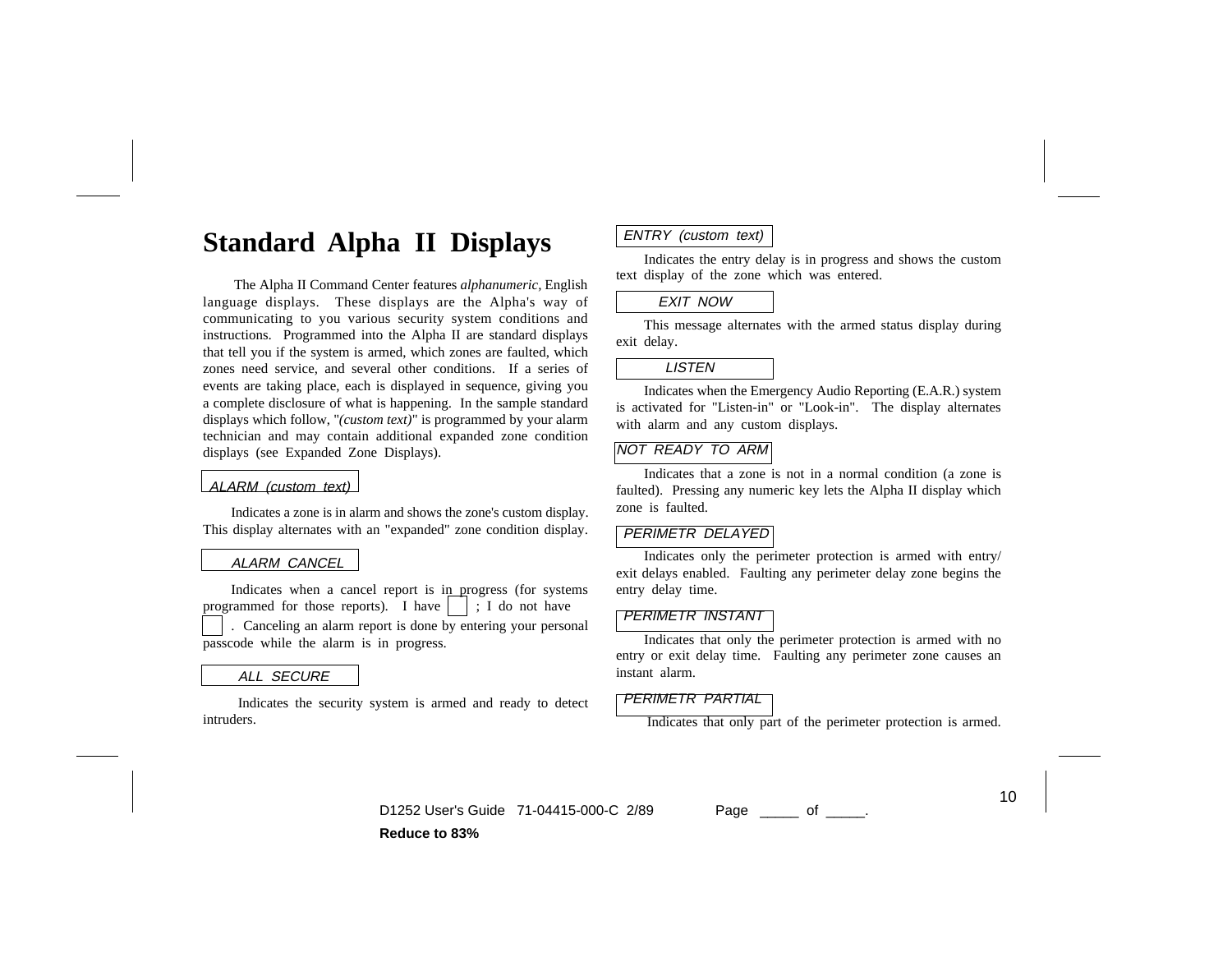#### READY TO ARM

Indicates that all perimeter and interior zones are normal and ready to be armed.

#### SERVICE AC FAIL

Indicates AC power to the security system is interrupted. Check the plug-in transformer and circuit breaker.

#### SERVICE COM FAIL

Display indicates a "failure to communicate" of the system to the Central Station. Entering a COMMAND 4 clears this display.

#### SERVICE CPU FAIL  $*$

Display indicates a problem with the main processor of the security system.

#### SERVICE LO BATRY | \*

Indicates the security system is experiencing a low battery condition.

#### SERVICE PHONE  $\parallel$  \*

This display indicates telephone line trouble.

#### SERVICE ROM EROR  $*$

If this display appears, telephone your alarm company for repairs.

\* Contact your alarm company to determine if repairs are needed.

#### SERVICE (custom text)

Displays momentarily when a zone is in trouble (abnormally faulted). This display alternates with an "expanded" zone condition display showing the zone's identification number and its custom display.

#### STATUS <sup>+</sup>

Indicates a Status report has been transmitted to the Central Station.

#### SYSTEM BUSY

Displays when the security system is occupied with another task and a command cannot be performed at this time.

#### SYSTEM COMMAND

Displays when the COMMAND bar is pressed. Pressing a numbered key after COMMAND will activate the particular command function of that key.

 $TEST +$ 

Indicates a test report has been transmitted to the Central Station.

**WATCH** 

Display indicates the security system is in the Perimeter Watch Mode.



Alternating display indicates the security system is set up with zones that are all armed 24-hours a day. Usually found on fire systems where all eight zones are used for fire.

11

D1252 User's Guide 71-04415-000-C 2/89 Page of Fig.

**Reduce to 83%**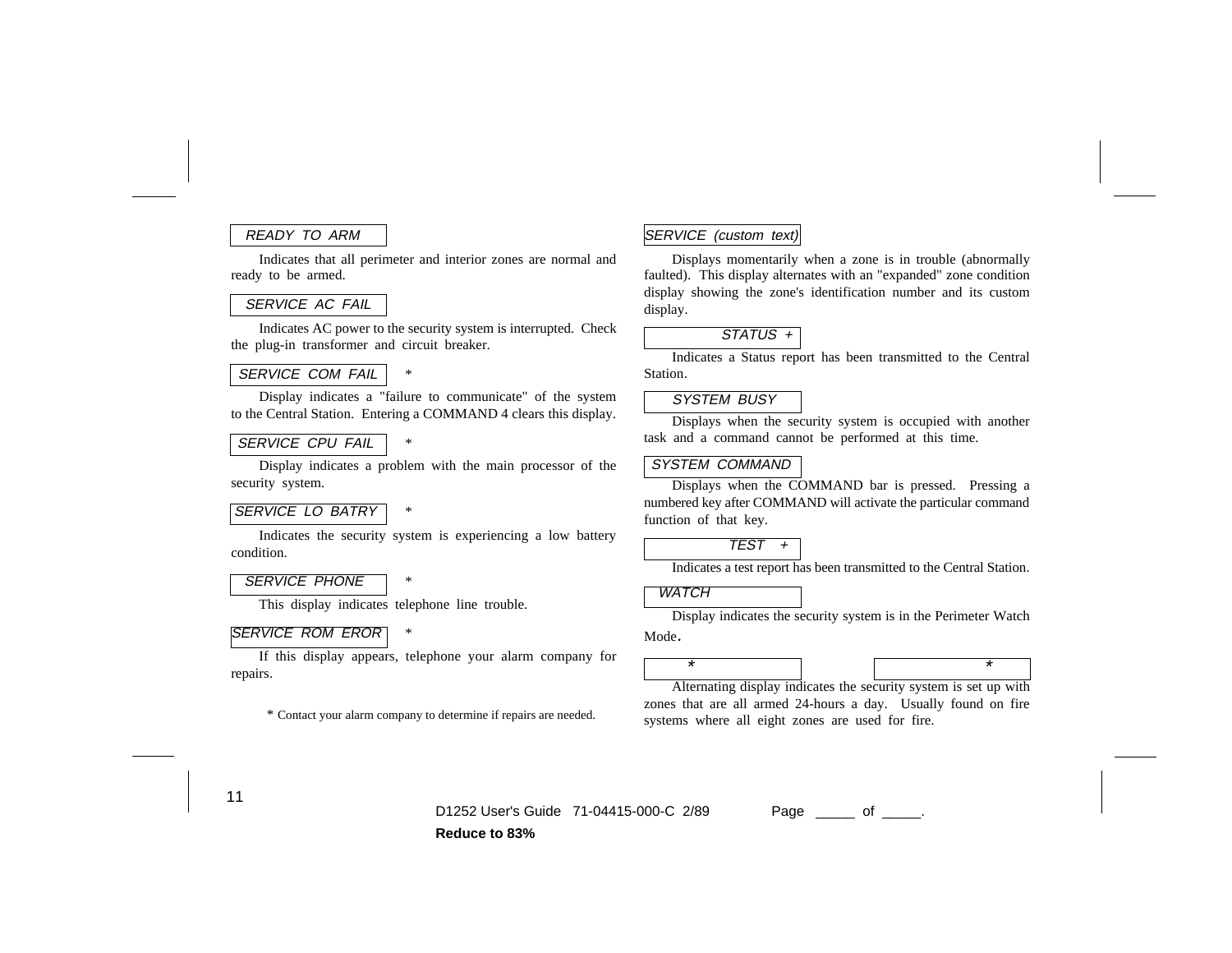# **Expanded Zone Displays**

Some of the standard Alpha II Command Center displays will also display expanded zone condition messages. The displays appear in a sequence of two (example below).



- **A**. The type of fault or alarm condition existing on the zone or point.
- **B**. Custom text entered by your alarm technician to define the location of the condition.
- **C**. The Zone and point number that the alarm applies to.
- **D**. The current state of the point.

|   | $\mathbf{O}$ = Open    |
|---|------------------------|
| м | $=$ Missing point      |
|   | $S = Shorted$          |
| X | $=$ Extra Point        |
|   | " $" = (blank) Normal$ |

- **E**. The Memory code.
	- $1 =$  Alarm **5** = Alarm, & Missing  $2 =$  Trouble **6** = Trouble, & Missing **3** = Alarm, & Trouble **7** = Alarm, Trouble, & Missing  $4 =$ Missing
- **F**. Custom text entered by your alarm technician to further define the location of the condition.

### **Alarm Condition Examples:**



ler) connected to point 101.

front door, is open.

### **Trouble and Fault Condition Examples:**

| <i>FAULTED DOORS</i> |  |  |  |  |
|----------------------|--|--|--|--|
| ZN20101 FRONT        |  |  |  |  |
| ***************      |  |  |  |  |

Display indicates point 201, the

| **************** | service (the wire is shorted).   |  |  |
|------------------|----------------------------------|--|--|
| ZN301S1 KITCHEN  | window in the kitchen, needs     |  |  |
| SERVICE WINDOWS  | Display indicates point 301, the |  |  |

*\* A row of stars separates each condition.*

Zone points (ex.: ZN101) used in these status messages are for example purposes only. The zone number appearing on your system will reflect the zone number affected.

D1252 User's Guide 71-04415-000-C 2/89 Page \_\_\_\_\_ of \_\_\_\_\_.

**Reduce to 83%**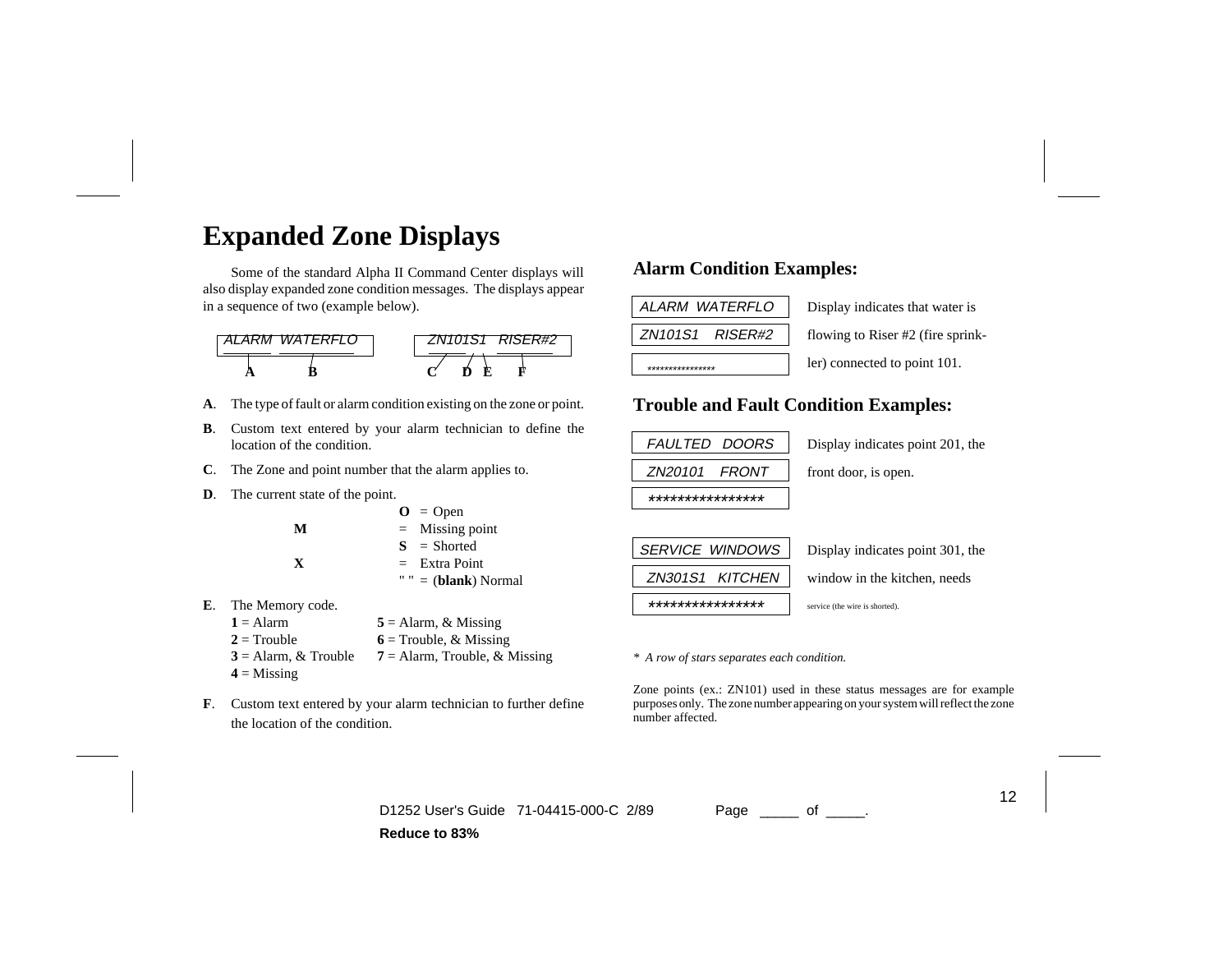## **MultiLink Displays**

In addition to the Standard Alpha II Command Center displays, the systems programmed for the MultiLink R.F. system will also display these status messages. The status message appears in sequence of two displays (example below).



- **A**. The type of fault or alarm condition existing on the zone expansion point.
- **B**. Custom text entered by your alarm technician to define the location of the condition.
- **C**. The Zone and point number that the alarm applies to. Zone  $A = Odd$  number. Zone  $B = E$ ven number.
- **D**. The current state of the point.

| O            | $=$ | Open           |
|--------------|-----|----------------|
| М            | $=$ | Missing point  |
| s            | $=$ | Shorted        |
| $\mathbf x$  | $=$ | Extra point    |
| $\mathbf{u}$ | $=$ | (blank) Normal |
|              |     |                |

- **E**. The Memory code.
	- $1 =$  Alarm **5** = Alarm, & Missing
	- $2 = \text{Trouble}$  **6** = Trouble, & Missing
	- $3 =$  Alarm, & Trouble  $7 =$  Alarm, Trouble, & Missing  $4 =$ Missing
- **F**. Custom text entered by your alarm technician to further define

### **Alarm Zone A Example:**

|         | ALARM MULTLINK  |
|---------|-----------------|
|         |                 |
| ZN10101 | <i>597 MAIN</i> |

\*\*\*\*\*\*\*\*\*\*\*\*\*\*\*\*

Display indicates an alarm or open conditon on Zone A of a MultiLink system located at 597 Main Street.

#### **Alarm Zone B Example:**

| AI ARM          | <b>MULTLINK</b> |  |  |  |
|-----------------|-----------------|--|--|--|
| ZN21201         | 129 PCFC        |  |  |  |
| *************** |                 |  |  |  |

Display indicates an alarm or open conditon on Zone B (ZN212) of a MultiLink sys-tem located at 129 Pacific Ave.

### **Phone Line Trouble Example:**

|                  | <b>SERVICE MULTLINK</b> |
|------------------|-------------------------|
|                  | ZN410S2 330 ERVG        |
| **************** |                         |

Display indicates phone line trouble with the MultiLink system at 330 Erving.

### **Missing Point Example:**

|                  | <b>SERVICE MULTLINK</b> |  |  |
|------------------|-------------------------|--|--|
| ZN605M2 10345 VN |                         |  |  |
| **************** |                         |  |  |

Display indicates a missing point on the MultiLink sys-tem at 10345 Van Ness.

Zone expansion points (ex.: ZN101) used in these status messages are for example purposes only. The zone number appearing on your system will reflect the zone number affected.

*\* A row of stars separates each condition.*

D1252 User's Guide 71-04415-000-C 2/89 Page of **Reduce to 83%**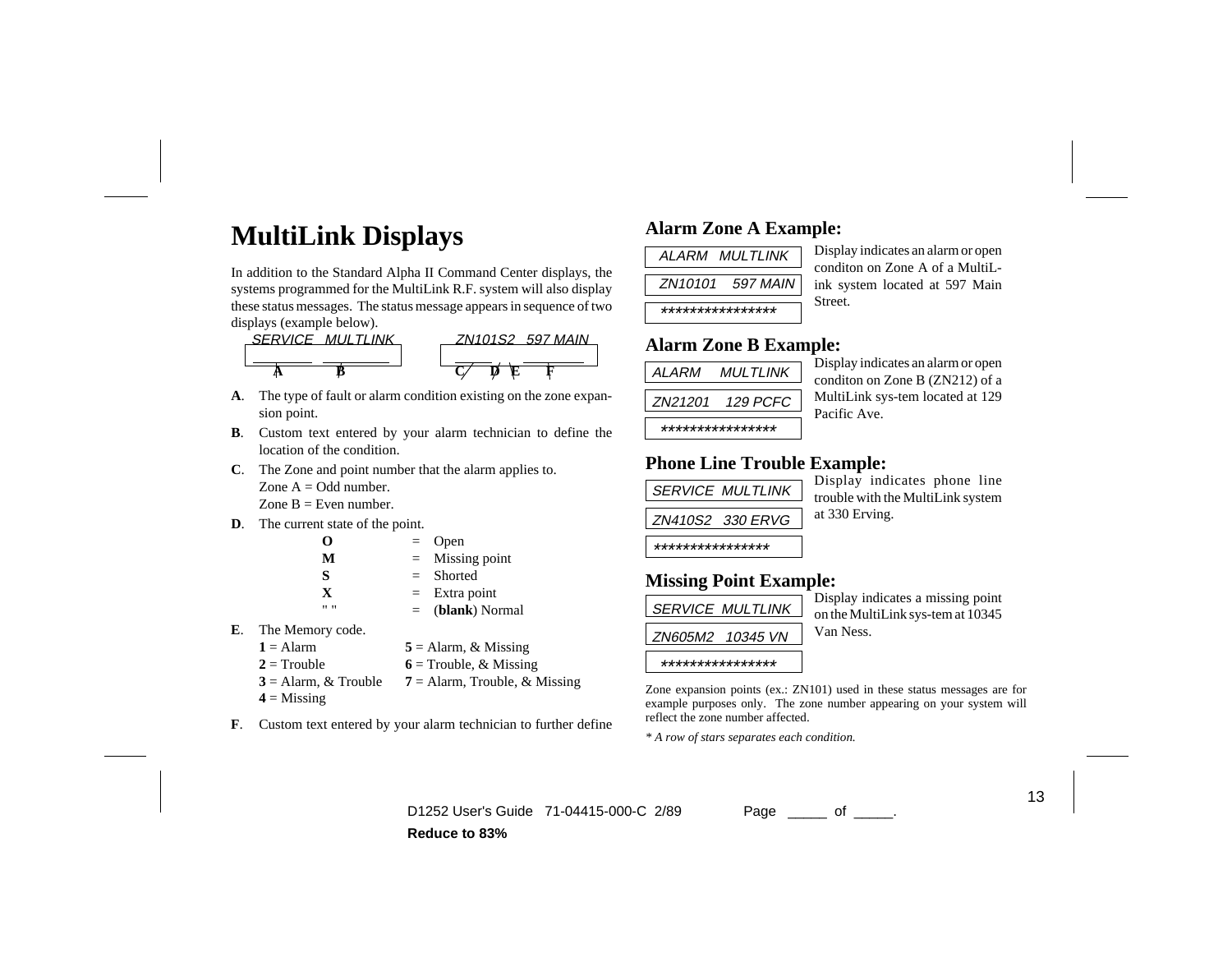# **Arm Your Entire System with Delays**



COMMAND 1 is used to arm the entire system, both perimeter and interior zones. Once you have entered COMMAND 1, the exit delay time starts. You now have a predetermined amount of time to exit the protected area before the system arms. During the exit period you may move through motion detectors or any protected area on your way to the exit door without causing an alarm. Enter your personal passcode to cancel COMMAND 1.

**NOTE:** If you leave the building after the exit time expires, you may begin the entry delay, or initiate an alarm. If this happens, disarm your system by entering your personal passcode. If your system reports to a Central Station, you may need to call them if an alarm occurs.

#### **Application**

COMMAND 1 is useful in applications where you want your cleaning service, a serviceman or anyone to arm your system when they leave, but you don't want them to have the passcode to disarm the system. COMMAND 1 arms the system, but it will not disarm the system.

### **To use COMMAND 1:**

- 1. Ensure that all zones are secure. The display should show **READY TO ARM**
- 2. Press the **COMMAND** bar. The display should show SYSTEM COMMAND
- 3. Press the **1** key. The display now alternates between

| ALL SECURE                                            | and |  | <b>EXIT NOW</b> |
|-------------------------------------------------------|-----|--|-----------------|
| After the exit delay expires, the display shortens to |     |  |                 |
| ALL SECURE                                            |     |  |                 |

4. To disarm your security system, enter your personal passcode before the delay time expires.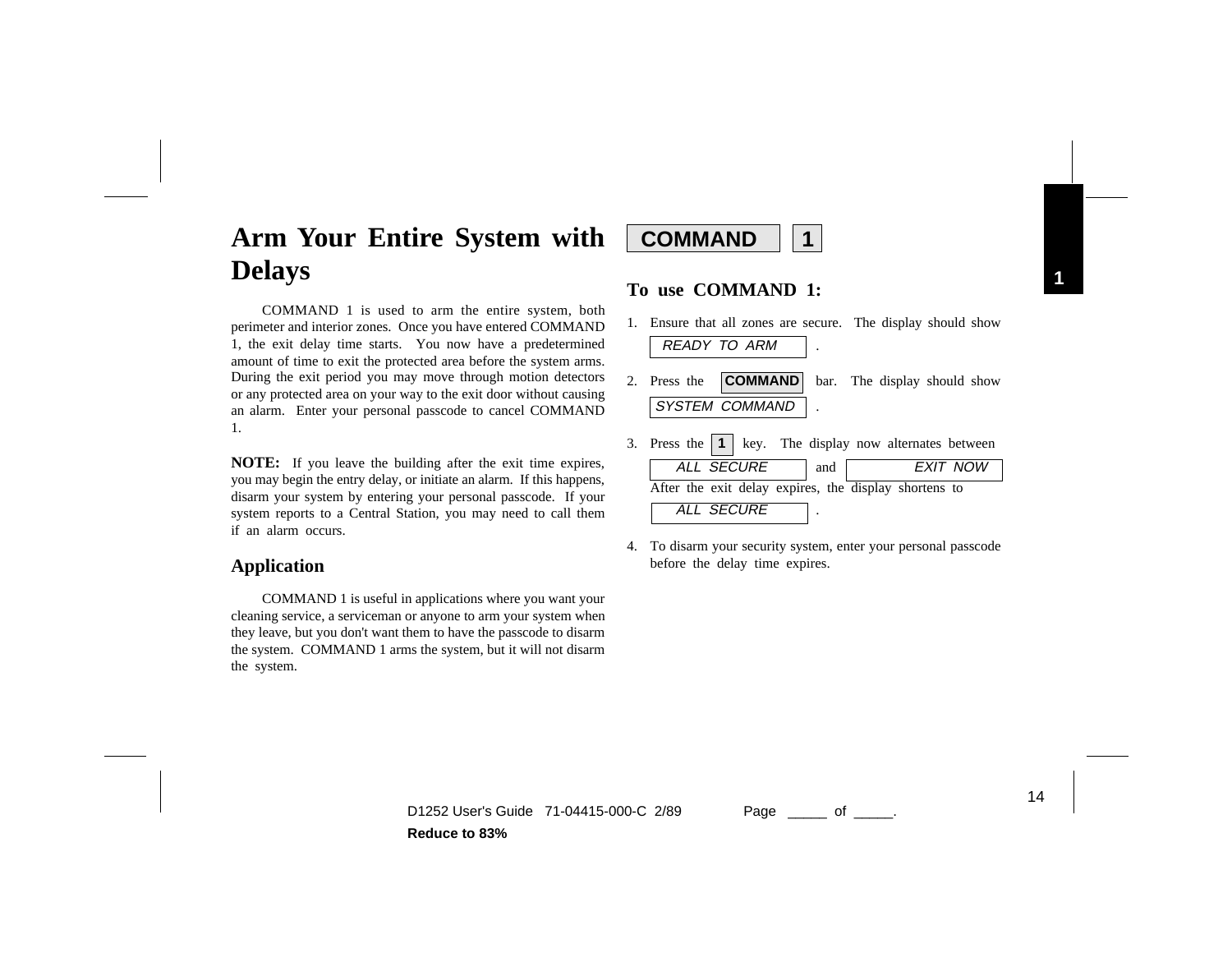# **Arm the Perimeter without Delays**

COMMAND 2 is used to arm only the perimeter of your building, leaving the interior of the building disarmed. This command allows no exit or entry delay time through the perimeter, including the designated delay door. **Although this command does not send a "Closing Report" to the Central Station, it will still send alarms.** Enter your personal passcode to cancel COMMAND 2.

#### **Application**

This arming command is useful in residential systems at night when everyone is home and ready to retire for the evening.

In commercial installations, this arming command is useful when you are working late and you want the perimeter of the building armed until you are ready to leave.

### **COMMAND** 12

### **To use COMMAND 2:**

- 1. Ensure all perimeter zones are secure. (Interior zones are not armed with this command and may remain faulted while arming with COMMAND 2. All faulted zones will be shown in the display.)
- 2. Press the **COMMAND** bar. The display should show SYSTEM COMMAND
- 3. Press the **2** key. The display now shows PERIMETR INSTANT
- 4. To disarm your security system, enter your personal passcode.

| D1252 User's Guide 71-04415-000-C 2/89 |  |
|----------------------------------------|--|
| Reduce to 83%                          |  |

Page  $\rule{1em}{0.15mm}$  of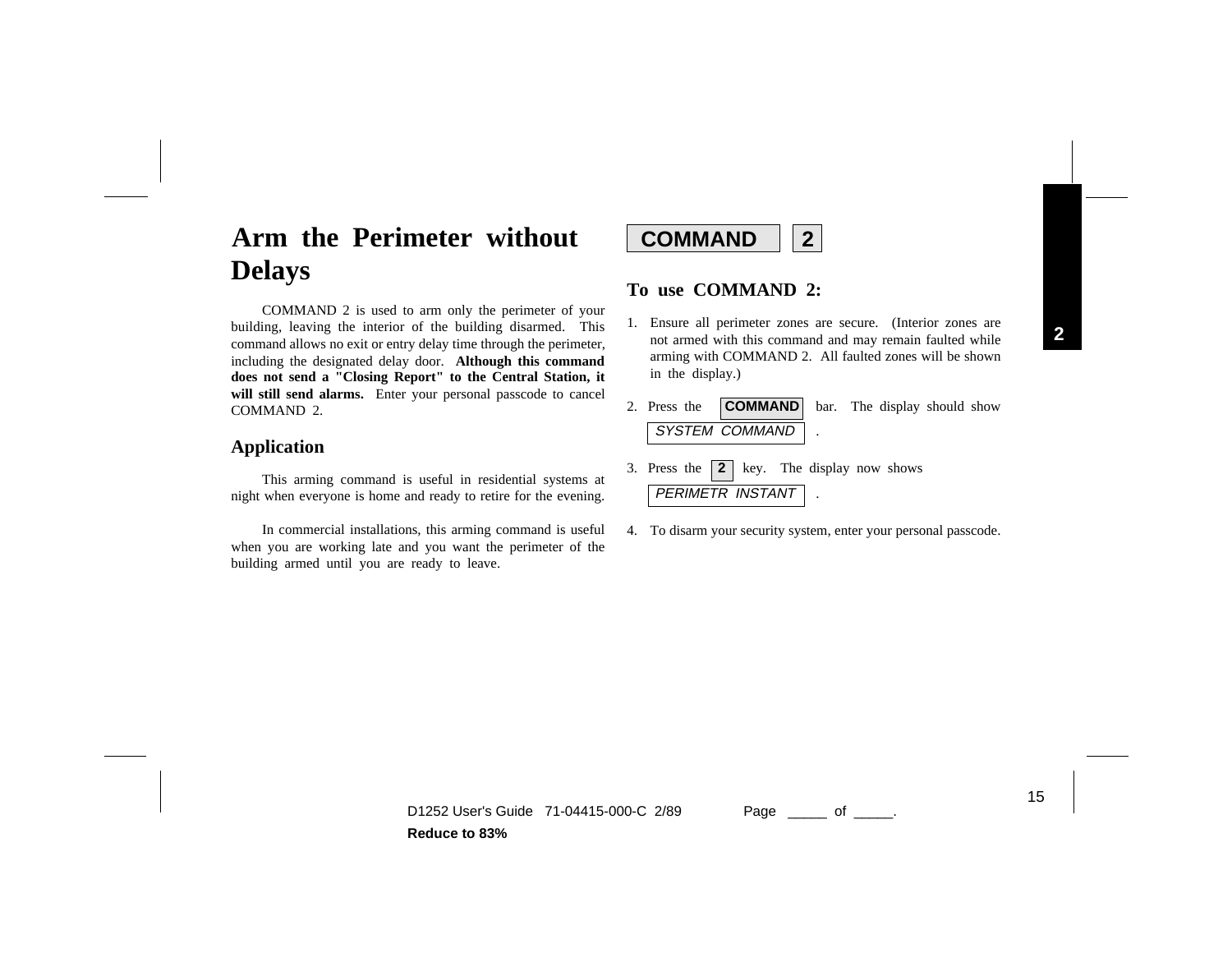### **Arm the Perimeter with Delays**

COMMAND 3 is used to arm only the perimeter of your building, leaving the interior of the building disarmed. Once you have entered COMMAND 3, the exit delay time starts. You now have a predetermined amount of time to leave before the perimeter arms. **Although this command does not send a "Closing Report" to the Central Station, it will still send alarms.** Enter your personal passcode to cancel COMMAND 3.

#### **Application**

This arming command is useful in residential systems when you are leaving, but members of your family, a babysitter or a pet are still inside the house.

For commercial systems, use this command to re-arm your system when you are on the premises but not yet open for business.

# COMMAND ||3

#### **To use COMMAND 3:**

- 1. Ensure all perimeter zones are secure. (Interior zones are not armed with this command and may remain faulted while arming with COMMAND 3. All faulted zones will be shown in the display.)
- 2. Press the **COMMAND** bar. The display should show SYSTEM COMMAND
- 3. Press the **3** key. The display alternates between PERIMETR DELAYED and EXIT NOW After the exit delay expires, the display shortens to **PERIMETR DELAYED** when exit time expires.
- 4. To disarm your security system, enter your personal passcode.

D1252 User's Guide 71-04415-000-C 2/89 Page \_\_\_\_\_\_ of **Reduce to 83%**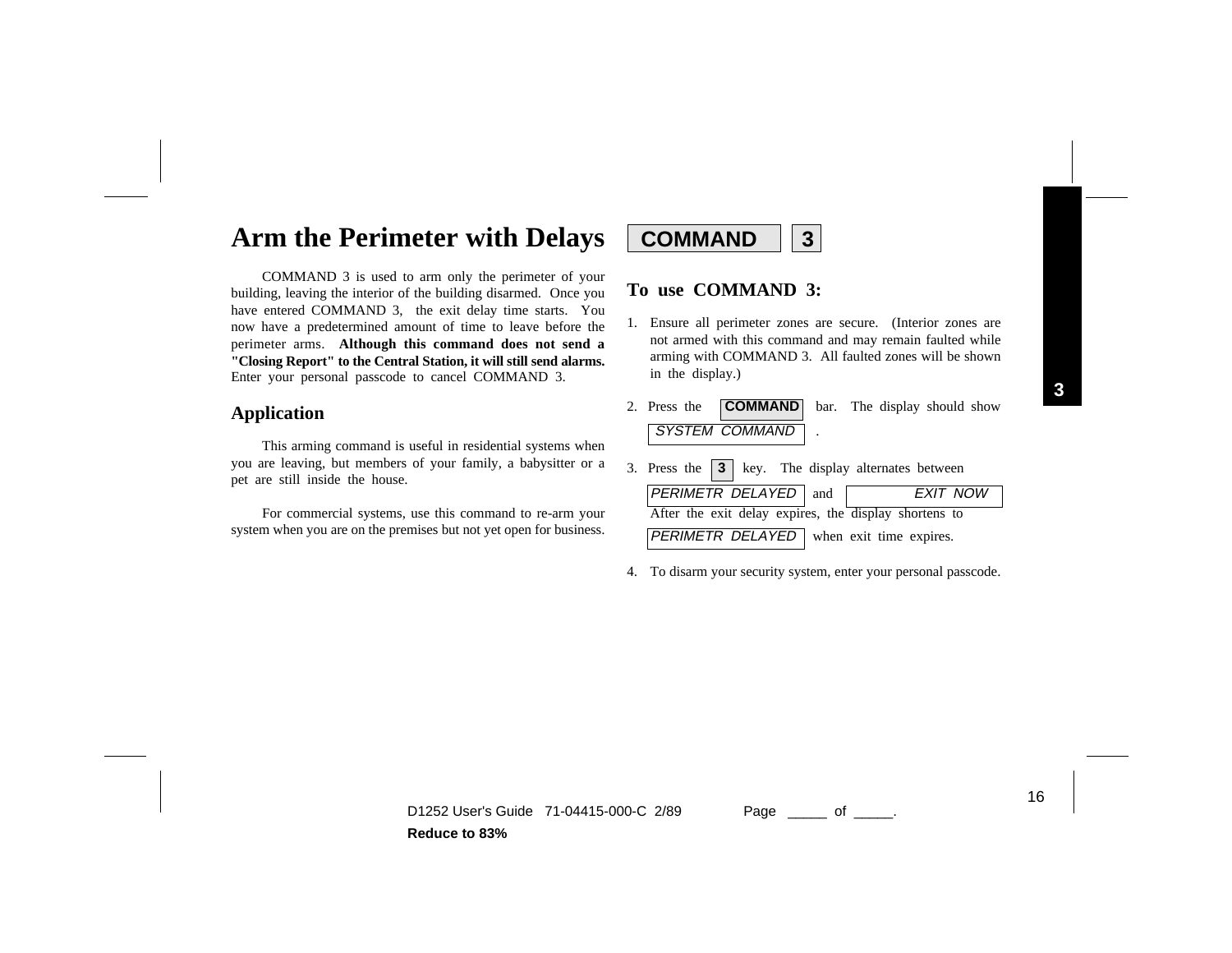# **•Reset Trouble Sounder •Reset Alarm Memory Display •Display Clock**

COMMAND 4 performs several functions for your security system. Use this command to silence your Alpha II steady trouble tone during system trouble events or clear the alarm memory display of the Alpha II Command Center.

Your security system may be programmed with an internal clock. To display the clock momentarily at the Alpha II Command Center, enter COMMAND 4. The display will show

**TEST**= (time display) . If the display shows

 $TEST=$  without the time display, then your system is not programmed for clock displays. All other functions of COMMAND 4 are still available.

# **COMMAND 4**

### **To use COMMAND 4:**

- 1. Ensure that your security system is disarmed.
- 2. Press the  $\overline{COMMAND}$  bar. The display should show SYSTEM COMMAND
- 3. Press the **4** key. The display should show **TEST=** (time display) momentarily. If the display shows  $\overline{\text{TEST}}$  , with no time display,

**4**

17

your system is not programmed to indicate time of day. However, resetting the trouble sounder and clearing the alarm memory display still remain functional.

D1252 User's Guide 71-04415-000-C 2/89 Page \_\_\_\_\_\_ of **Reduce to 83%**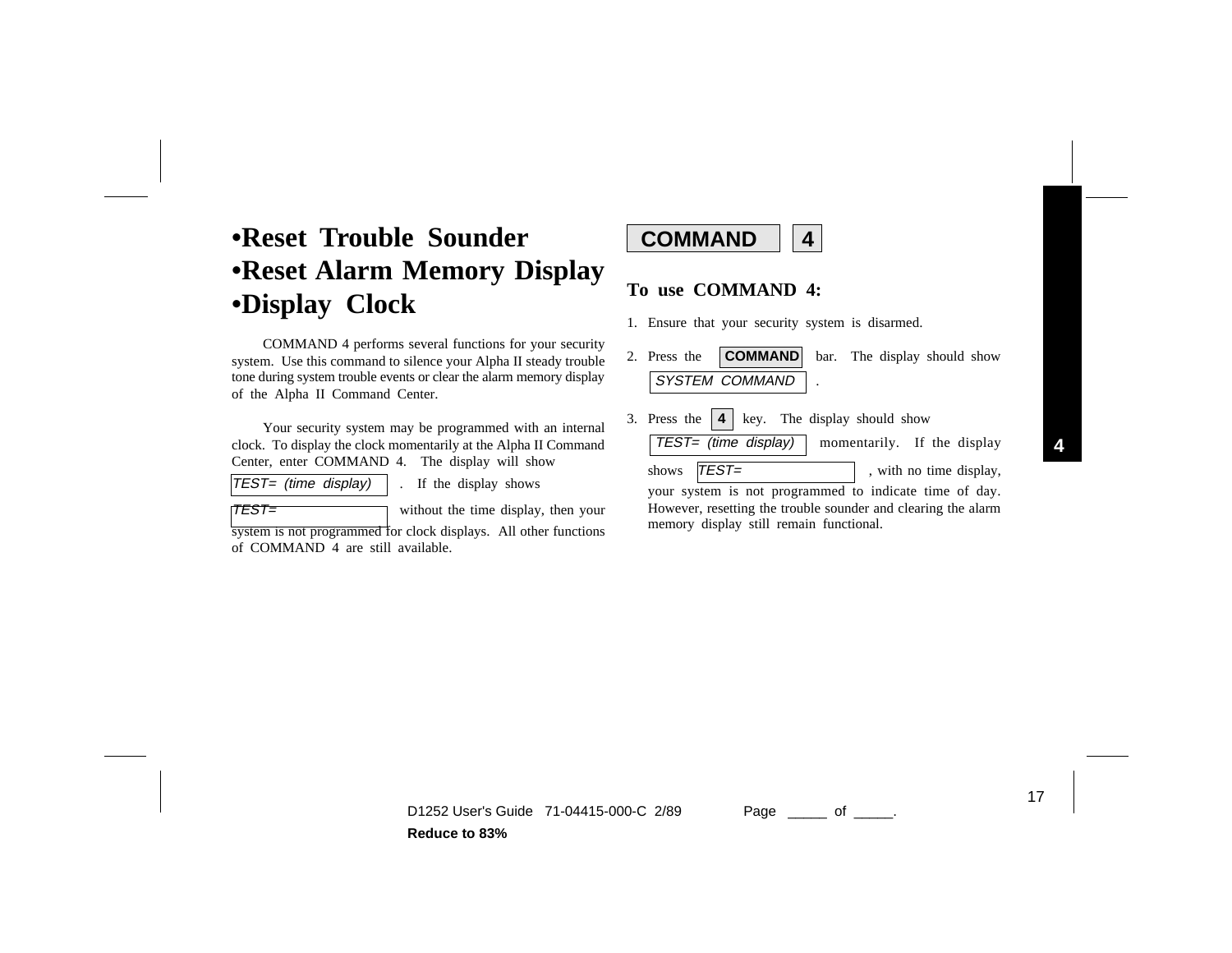### **Transmit Test Report**

Testing the communication link between your security system and the Central Station is an important part in maintaining high level security for your property. The Alpha II Command Center minimizes the time and trouble of testing by allowing you to send a special test signal just by pressing three keys. Arming the system is not necessary; however, always call the Central Station before transmitting a test report. If the system is working properly, the Central Station sends a confirming signal which is shown in the display panel of the Alpha II Command Center.

### **COMMAND**  $||4||1$

#### **To use COMMAND 41:**

- 1. Ensure that your security system is disarmed.
- 2. Press the **COMMAND** bar. The display should show SYSTEM COMMAND
- 3. Press and release the **4** key. Now press and release the **1** key. The display shows **TEST**
- **4 1**
- 4. The display changes to  $\sqrt{TEST +}$  when the signal is acknowledged by the Central Station. Press the

**COMMAND** bar or any number key to clear the display after test.

5. If SERVICE COM FAIL is displayed at the Command Center, or if the acknowledgement signal is not received at the Central Station, enter your personal passcode to cancel the test. Call the telephone number of the Central Station and report a "failure to communicate."

D1252 User's Guide 71-04415-000-C 2/89 Page \_\_\_\_\_\_ of **Reduce to 83%**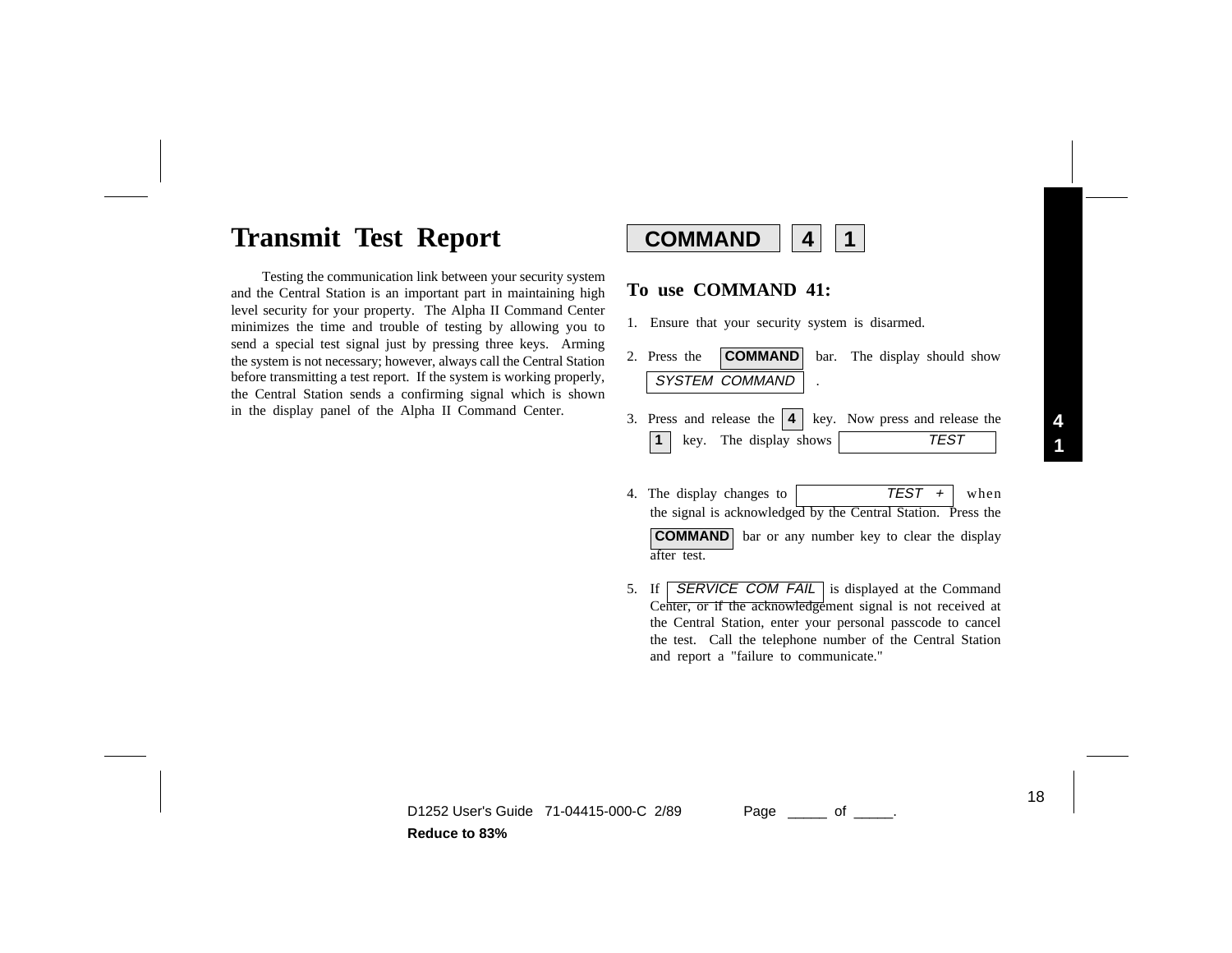### **Transmit System Status Report**

COMMAND 42 allows you to send a report to the Central Station indicating the current condition of your security system. This report is capable of telling the Central Station if your system or supervised sub-zone controls, are armed or disarmed, reports the condition of primary (AC) power and secondary (battery) power and indicates the condition of the protective zones (whether a zone is normal, in alarm, or in trouble).

Always call the Central Station before beginning a Status Report. If the system is working properly, the Central Station sends a confirming signal which is shown in the display panel of the Alpha II Command Center.

## **COMMAND**  $|4|2$

#### **To use COMMAND 42:**

- 1. Ensure that your security system is disarmed.
- 2. Press the **COMMAND** bar. The display should show SYSTEM COMMAND
- 3. Press and release the  $\begin{bmatrix} 4 \\ 8 \end{bmatrix}$  key. Now press and release the **2** key. The display shows **TEST**= (time display) then holds on  $\vert$  STATUS

**4 2**

- 4. The display changes to  $STATUS + |\text{when}$ the signal is acknowledged by the Central Station. Press the **COMMAND** bar or any number key to clear the display after test.
- 5. If SERVICE COM FAIL is displayed at the Command Center, or if the acknowledgement signal is not received at the Central Station, enter your personal passcode to cancel the test. Call the telephone number of the Central Station and report a "failure to communicate."

D1252 User's Guide 71-04415-000-C 2/89 Page \_\_\_\_\_\_ of **Reduce to 83%**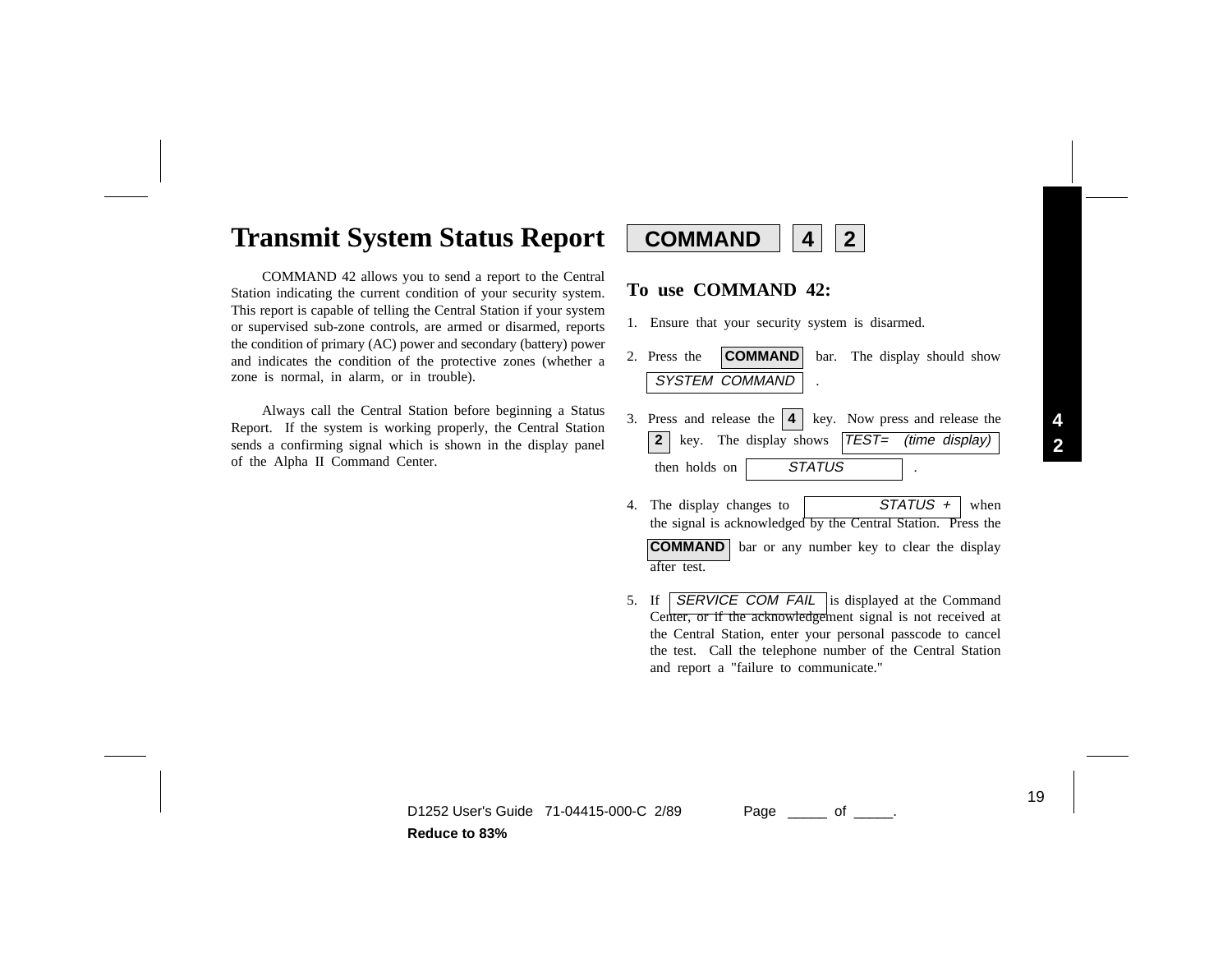# **Enable Remote Account Management**

Your security system has the ability to be managed remotely from the Central Station without having a serviceperson on the protected premises. By using COMMAND 43 you can enable remote account management from the Central Station. Remote account management from the Central Station is done with the aid of a specially equipped computer.

Typical remote account management changes may include: personal passcode(s), entry/exit delay times, reset system clock/ calendar, add or delete system arming commands, etc. Before using COMMAND 43 follow the instructions below.

#### **To use COMMAND 43:**

- 1. Ensure that your security system is disarmed.
- 2. Call the Central Station using this phone number \_\_\_\_\_\_\_\_\_\_\_\_\_\_\_\_\_\_\_\_\_\_\_\_\_\_\_\_\_\_\_\_\_\_\_\_\_\_\_\_\_\_\_\_\_. This

number is designated for the Remote Account Manager. You must make the call using the telephone located:

\_\_\_\_\_\_\_\_\_\_\_\_\_\_\_\_\_\_\_\_\_\_\_\_\_\_\_\_\_\_\_\_\_\_\_\_\_\_\_\_\_\_\_\_\_.



- 3. Identify yourself and your premises (account number, name, address, etc.) and advise the operator of the services you wish to have performed.
- 4. When the operator directs you, enter COMMAND 43 at your Alpha II keypad. Press the **COMMAND** bar. The display should show  $\vert$  SYSTEM COMMAND  $\vert$  . Now press and release the  $\begin{bmatrix} 4 \\ \end{bmatrix}$  key, then press and release the **3** key. The display should show SYSTEM PROGRAM
- 5. The telephone line that the call was made from is not active when remote account management is in progress. You may hang up the telephone.
- 6. When remote account management is completed, the Alpha II display should return to what was originally shown. Your telephone line is restored to normal service.

# **Local System Test**

|               | D1252 User's Guide 71-04415-000-C 2/89 |
|---------------|----------------------------------------|
| Reduce to 83% |                                        |

Page  $\rule{1em}{0.15mm}$  of  $\rule{1em}{0.15mm}$ 

20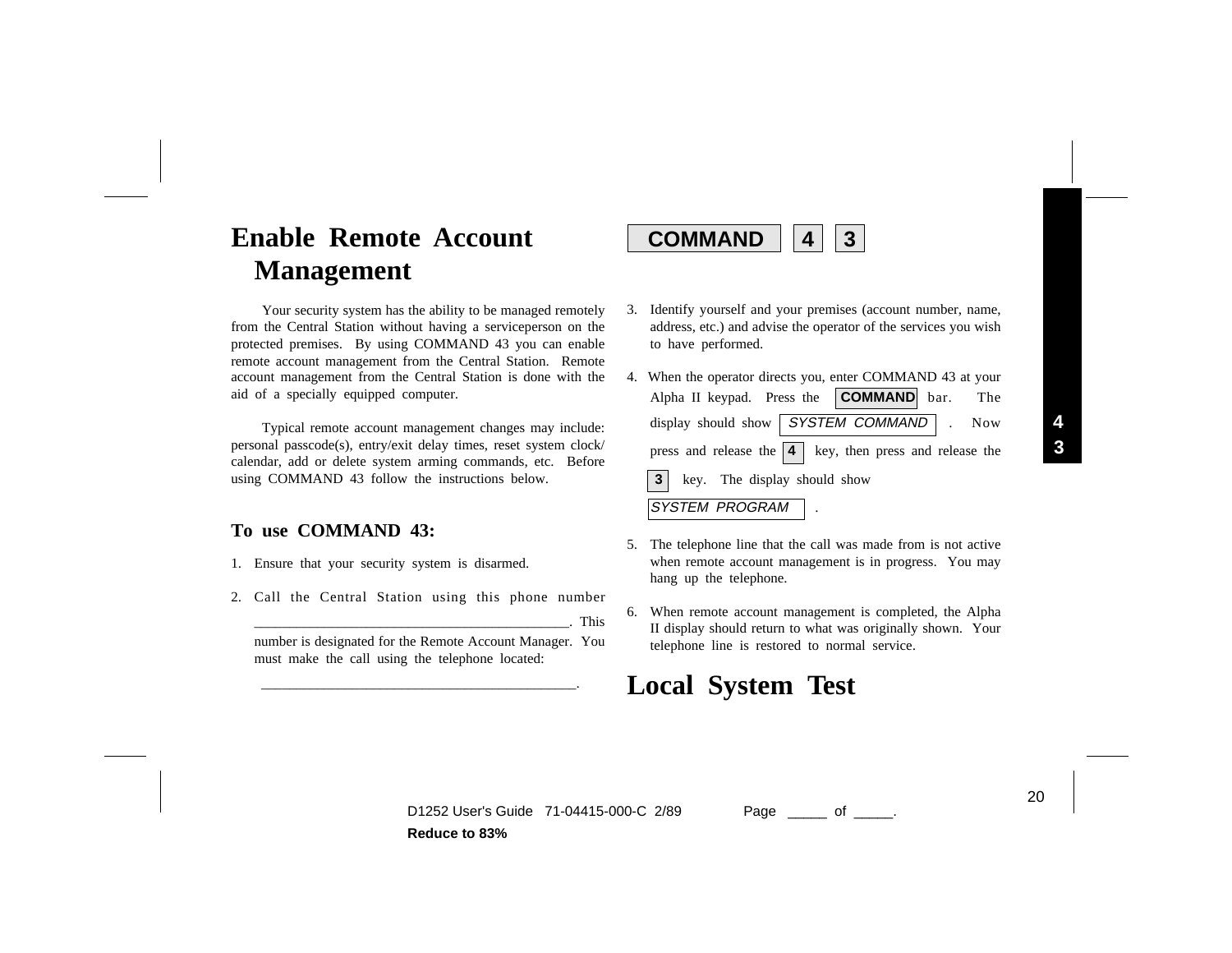It is easy for you to test your security system without sending reports to the Central Station. This *local system test* is performed only when the security system is disarmed. To ensure that your security system is operating properly, test your system regularly.

COMMAND 44 is used to test your security system. This command tests your Alpha II Command Center, the system's sounders (both interior and exterior), and the system's detection devices. No alarm reports are sent to the Central Station unless a 24-hour zone is faulted (e.g.: panic, fire or duress). (*Contact your Central Station before you test your fire protection system because an alarm report may be transmitted.*)

To test individual detection devices, simply activate sensors and open protected doors and windows one-at-a-time. As detection devices are faulted, the Alpha II emits a brief tone and the display indicates which zone/point has been faulted. This verifies that the detection device is working properly.



#### **To use COMMAND 44:**

- 1. Ensure that the security system is disarmed.
- 2. Press the **COMMAND** bar. The display should show SYSTEM COMMAND
- 3. Press the  $\begin{array}{|c|c|c|c|c|c|} \hline \end{array}$  key then the  $\begin{array}{|c|c|c|c|c|c|} \hline \end{array}$  key again. The display panel now alternates a series of displays, testing all segments of the display panel. If alarm events have occured since the system was last armed, the display will also sequence through the zone numbers affected.
- 4. During the time the display panel is being tested, the sounders can be heard (both interior and exterior). To silence the sounders, press any numeric key on the Alpha II keypad.
- 5. When the display panel shows WALK you can begin testing detection devices. Open a door or a window, or activate a motion sensor and the Alpha II display will indicate the zone which you have faulted and will sound a brief tone with each activation. This verifies that individual devices are working properly.
- 6. To end the Local System Test simply press any numeric key on the Alpha II keypad.

D1252 User's Guide 71-04415-000-C 2/89 Page of Fig. **Reduce to 83%**

**4 4**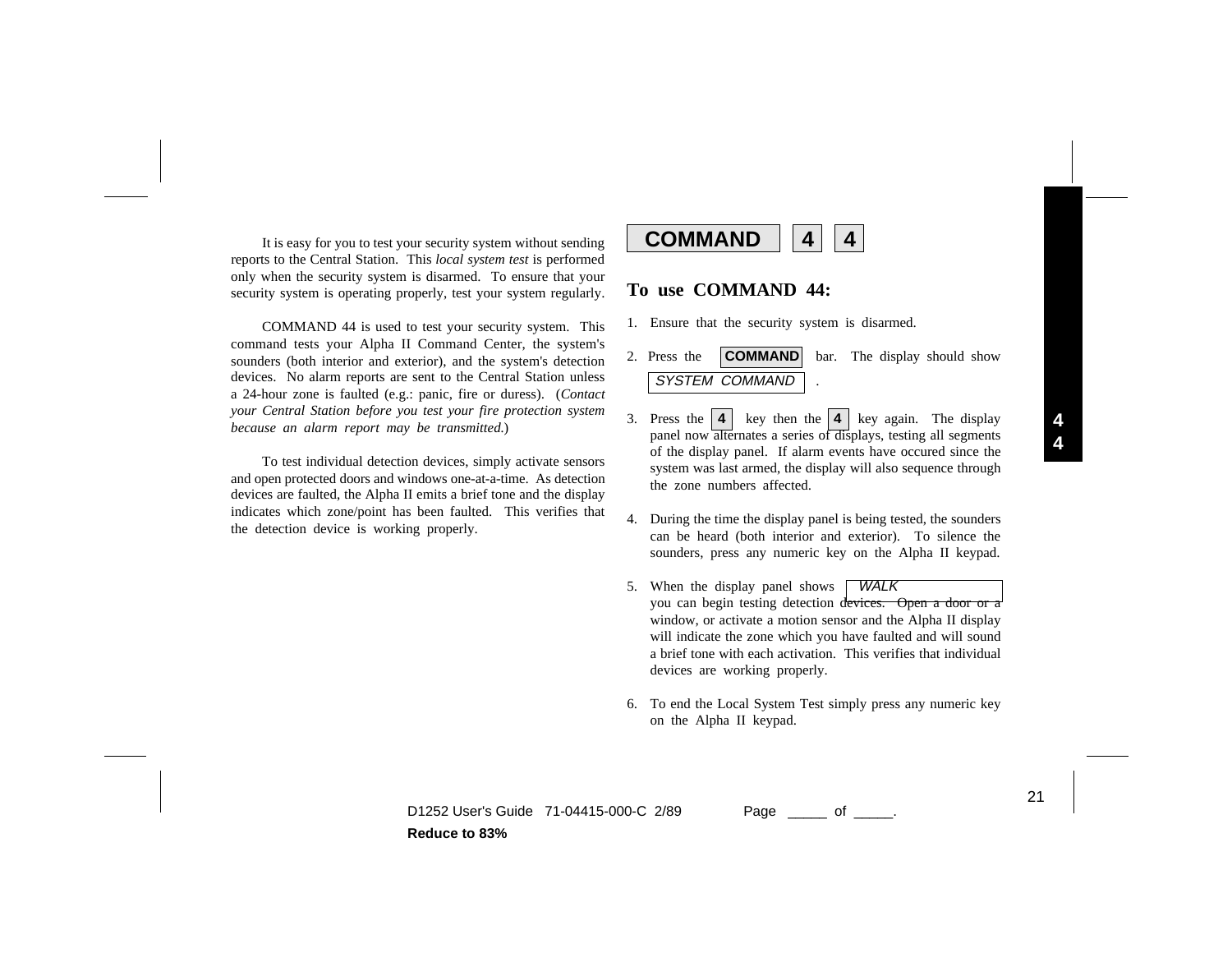# **Adjust Clock**

COMMAND 45 is used to adjust the time display on your Alpha II Command Center. When you enter COMMAND 4 the Alpha clock is shown in the display momentarily. By entering COMMAND 45, the clock is displayed and may be adjusted with the Alpha II keypad.

**IMPORTANT:** The time should be checked and adjusted **at least** once a month to insure accuracy.

#### **24-Hour clock settings**

| $1:00 \text{pm} = 13:00$ | $5:00 \text{pm} = 17:00$ | $9:00 \text{pm} = 21:00$  |
|--------------------------|--------------------------|---------------------------|
| $2:00 \text{pm} = 14:00$ | $6:00 \text{pm} = 18:00$ | $10:00 \text{pm} = 22:00$ |
| $3:00 \text{pm} = 15:00$ | $7:00 \text{pm} = 19:00$ | $11:00 \text{pm} = 23:00$ |
| $4:00 \text{pm} = 16:00$ | $8:00 \text{pm} = 20:00$ | $12:01am = 00:01$         |

### **To use COMMAND 45:**

- 1. Ensure that the security system is disarmed.
- 2. Press the **COMMAND** bar. The display should show SYSTEM COMMAND

**COMMAND**  $|4|5$ 

3. Press and release the  $\begin{array}{|c|c|c|c|c|} \hline \end{array}$  key, then press and release the **5** key. The display should show

SET TIME=(time disply). To set a new time display, simply enter the desired time with the number keys on the Alpha II keypad. (Remember, the clock is set in military time standards, also known as the 24-hour clock. Enter four digits for a complete time setting.) The new time scrolls into the display from right to left, replacing the old display.

For example, to set a time of 1:15 a.m. you would enter the

**4 5**

following: Press the  $\begin{bmatrix} 0 \\ +1 \end{bmatrix} + \begin{bmatrix} 1 \\ +1 \end{bmatrix} + \begin{bmatrix} 5 \\ 5 \end{bmatrix}$  keys. The display shows | SET TIME=  $01:15$ 

4. When the display is correct, press the **COMMAND** bar to enter the time and exit from this mode. If the COMMAND bar is not pressed, the new time will not be entered and the Alpha II will revert back to the original time displayed. If no keys are pressed for 20 seconds, the Alpha II automatically exits from this mode.

|               | D1252 User's Guide 71-04415-000-C 2/89 | Page ______ of ______. | 22 |
|---------------|----------------------------------------|------------------------|----|
| Reduce to 83% |                                        |                        |    |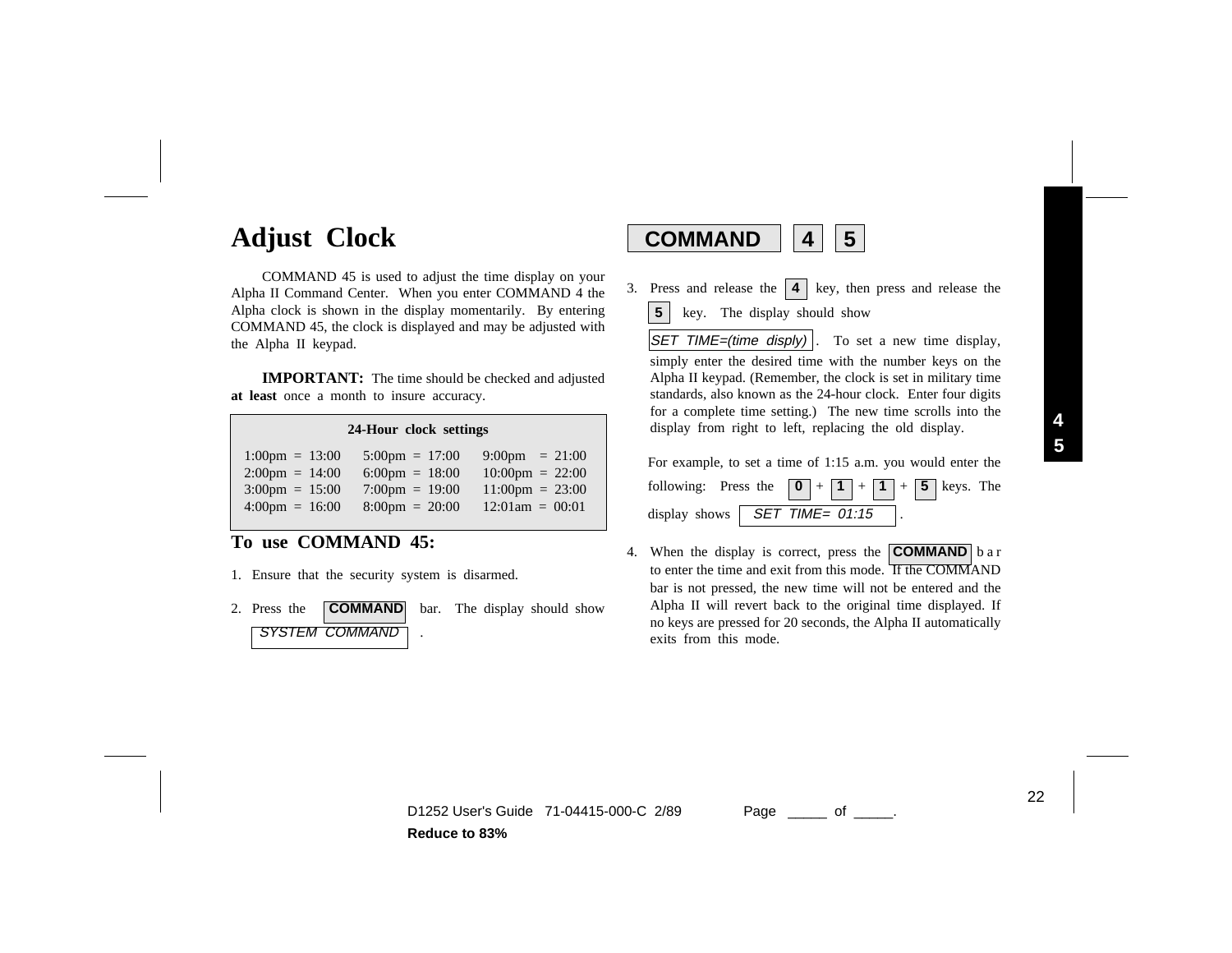### **Adjust Calendar**

Your security system has an internal calendar which it uses to schedule automatic test reports and other functions. This calendar can be programmed to run a weekly or monthly time schedule. If programmed for a weekly schedule, the display shows the day of the week followed by the number of the day (for example, MON 2). If programmed for a monthly schedule, the display shows the month, followed by the day of the month (for example, MAR 20).

#### **To use COMMAND 46:**

- 1. Ensure that the security system is disarmed.
- 2. Press the **COMMAND** bar. The display should show SYSTEM COMMAND
- 3. Press and release the  $\begin{pmatrix} 4 \\ 8 \end{pmatrix}$  key, then press and release the **6** key. The display should show

 $SET$  DATE=(date disply)

To set a new date display, simply enter the desired date with the number keys on the Alpha II keypad. See the directions on right for month mode or day of the week mode display adjustments.

4. When the display is correct, press the **COMMAND** bar to exit from this mode. If the COMMAND bar is not pressed, the new date will not be entered and the Alpha II will revert back to the original date displayed. If no keys are pressed for 20 seconds, the Alpha II automatically exits from this mode.

**Reduce to 83%**



My system's calendar operates on a:

day of the month schedule.

day of the week schedule.

#### **Day of Month Schedule:**

**EXAMPLE:** To set a date of May 17, you would enter the following: Press the  $\boxed{0}$  +  $\boxed{5}$  keys ("05" is the code for May, the fifth month of the year), then press the  $\begin{bmatrix} 1 \\ + \end{bmatrix}$  **7** keys.

The display shows  $\sqrt{SET\ DATE} = \sqrt{MAY\ 17}$ 

|          | Numerical entries to set month display |          |          |        |
|----------|----------------------------------------|----------|----------|--------|
| $01$ JAN |                                        | 04 APR   | 07 JUL   | 10 OCT |
| 02 FEB   |                                        | $05$ MAY | $08$ AUG | 11 NOV |
| 03 MAR   |                                        | $06$ JUN | 09 SEP   | 12 DEC |

### **Day of Week Schedule:**

**EXAMPLE:** To set the day of week display for Friday, you would enter the following. Press the  $\begin{bmatrix} 6 \end{bmatrix}$  key. The display shows  $\sqrt{SET\ DATE} = FRI = 6$ 

|       |       | Numerical entries to set day of week display |       |
|-------|-------|----------------------------------------------|-------|
| 1 SUN | 3 TUE | 5 THU                                        | 7 SAT |
| 2 MON | 4 WED | 6 FRI                                        |       |

D1252 User's Guide 71-04415-000-C 2/89

| Page |  |
|------|--|
|      |  |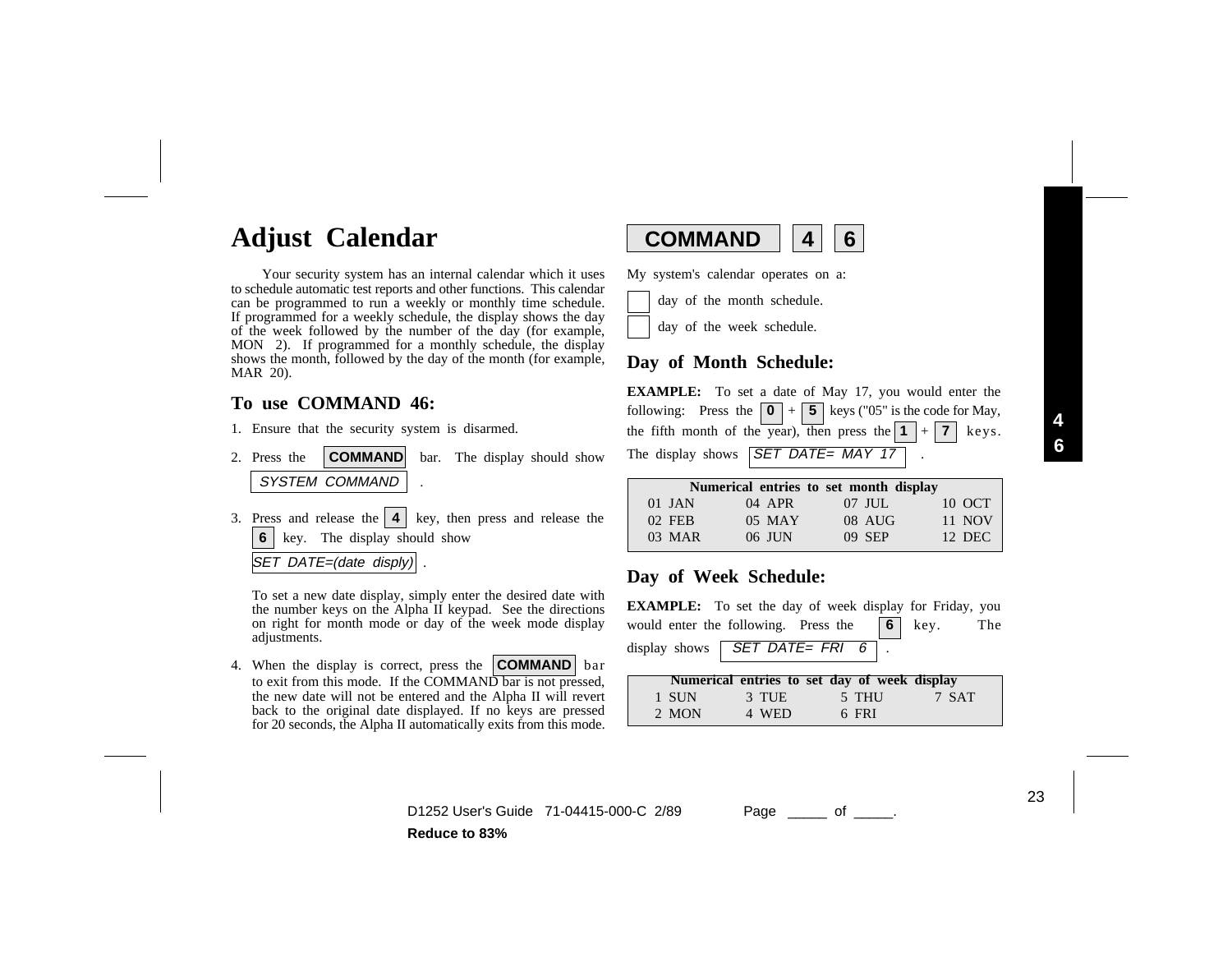### **Reset Detectors**

By using COMMAND 47, you are able to reset faulted detection devices from your Alpha II Command Center. Devices might include smoke detectors, shock sensors or a variety of other detection devices. Ask your alarm technician which detection zones you may reset from the Alpha II by entering COMMAND 47.

**NOTE:** If you enter COMMAND 47 and the detector resets momentarily, but then returns to a faulted condition, the detector may be faulty or still in an alarm mode. Contact your alarm company and describe the problem in detail.

\_\_\_\_\_\_\_\_\_\_\_\_\_\_\_\_\_\_\_\_\_\_\_\_\_\_\_\_\_\_\_\_\_\_\_\_\_\_\_\_\_\_\_\_\_\_\_\_\_\_\_\_\_\_\_

Command 47 resets my:\_\_\_\_\_\_\_\_\_\_\_\_\_\_\_\_\_\_\_\_\_\_\_\_\_\_\_\_\_\_\_\_\_\_

which are on Zone #



#### **To use COMMAND 47:**

- 1. Ensure security system is disarmed.
- 2. Press the **COMMAND** bar. The display should show SYSTEM COMMAND
- 3. Press and release the  $\begin{pmatrix} 4 \\ 4 \end{pmatrix}$  key. Now press and release the **7** key. The display shows **RESET SENSORS** for approximately 10 seconds.

**4 7**

D1252 User's Guide 71-04415-000-C 2/89 Page \_\_\_\_\_\_ of \_ **Reduce to 83%**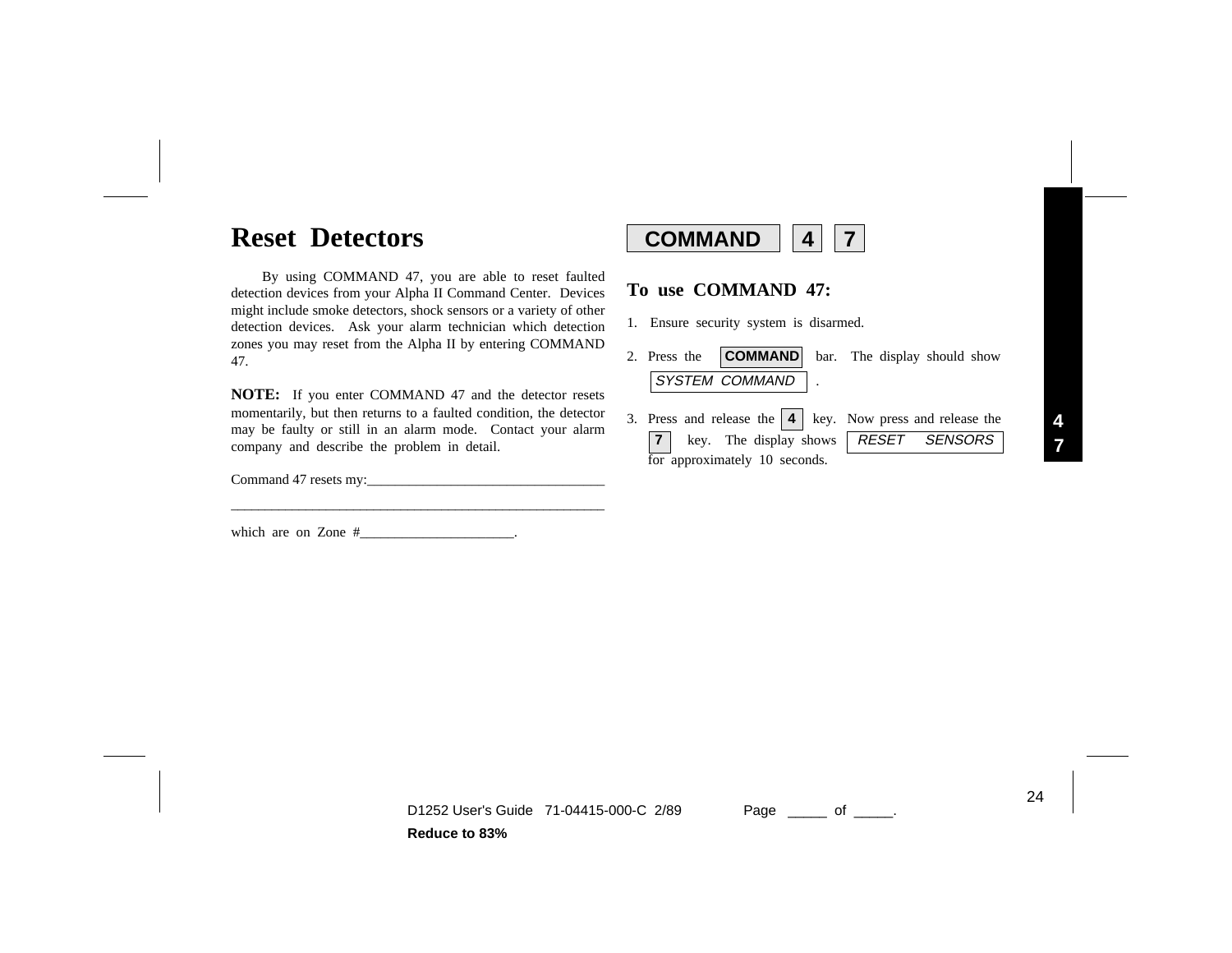# **Display/Adjust Automatic Test Report Time**

Your security system can be programmed to send automatic test reports to the Central Station. The time and date of the next automatic test report can be displayed at the Alpha II Command Center by using COMMAND 48. While the time of the next automatic test is being displayed, you may change the time or date, if desired. *Test report times should not be changed unless instructed to do so by your alarm company.* Follow the instructions listed below.

### **To use COMMAND 48:**

- 1. Ensure the security system is disarmed.
- 2. Press the **COMMAND** bar. The display should show SYSTEM COMMAND
- 3. Press and release the **4** key. Now press and release the **8** key. The display shows **TIMER=(date/time disply)** The first two digits are the day of the week or day of the month, depending on calendar programming (see COMMAND 46) and the remaining digits are the time.
- 4. To set a new date and time, simply enter the desired date and then the time with the number keys on the Alpha II Command Center.



My system operates on a:

Day of the month schedule.

Day of the week schedule.

EXAMPLE: The date (or day of the week) is entered first, followed by the time of day. To set a test time for Friday at 9:00 a.m., you would enter the following: Press the  $\begin{bmatrix} 0 \\ + \end{bmatrix}$  keys ("06" is the code for Friday), then press the  $\boxed{0} + \boxed{9} + \boxed{0}$  $+$  **0** keys. The display shows  $\vert$  **TIMER= 06/09=00** 

**4 8**

| Numerical entries to set day of week display |          |          |        |
|----------------------------------------------|----------|----------|--------|
| $01$ SUN                                     | $03$ TUE | $05$ THU | 07 SAT |
| $02$ MON                                     | 04 WED   | 06 FRI   |        |

5. When the display is correct, press the **COMMAND** bar to exit from this mode. If the COMMAND bar is not pressed, the new test report time will not be entered and the Alpha II will revert back to the original test time displayed. If no keys are pressed for 20 seconds, the Alpha II automatically exits from this mode.

|               | D1252 User's Guide 71-04415-000-C 2/89 |
|---------------|----------------------------------------|
| Reduce to 83% |                                        |

Page  $\rule{1em}{0.15mm}$  of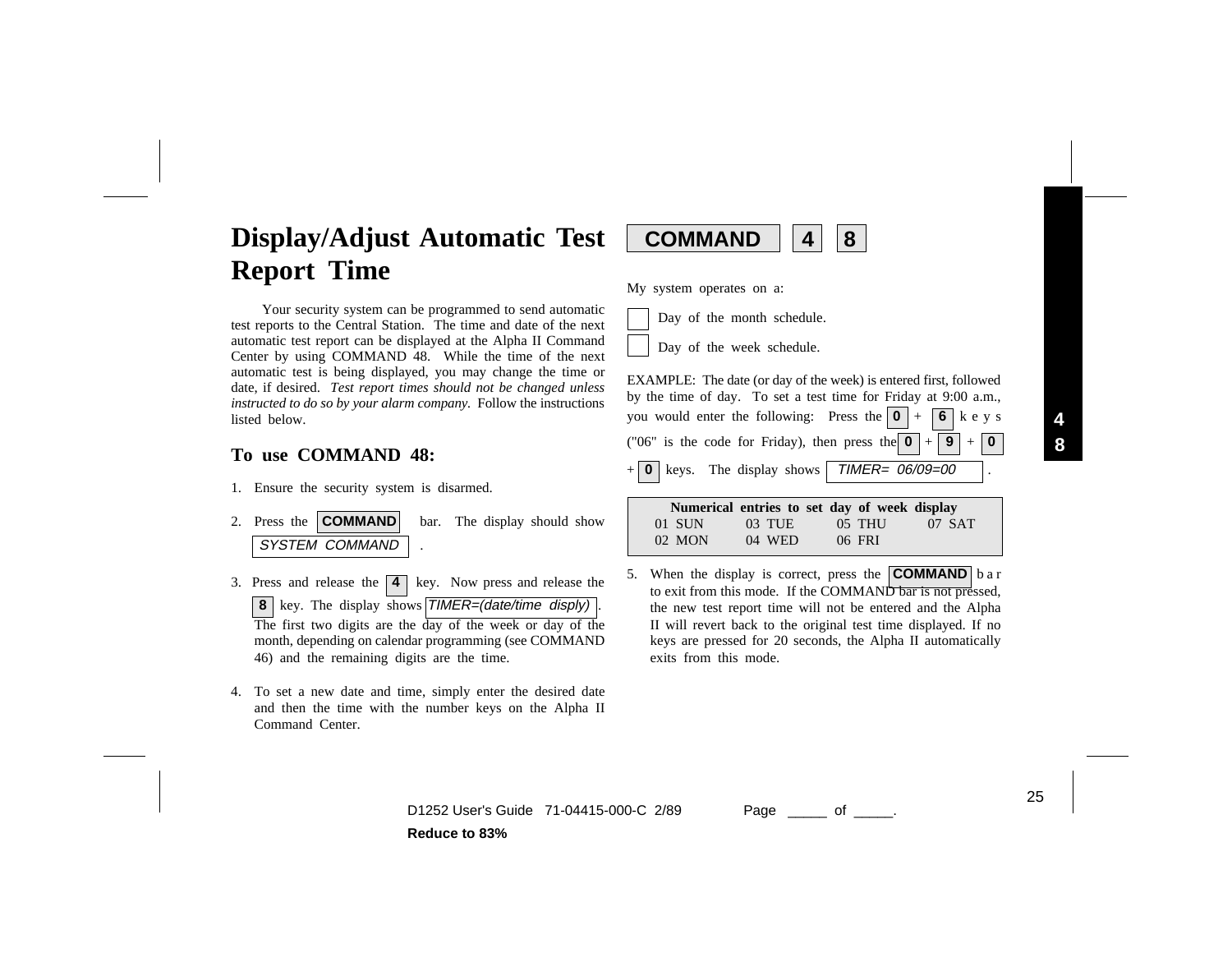# **Continuous Time Display**

When COMMAND 49 is entered at the Alpha II Command Center, the Alpha II displays the clock display continuously. To clear the clock display, press any numeric key or the COMMAND bar on the Alpha II Command Center. The display clears automatically when a higher priority display replaces the clock display or upon arming the system.



#### **To use COMMAND 49:**

- 1. Press the **COMMAND** bar. The display should show SYSTEM COMMAND
- 2. Press and release the **4** key. Now press and release the **9** key. The display should show the time.
- 3. To clear the display manually, press any numeric key or the COMMAND bar on the Alpha II keypad.

 $\Box$  of  $\Box$ 

**4 9**

| D1252 User's Guide 71-04415-000-C 2/89 |  | Page |
|----------------------------------------|--|------|
| <b>Reduce to 83%</b>                   |  |      |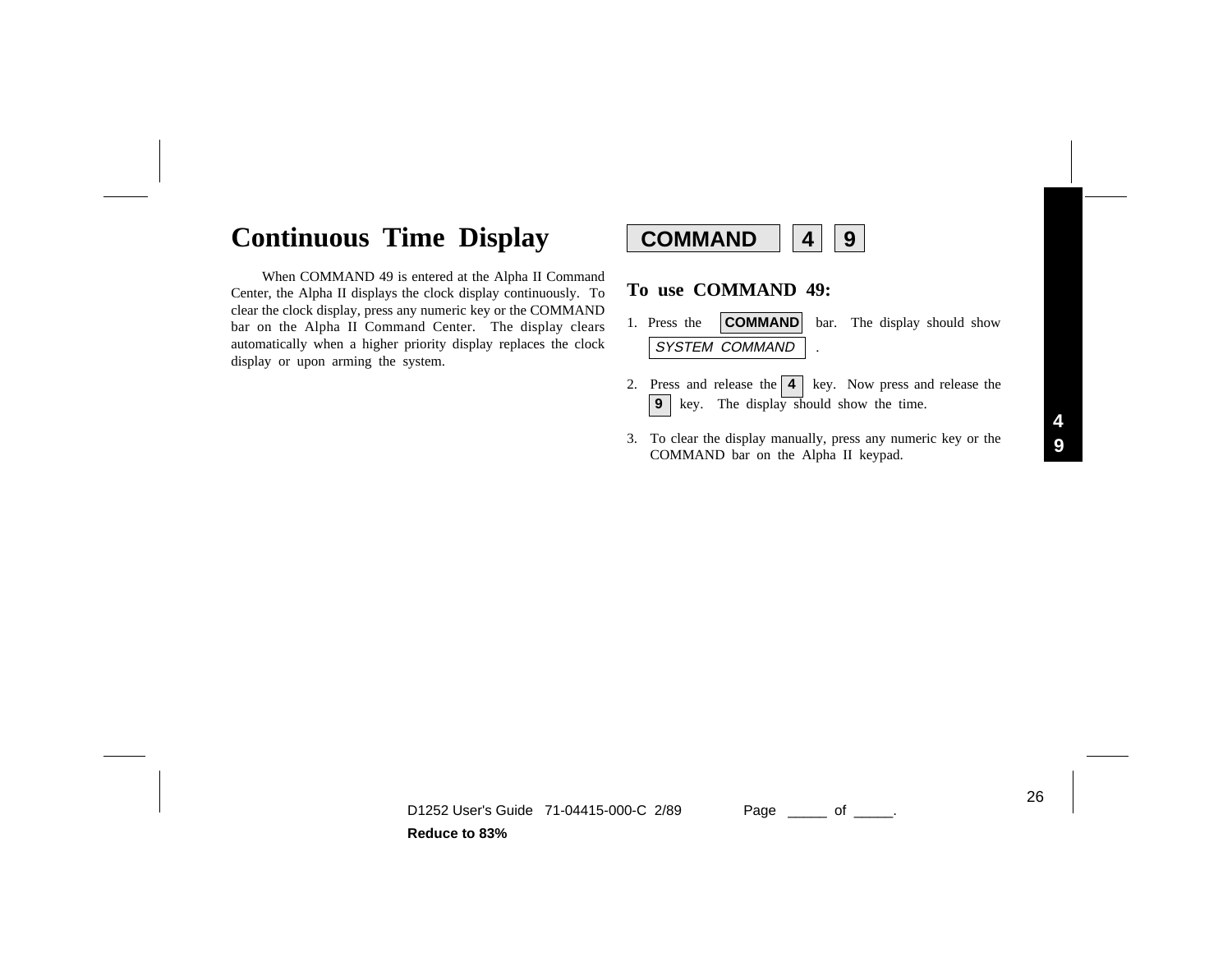### **Access Control Door Test**

COMMAND 51 is used to test the relays, doorstrikes, and annunciators, and shows the status of the zones associated with card readers in the Access Control System. COMMAND 51 can also be used to hold the door open, which allows you to come in and out of the door without the use of a card.

COMMAND 51 requires a passcode beginning with the digit "8" that was programmed into your security system by your alarm technician.

COMMAND 51 does not "time-out". You must use the COMMAND bar to exit after you have completed testing.

### **Card Reader Operation:**

Under **normal** circumstances, after a card is read, the security system will do these three steps simultaneously:

- 1. **Activate the door strike:** Physically allows the door to be opened.
- 2. **Activate an annunciator:** A buzz indicates that the door strike has been activated (optimal).
- 3. **Shunt the door zone:** Allows you to open the door without sending an alarm.

The door can be opened and shut within the time limits.



#### **To use COMMAND 51:**

| Press the                | <b>COMMAND</b><br>bar          |
|--------------------------|--------------------------------|
| Display:                 | <b>SYSTEM COMMAND</b>          |
| Press the<br>Display:    | 5<br>key<br><b>SUB COMMAND</b> |
| 3. Press the<br>Display: | key<br><b>ENTER YOUR COMBO</b> |

4. Enter Passcode beginning with the digit 8.

| Example: |  |                  |  |  |
|----------|--|------------------|--|--|
| Display: |  | DOOR STATES RRRR |  |  |

**NOTE:** If you do not enter a passcode beginning with 8, the COMMAND 51 mode ends.

|--|

D1252 User's Guide 71-04415-000-C 2/89 Page \_\_\_\_\_\_ of **Reduce to 83%**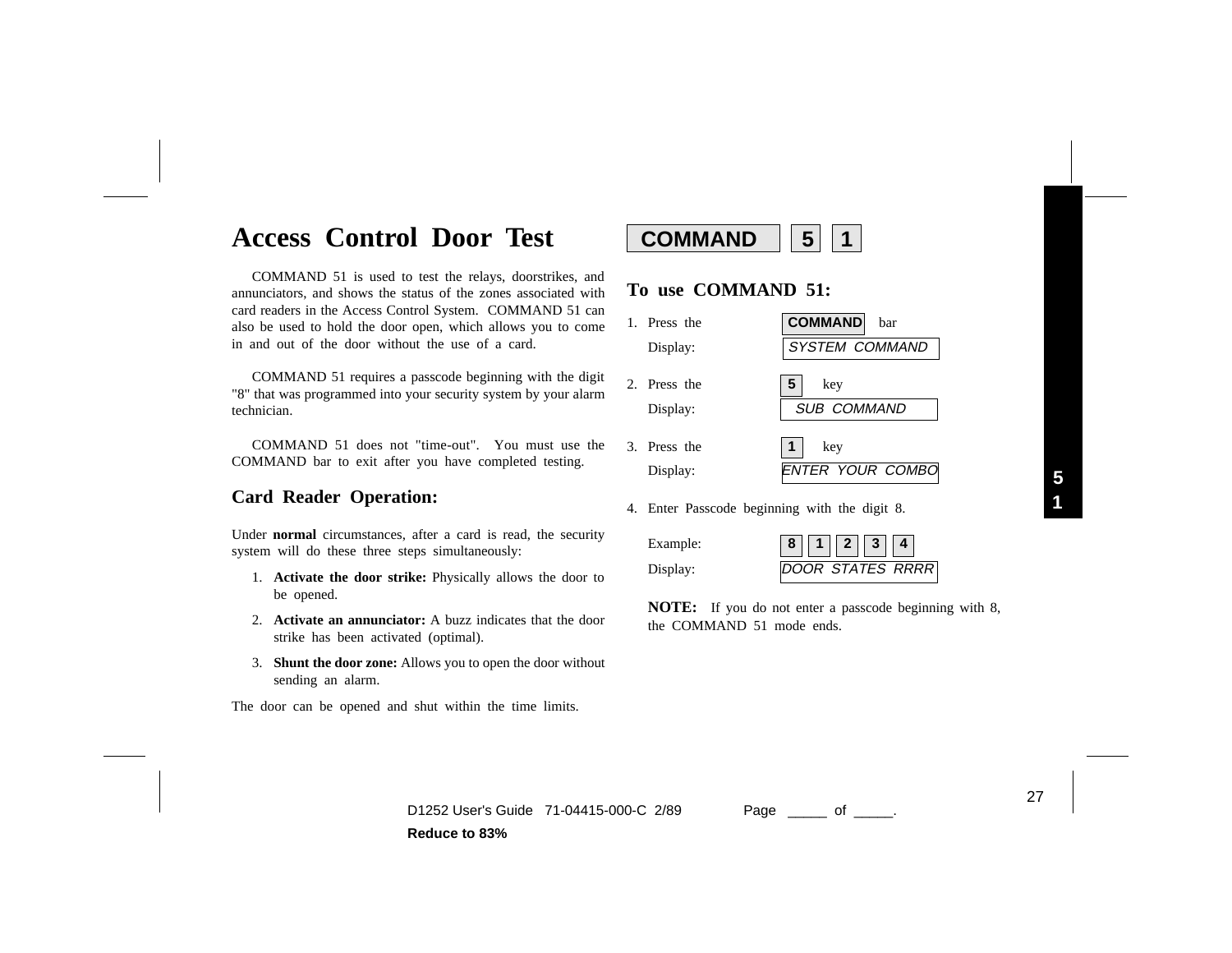The "R"s in this display stand for "**R**eady" and represent card readers A, B, C, and D, respectively. The display should show one of the six states listed below for each card reader location programmed in your system. The codes listed below can appear depending on the current status and system programming:

- **R** = **R**eady (Door zone is normal.)
- **C** = **C**losed (Strike is activated, door is closed.)
- **S** = **S**trike (The card has been read and the door strike/ buzz has been activated, however, no door zone is programmed in association with this card reader.)
- **H** = **H**old (The door strike is locked open and the door zone is shunted until the associated number key is pressed again. See **Hold Door Open**.)
- **O** = **O**pen (The door has been left open after the door strike/buzz time has expired and the door zone is shunted. A buzz may alert you if the door is left open too long.)
- **X** = Door not programmed.

#### **Testing Doors:**

1. Press a corresponding Function Key to simulate reading of a card with a door strike activation.



The display will change indicating the new status. Example: **DOOR STATES CRRX** 

2. Press the **COMMAND** bar to exit COMMAND 51 mode. **This mode does not "time-out", you must use the COMMAND bar to exit**.

#### **Hold Door Open:**

While the door status display is showing (see step 4 previous page), press a number key corresponding to the door address.

|                                                   | $\begin{array}{ c c c c c c } \hline \hline \textbf{1} & = \text{Card} \text{ Reader A} & \textbf{2} & = \text{Card} \text{Reader B} \end{array}$ |
|---------------------------------------------------|---------------------------------------------------------------------------------------------------------------------------------------------------|
| $\begin{bmatrix} 3 \end{bmatrix}$ = Card Reader C | $\begin{bmatrix} 4 \end{bmatrix}$ = Card Reader D                                                                                                 |

The display will change indicating the new status. Example: DOOR STATES HRRX

To return the door status to its original display, press the corresponding number key again.

| D1252 User's Guide 71-04415-000-C 2/89 |  | Page |  |
|----------------------------------------|--|------|--|
| Reduce to 83%                          |  |      |  |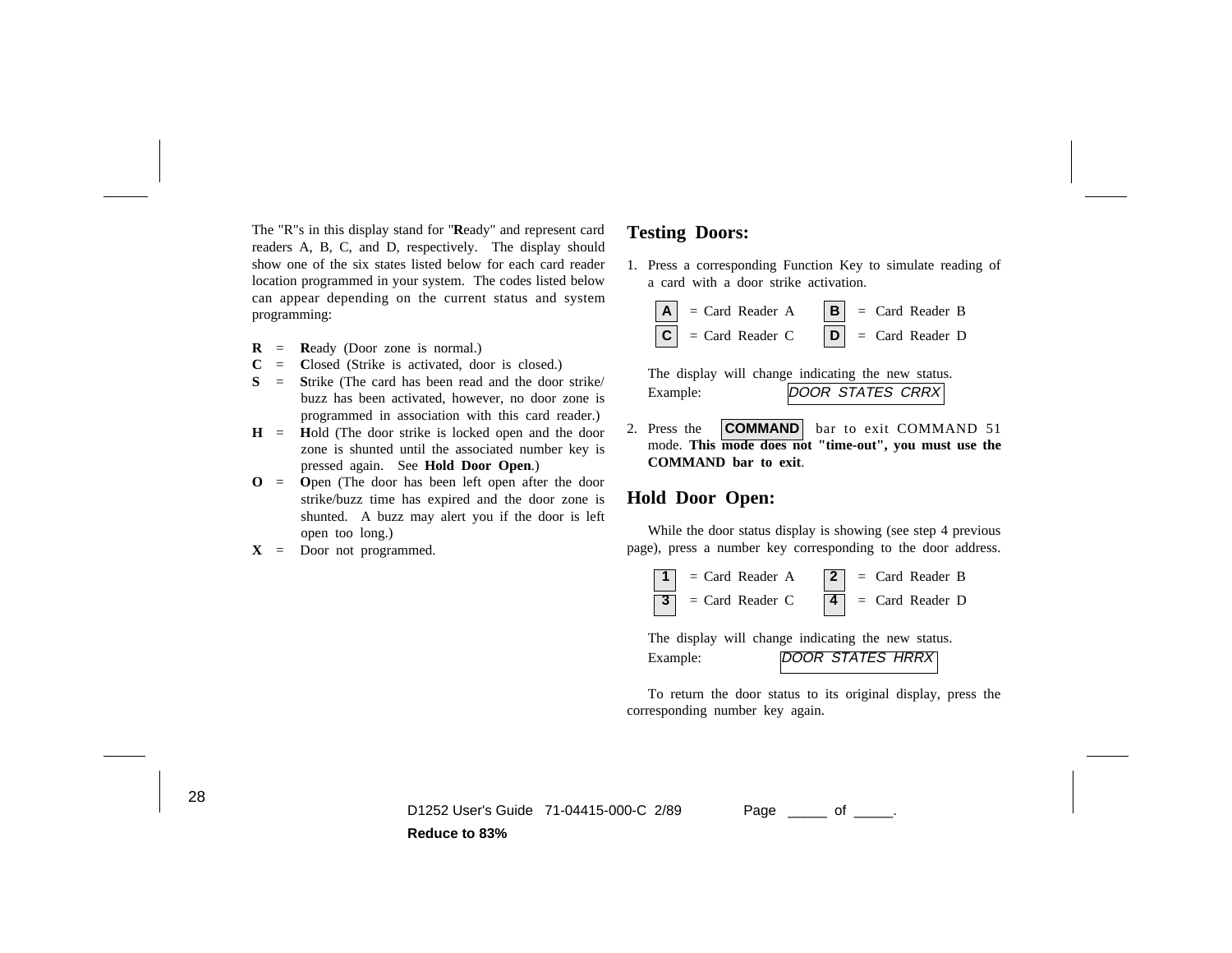### **Sked Functions**

The Skeds feature tells your security system to automatically initiate certain system tasks at scheduled times. Each Sked instructs your system to initiate a specific task like disabling Opening/ Closing Reports, controlling Relays, bypassing specified zones, etc. COMMAND 52 lets you review and/or change certain aspects of the Skeds feature in your security system.

Each Sked is programmed with either a **time** and/or **date** (January 01 to December 31) or **day(s) of the week** (Sunday to Saturday). The time is specified by the exact hour and minute with a 24-hour clock. The day or date of execution **can only be changed by your alarm technician**. You can only use COMMAND 52 while your system is **disarmed**. COMMAND 52 will NOT operate while the system is Armed, Perimeter Armed, or during Entry or Exit Delays.

Before you can use COMMAND 52, you must enter a passcode beginning with the digit "8" that was programmed into your security system by your alarm technician

*Please consult your alarm company before making any changes to the Skeds functions.*

## **COMMAND**  $\vert \vert 5 \vert \vert 2$

### **Sked functions associated with each Alpha II Function Key (A, B, C, D):**

In the COMMAND 52 Mode, the function keys (A, B, C, D) are used for selecting functions related to the Skeds feature and are different from their normal operation.

- **A Key** = **A**ctive Skeds Review
- **B Key** = **B**ypass Holiday (Turn ON/OFF)
- **C Key** = **C**hange Sked Time
- **D Key** = **D**ay of Week Change

### **To use COMMAND 52:**

1. Press the **COMMAND** bar Display: **SYSTEM COMMAND** 2. Press the **5** key Display: **SUB COMMAND** 3. Press the  $\vert 2 \vert$  key Display: **ENTER YOUR COMBO** 4. Enter Passcode beginning with the digit 8. Example: **8 12 13** Display: **SKEDS FUNCTION**?

D1252 User's Guide 71-04415-000-C 2/89 Page \_\_\_\_\_\_ of

29

**Reduce to 83%**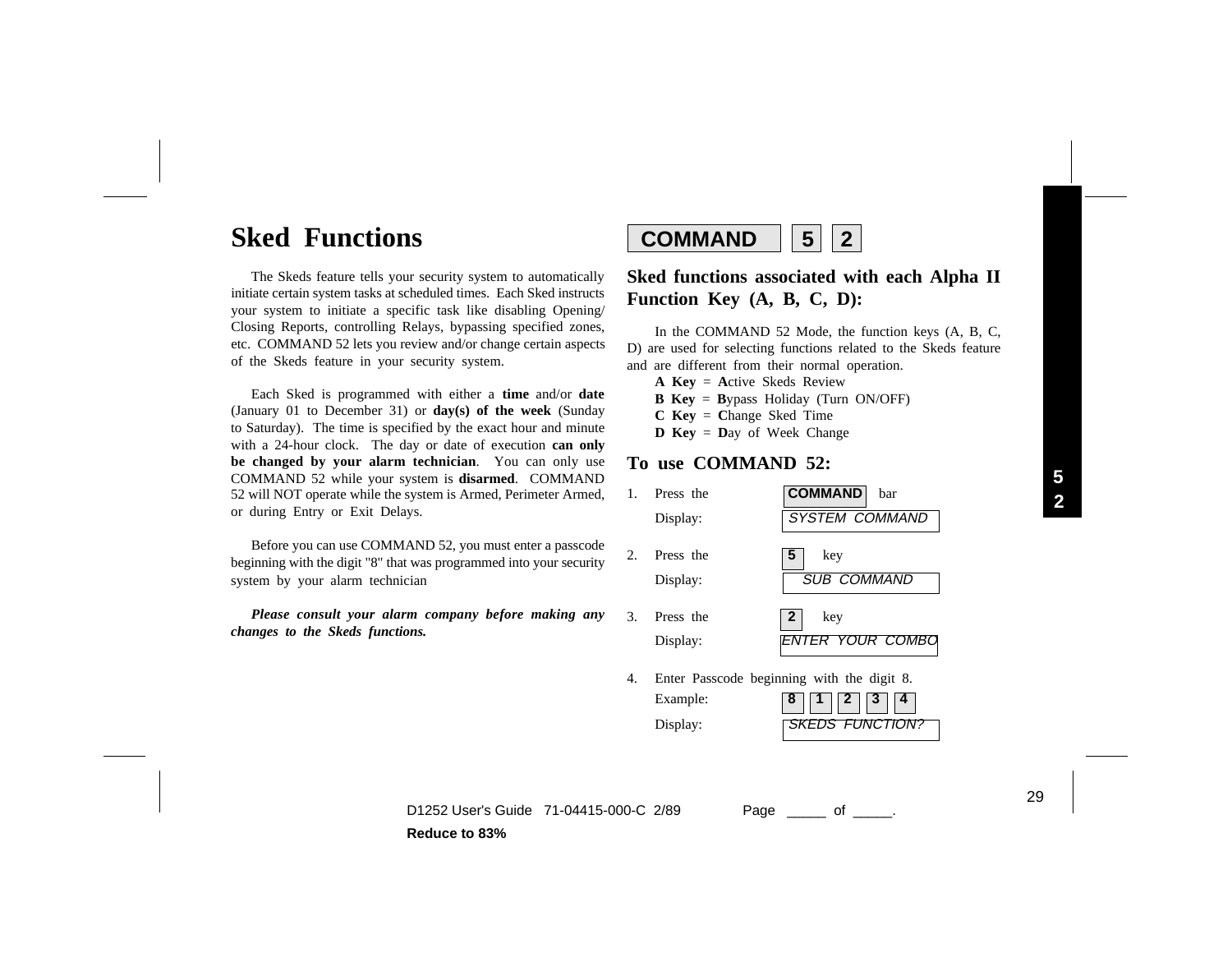- 5. When SKEDS FUNCTION? is displayed, you can either select a Sked function by pressing any one of the Alpha II Function keys, or you can exit the COMMAND 52 Mode by pressing the **COMMAND** bar.
- 6. If you enter into the COMMAND 52 Mode but do NOT press any keys, your security system will automatically exit the COMMAND 52 Mode after 30 seconds.

# **A = Active Skeds Review**

In the COMMAND 52 Mode, pressing Function Key **A** lets you review "active" Skeds (working Skeds which can have their times changed). This function displays the **Number** and **Type** of each active Sked. There are two Sked Types: Type 1 (**Date of Year**) and Type 2 (**Day of Week**). You can review each Sked Type as it appears on the display of your Alpha II Command Center. After each active Sked has been displayed once, your security system automatically exits the "Active Skeds Review" function.

#### **To use Function A:**

1. If NO "active" Skeds have been programmed into the memory of your security system by your alarm technician,

 $\overline{NO}$  ACTIVE SKEDS will appear in the display.

- 2. Press the  $|\mathbf{A}|$  key Display:  $SKEDS$  101 = TYPE 3. Press the **COMMAND** bar to ADVANCE to next Sked. Display (example): SKEDS 102 = TYPE 1
- 4. Repeat Step 3 to display each Active Sked and its type.
- visible Sked. Display (example): SKEDS 101 = TYPE 1

5. Press the **0** (Zero) key to RETURN to first

6. After the last Sked has appeared on the display, **SKEDS** FUNCTION? will reappear automatically.

**NOTE:** If at any time you want to **QUIT** and **EXIT** this function, Press function  $\mathbf{A}$  key to exit the Active Skeds Review and return to **SKEDS FUNCTION?** 

7. Press the **COMMAND** bar to **EXIT** COMMAND 52.

Display: READY TO ARM

D1252 User's Guide 71-04415-000-C 2/89 Page of **Reduce to 83%**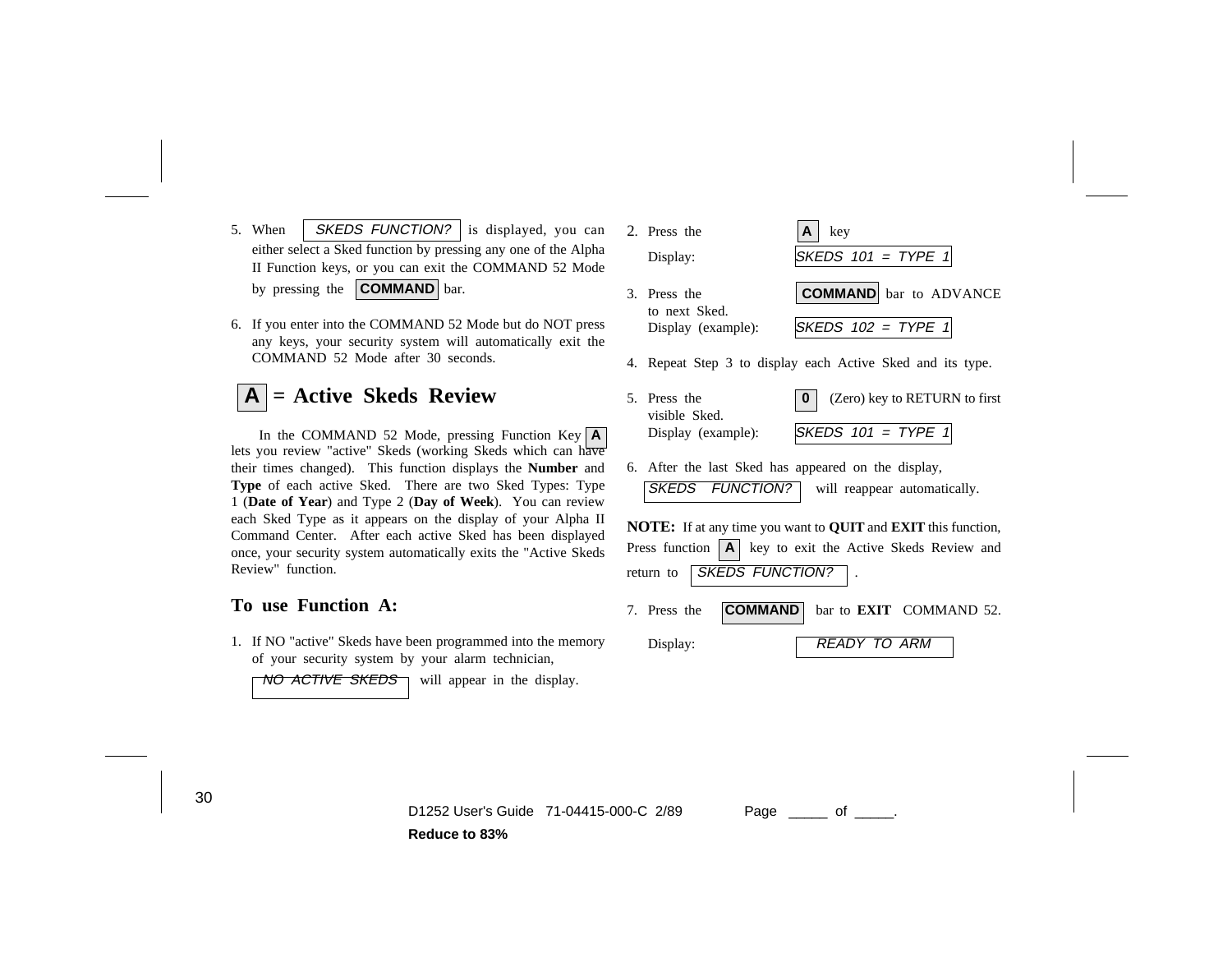### **B = Bypass Holiday (Turn Holiday Bit ON/OFF)**

Pressing Function Key **B** lets you bypass (Turn-OFF) or activate (Turn-ON) the current day as a Holiday. Certain Skeds may be programmed into your security system by your alarm company to operate on specified days, except when those days fall on designated holidays. Holiday periods are programmed into your security system by your alarm company. However, you may decide that you want to bypass a scheduled holiday. Or, you may want to manually activate a holiday period. To do so, pressing Function Key **B** in the COMMAND 52 Mode lets you turn the Holiday Bit ON or OFF.

- Holiday Bit ON = Skeds recognizes this time as a holiday.
- Holiday Bit OFF = Skeds does not recognize this time as a holiday.

This Function Key "toggles" the selection between ON and OFF, each time it is pressed. When the desired selection is showing in your Alpha II display, press the COMMAND Bar to enter the selection into the memory of your security system. At the same time, this causes your system to automatically exit the "Holiday Bypass" function.

**To bypass or activate Holiday Mode (Turn ON or OFF):**



- 4. Pressing the **COMMAND** bar in Step 3 turns the Holiday Mode ON, exits the "Bypass Holiday" function and returns to **SKEDS FUNCTION** ?
- 5. Press the **COMMAND** bar to **EXIT** COMMAND 52. Display: **READY TO ARM**

**5 2**

| D1252 User's Guide 71-04415-000-C 2/89 | Page |  |
|----------------------------------------|------|--|
| Reduce to 83%                          |      |  |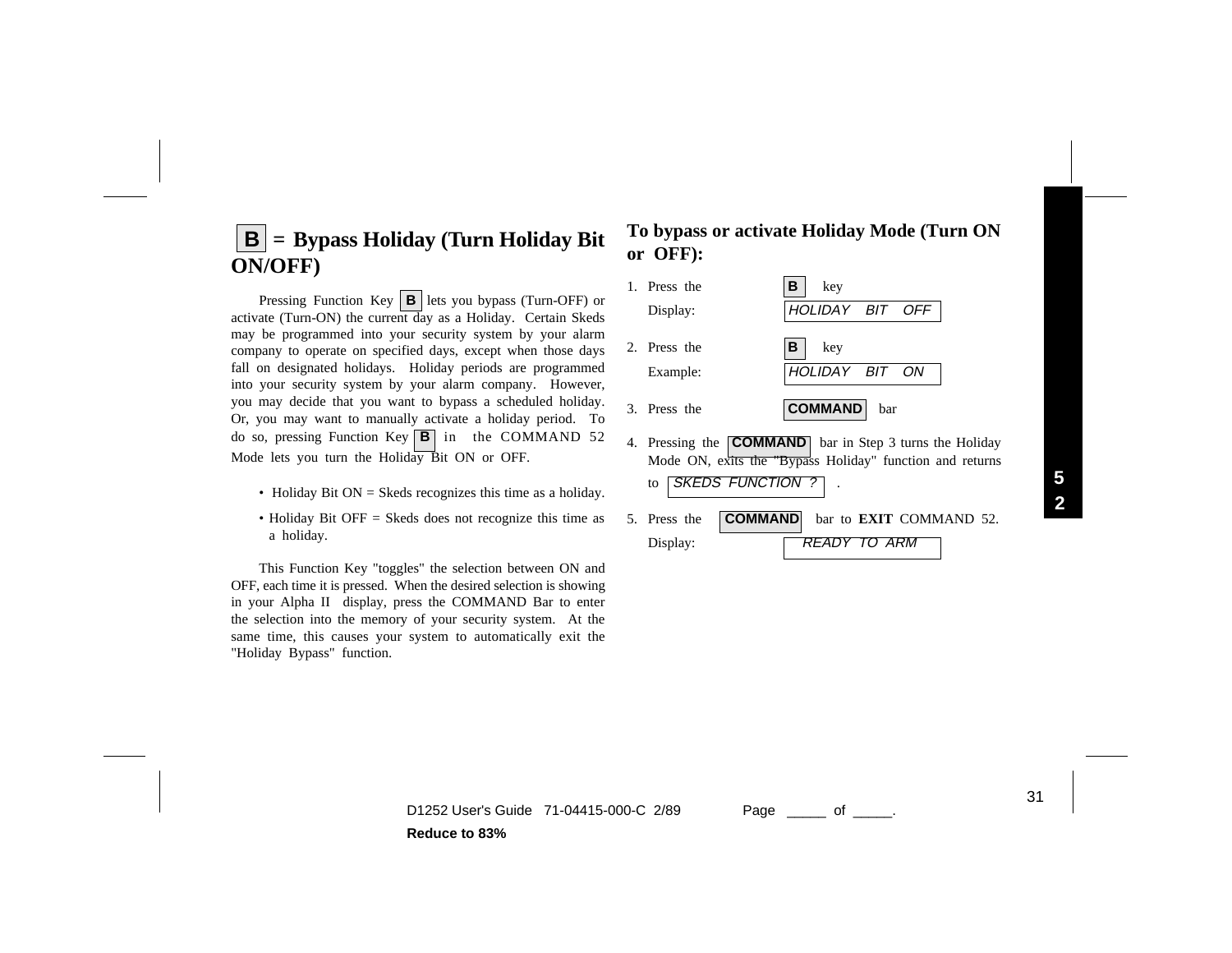### **C = Change Sked Times**

Pressing Function Key **C** lets you Review and/or Change Sked Times, Set Sked Intervals, and Disable Skeds. Certain Skeds may be programmed so that they can only be reviewed and/or changed by your alarm technician. All Sked Times operate on a 24-hour clock.

Press Function Key **C**, SKED NUMBER = will appear in your display, requesting the **Sked Number** you wish to review and/or change. Press the **COMMAND** bar once to **EXIT** back to  $SKEDS$  *FUNCTION?* from the  $SKED$  NUMBER =  $\frac{1}{3}$  display.

#### **To Change Sked Times:**

1. Press the **C** key Display: SKED NUMBER = 2. Enter desired 3-digit Sked Number

Display:  $\boxed{101}$  TIME 09 = 30



- 4. As shown in the example of Step 3, this causes the Sked Number (101) and the current Time this sked is to take place (09:30) to appear in your display.
- 5. If you do NOT want to change a Sked time, go to Step 7, otherwise repeat Step 2 for each new Sked Time you want to review. To change a Sked Time, simply enter the new time\* you wish to use, as shown below in Step 6.
- 6. Enter new 4-digit Sked Time

| Example:     |                                                          |
|--------------|----------------------------------------------------------|
| Display:     | $\overline{101}$ $\overline{11}$ $\overline{ME}$ 10 = 30 |
| 7. Press the | <b>COMMAND</b><br>bar                                    |
| Display:     | $SKED$ NUMBER $=$                                        |

- 8. Pressing the **COMMAND** bar (Step 7) enters the new Sked Time into the memory of your security system. If the COMMAND bar is not pressed, the new time will not be entered and the Alpha II will revert back to its original state. If no keys are pressed for 20 seconds, the Alpha II automatically exits from this mode.
- \* You can also **Set An Interval For Sked Time** by choosing one of three options: **Every Minute of the Hour Displayed**, **Every Minute of Every Hour**, or **Every Hour At A Specified**

**Minute** by pressing the **A** Function Key (see the following pages)**.**

32

D1252 User's Guide 71-04415-000-C 2/89 Page \_\_\_\_\_\_ of **Reduce to 83%**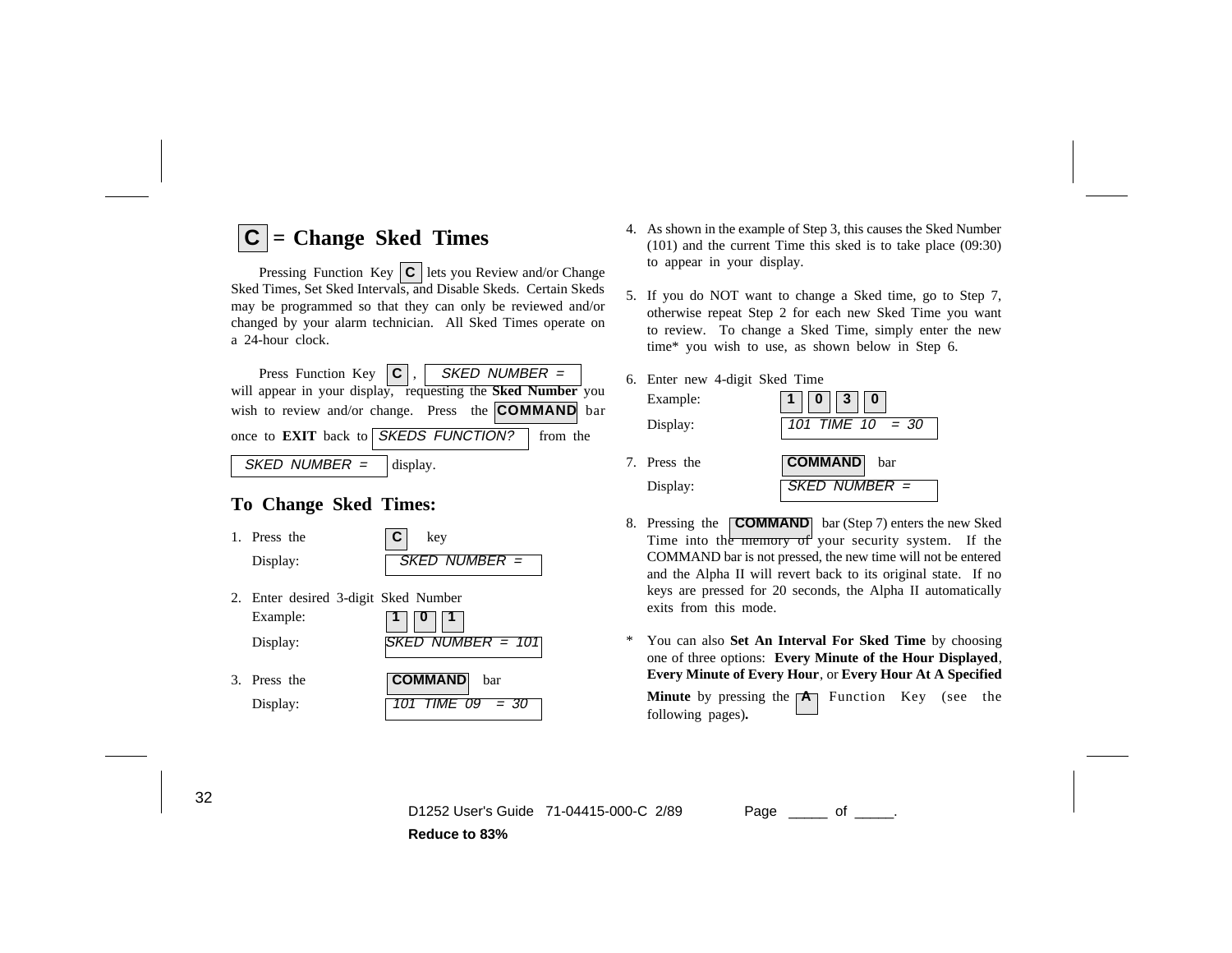### **To Set Sked Interval For Every Minute of the Hour Displayed:**

1. Press the **C** key  $Display:$  SKED NUMBER = 2. Enter desired 3-digit Sked Number Example:  $\begin{array}{|c|c|c|c|c|c|}\n\hline\n2 & 0 & 1\n\end{array}$ Display: SKED NUMBER = 201 3. Press the **COMMAND** bar Display:  $201$  TIME  $15 = 00$ 4. Enter the hour to be displayed Example: **1 | 8** Display:  $201$  TIME  $00 = 18$ 5. Press the **A** key once Display: 201 TIME 18 = *\* \**

**NOTE:** \* \* = Wild Card. To do "all or every" wherever this is entered. When this is entered in the *minute* position it means to do the Sked every minute of the hour. Entered in the *hour* position it means to do the Sked every hour at a specific time, etc.

### **To Set Sked Interval For Every Minute of Every Hour:**

- 1. Repeat Steps 1-5 under "To Set Sked Interval For Every Minute of the Hour Displayed."
- 2. Press the **A** key again Example: 201 TIME *\* \* \* \**

### **To Set Sked Interval For Every Hour at a Specified Minute:**

- 1. Repeat Steps 1-3 under "To Set Sked Interval For Every Minute of the Hour Displayed."
- 2. Press the **A** key again Example: 201 TIME *\* \** 00
- 3. Press minute values Example: **1 5**

Display: 201 TIME *\* \** 15

|               | D1252 User's Guide 71-04415-000-C 2/89 | Page |  |
|---------------|----------------------------------------|------|--|
| Reduce to 83% |                                        |      |  |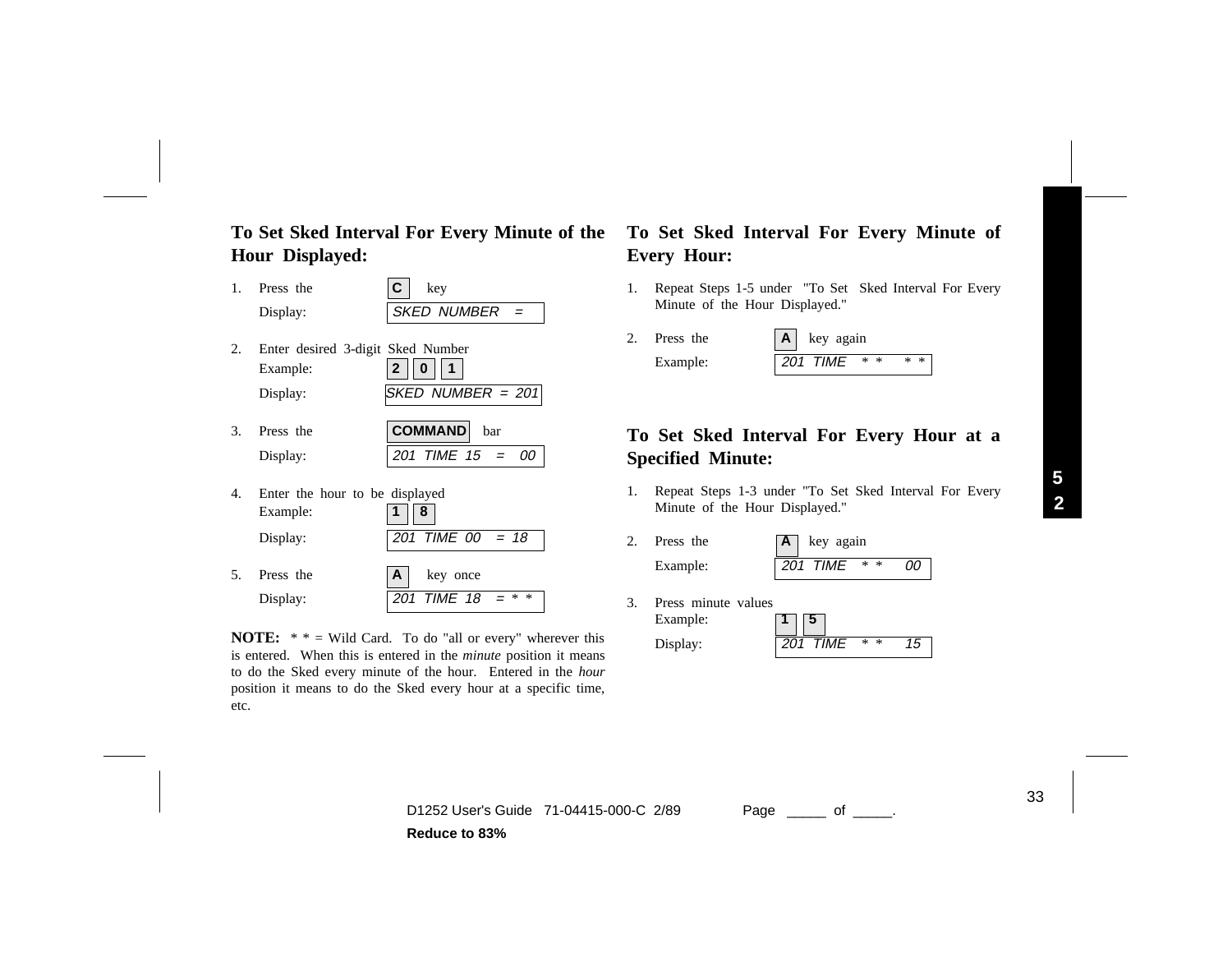### **To Disable a Sked:**

### **To Exit the Review/Change Sked Times:**

Another option is to **Disable the Sked** selected (appearing in the display) with the **B** Function Key.

- 1. Press the **C** key Display: SKED NUMBER = 2. Enter desired 3-digit Sked Number Example: **3** 0 1 Display: SKED NUMBER = 301 3. Press the **COMMAND** bar Display: 301 TIME 17 = 30 4. Press the **B** key Display:  $301 \text{ TIME } 25 = 00$
- 5. This entry will **Disable** the Sked selected (appearing in the display) with the time **25:00 hours** since there can only be 24 hours in a day.

1. Press the **COMMAND** bar once Display: SKED NUMBER = 2. Press the **COMMAND** bar again Display: SKED FUNCTION? 3. Press the **COMMAND** bar once again Display: READY TO ARM

34

D1252 User's Guide 71-04415-000-C 2/89 Page \_\_\_\_\_\_ of **Reduce to 83%**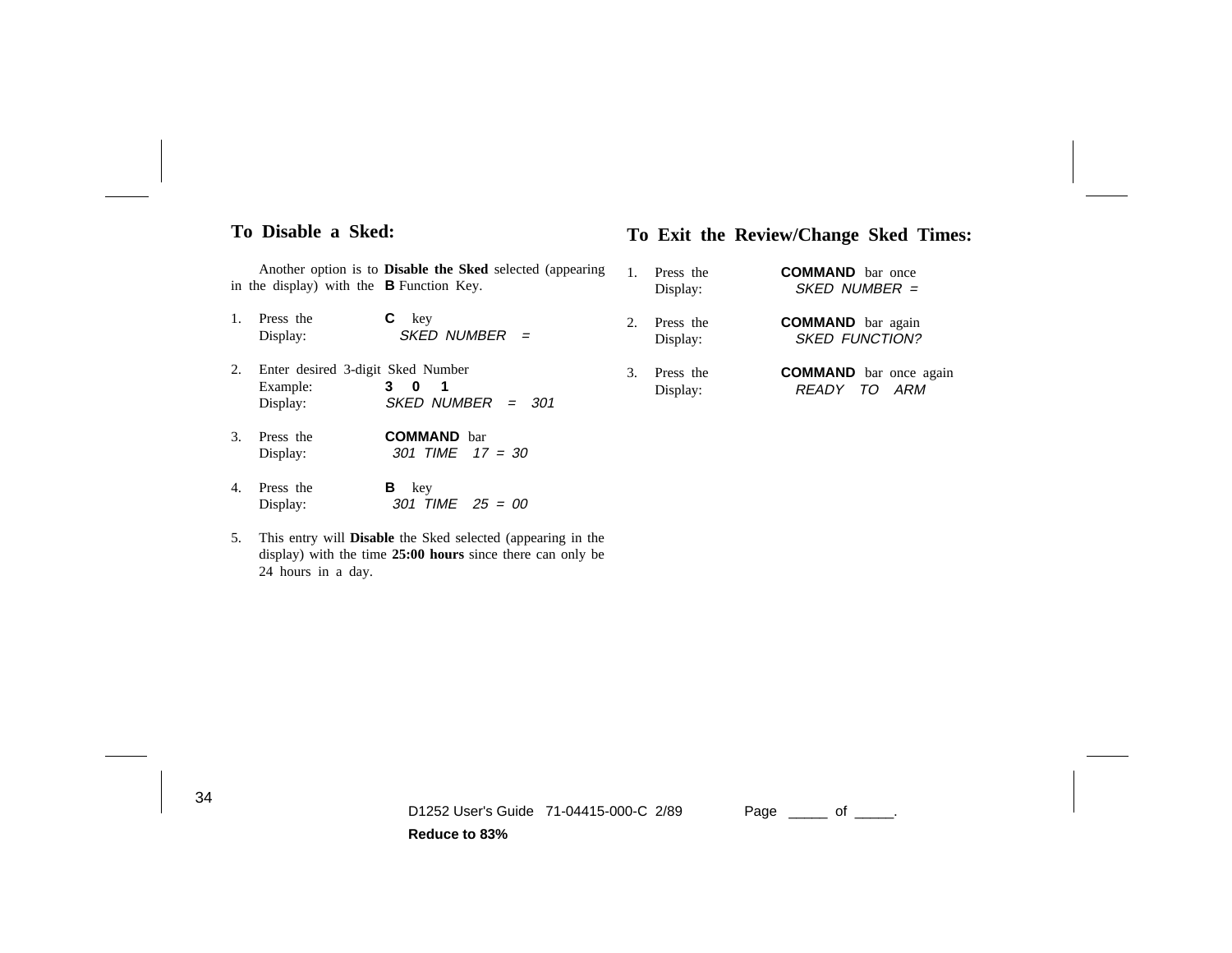### **D = Day of Week Change**

Function Key **D** lets you change the Day of Week (DOW) feature. The Day of Week feature provides an electronic calendar for Skeds to follow when they are programmed to operate on a weekly schedule. This Day of Week setting is dedicated to the Skeds feature and should NOT be confused with the day of week setting involving COMMAND 46.

In the COMMAND 52 Mode, the **D** key causes SKEDS  $DOW = DAY #$  to appear in your Alpha II display. In this Skeds function, the days of the week are coded by numbers (1 - 7), as follows:

#### **Numerical entries to set day of week display**

 $1 =$  SUN  $3 =$  TUE  $5 =$  THU  $7 =$  SAT  $2 = MON$   $4 = WED$   $6 = FRI$ 

To reset the day of week, simply enter the code number for the day it is when you reset the calendar.

### **To Set System Day of Week:**

- 1. Press the **D** key Example: System is currently set on Saturday SKEDS DOW = SAT 7
- 2. Enter the code number for the desired Day of Week Example: You want Sunday, Press the **1** key. Display: SKEDS DOW = SUN 1
- 3. You must press the COMMAND bar to enter a new Day of Week setting into the memory of your security system. If you do not touch the COMMAND bar for approximately 30 seconds after changing the Day of Week setting, your selection will revert back to the original setting and your system will automatically exit the Day of Week Change function.
- 4. Press the **COMMAND** bar to enter your new Day of Week selection. Display: SKED FUNCTION?
- 5. Notice that when you press the COMMAND bar to enter your selection, your system automatically exits the Day of Week Change function.
- 6. Press the **COMMAND** bar to exit COMMAND 52 Display: READY TO ARM

D1252 User's Guide 71-04415-000-C 2/89 Page \_\_\_\_\_\_ of **Reduce to 83%**

35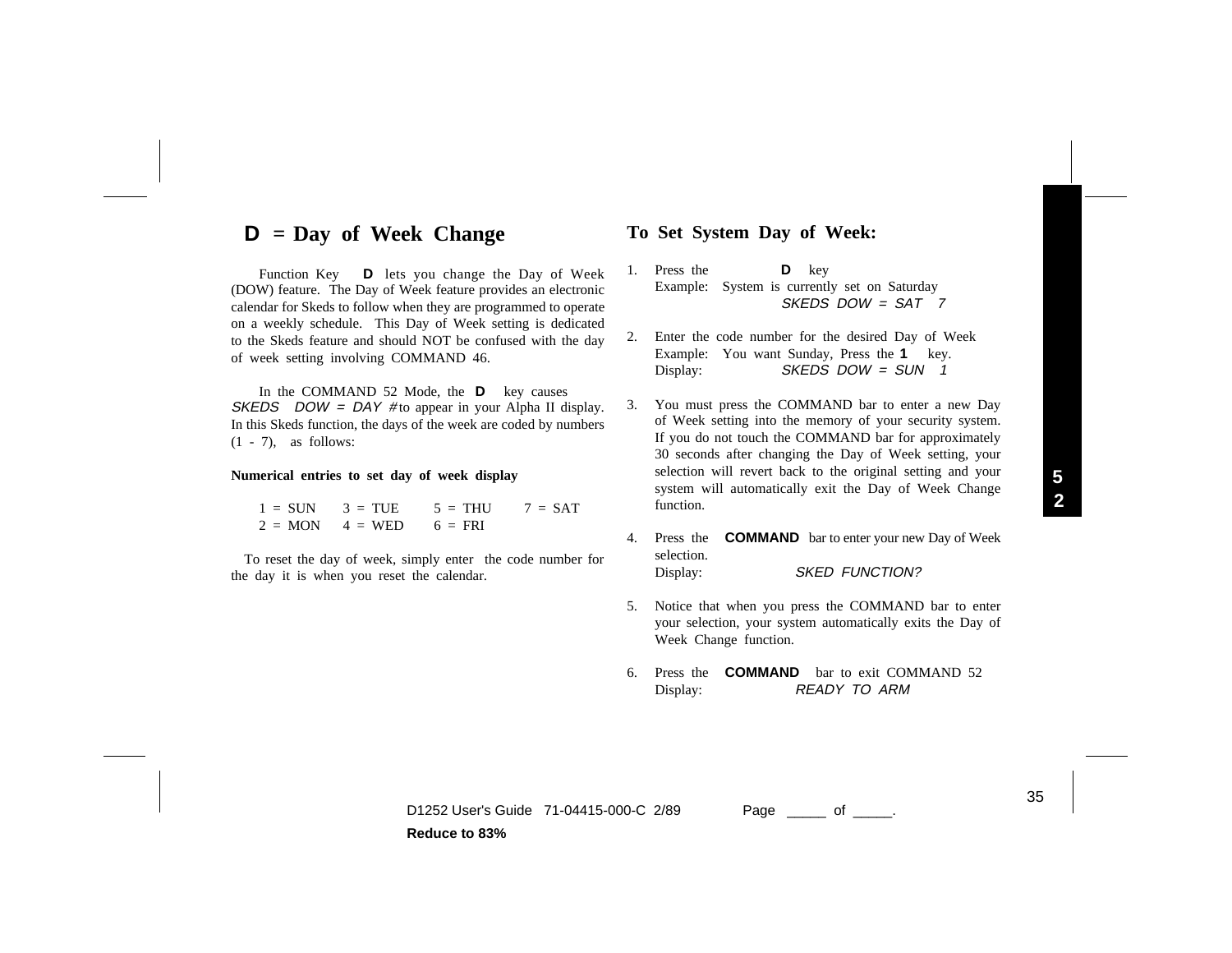### **Access Control Functions**

In systems that combine security and Access Control, the COMMAND 53 feature lets you Add or Delete Access Cards and turn user access levels ON or OFF. With an Access Control system you can issue up to 255 user access cards. When a new access card is issued, the **Add** function lets you activate that access card in the memory of your security system. Similarly, when an access card is cancelled, the **Delete** function lets you deactivate that access card from the memory of your security system.

The ability to turn user authorization levels ON or OFF gives you control over allowing or denying access to card holders at any of the seven authorization levels. To **EXIT** the COMMAND

53 Mode, press **COMMAND** when SETUP FUNCTION is displayed.

You can only enter the COMMAND 53 Mode while your system is disarmed.

Before you can use COMMAND 53, you must enter a passcode beginning with the digit "8" that was programmed into your security system by your alarm technician.

# $COMMAND$   $| 5 | 3$

**Access Control Functions associated with each Alpha II Function Key (A, B, C, D):**

In the COMMAND 53 Mode, the Function Keys (A, C, D) are used for selecting functions related to the Access Control feature and are different from their normal operation, as explained below:

- **A Key** Add (activate) a newly issued access card in the memory of your security system.
- **B Key** N/A
- **C Key** Turn authorization level (s) ON or OFF.
- **D Key** Delete (deactivate) an access card from the memory of your security system.

D1252 User's Guide 71-04415-000-C 2/89 Page \_\_\_\_\_\_ of \_ **Reduce to 83%**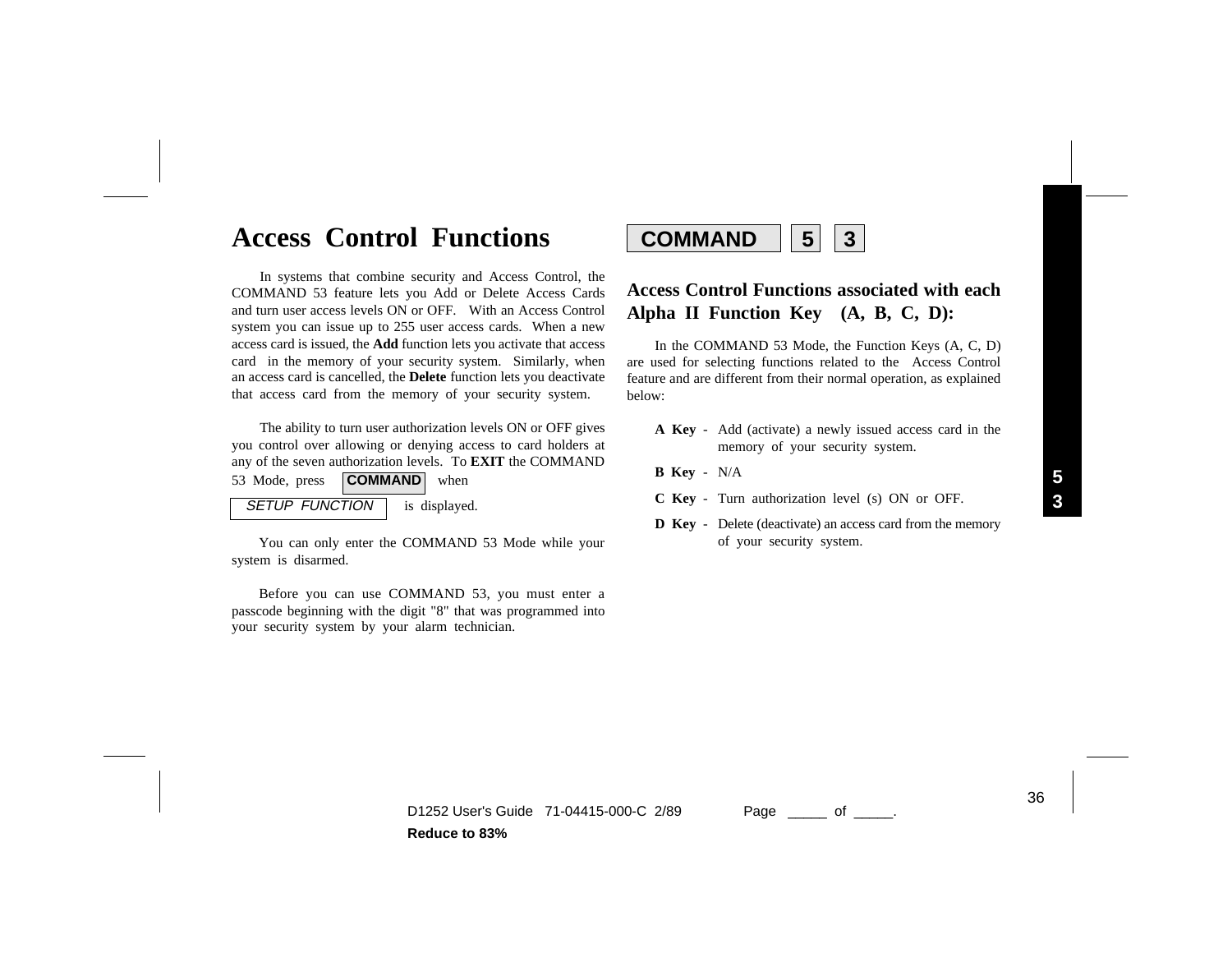### **To use COMMAND 53:**

- 1. Insure that your security system is disarmed.
- 2. Press the **COMMAND** bar Display: SYSTEM COMMAND 3. Press the **5** key Display: SUB COMMAND 4. Press the **3** key Display: **ENTER YOUR COMBO**
- 5. Enter Passcode beginning with the digit 8 Example: **81 12 34** Display: SETUP FUNCTION
- 6. Enter Function key or to exit press **COMMAND** . **This** mode does not "time-out", you must use the COMMAND **bar to exit**. If you do not exit, certain alarm functions may not work properly.

# **A = Add Access Card**

The **Add** function allows you to issue Access Cards with up to four different authority levels, one authority level for each door where a Card Reader (A, B, C, D) is installed. To do so, you must have a copy of all of the User Numbers and their assigned authorization levels. User Numbers and their assigned authorization levels are programmed into your security system and documented by your alarm technician on a Program/Account Record Sheet.

From this listing of User Numbers and assigned authorization levels, you can carefully select a User Number with authorization levels that meet the "access needs" of the user to whom the card is being issued. Once the appropriate User Number is selected, document the **Access Card Serial Number and User's Name** on the same line of the Program/Account Record Sheet as the selected User Number**. Only Card Reader A can be used for activating a new access card in Step 4.**

37

D1252 User's Guide 71-04415-000-C 2/89 Page \_\_\_\_\_\_ of **Reduce to 83%**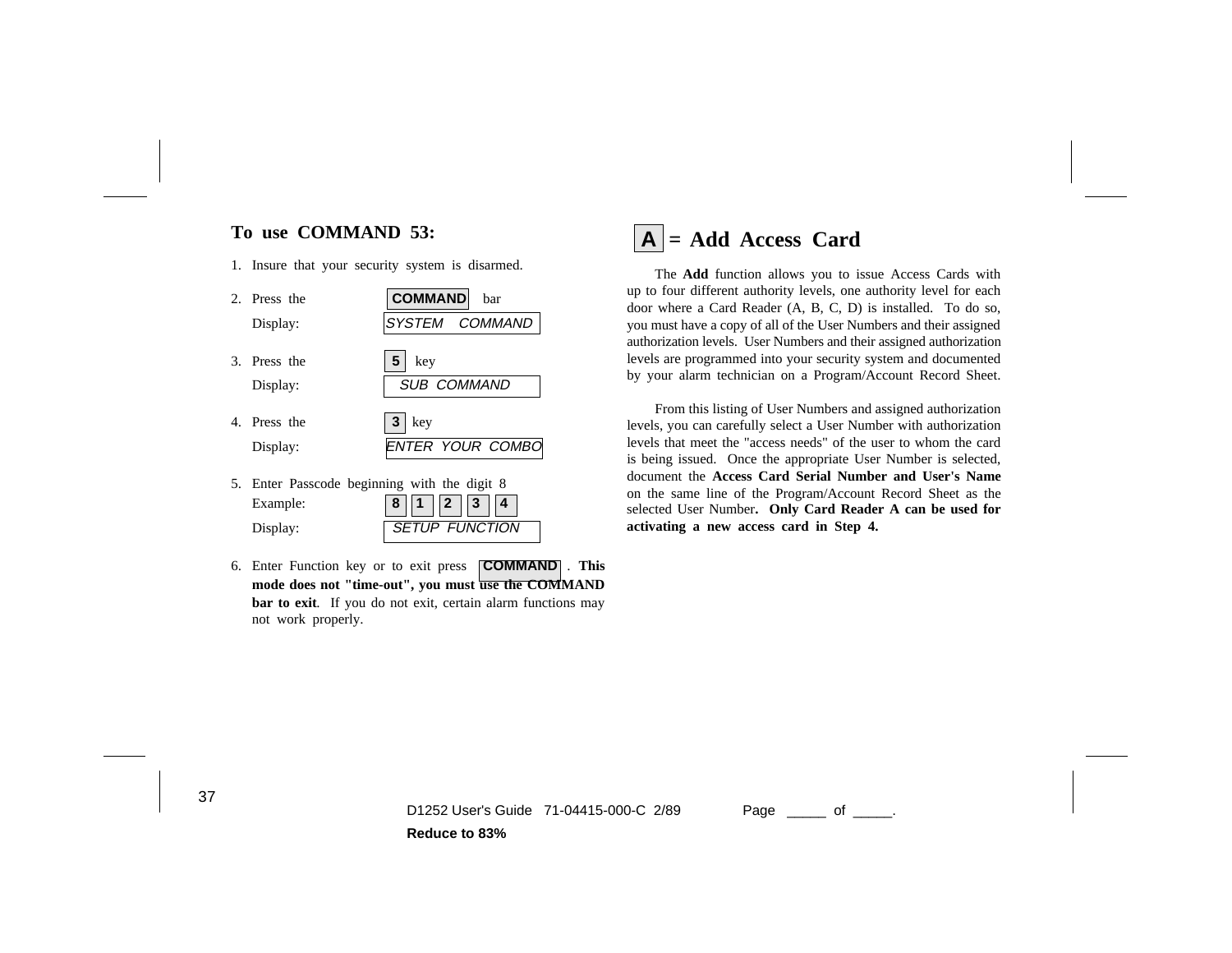### **To Add a Card:**

- 1. Press the  $|\mathbf{A}|$  key Display: ADD CARD -
- 2. Enter 3-digit assigned Card User Number Example: **1** | **0** | **3**

Display: | ADD CARD - 103

- 3. Press **COMMAND** bar Display: |STROKE CARD - 103
- 4. Insert or present **Card** assigned number **103** in/at **Card Reader A** and remove. Display: SETUP FUNCTION
- 5. Using **Card**, assigned number **103**, with **Card Reader A** activates this access card in the memory of your security system.
- 6. If, at any point, after entering the **Add Card** function you do NOT press any keys for approximately 30 seconds, the COMMAND 53 Mode will display an error message

|                  | <b>ERROR</b> ADDING $\vert$ and automatically returns to |
|------------------|----------------------------------------------------------|
| SETUP FUNCTION . |                                                          |

7. ERROR ADDING will also occur when an Access Card is already issued, when a user already has an Access Card assigned or when the Add Card process has taken too long.

## **C =Change Levels (Turn ON/OFF)**

The authorization levels assigned to a user number are programmed into your security system by your alarm technician for each door in the Access Control system. Access Card serial numbers and associated user numbers are documented by your alarm technician on a Program/Account Record Sheet.

### **To Change Levels (Turn ON/OFF):**

- 1. Press the **C** key Display: | LEVELS 1 2 3 4 5 6 7
	-
- 2. The display  $LEVELS$  1234567 shows that all authorization levels are currently turned ON, as indicated by the number of each authorization level appearing in the display.
- 3. Press any number key on your keypad corresponding with an authorization level that you wish to turn OFF. For example, to turn OFF authorization level 3, see Step 4 below.
- 4. Example: Press the **3** key Example:  $\sqrt{LEV}$ ELS 12-4567

38

**Reduce to 83%**

D1252 User's Guide 71-04415-000-C 2/89 Page of

**5 3**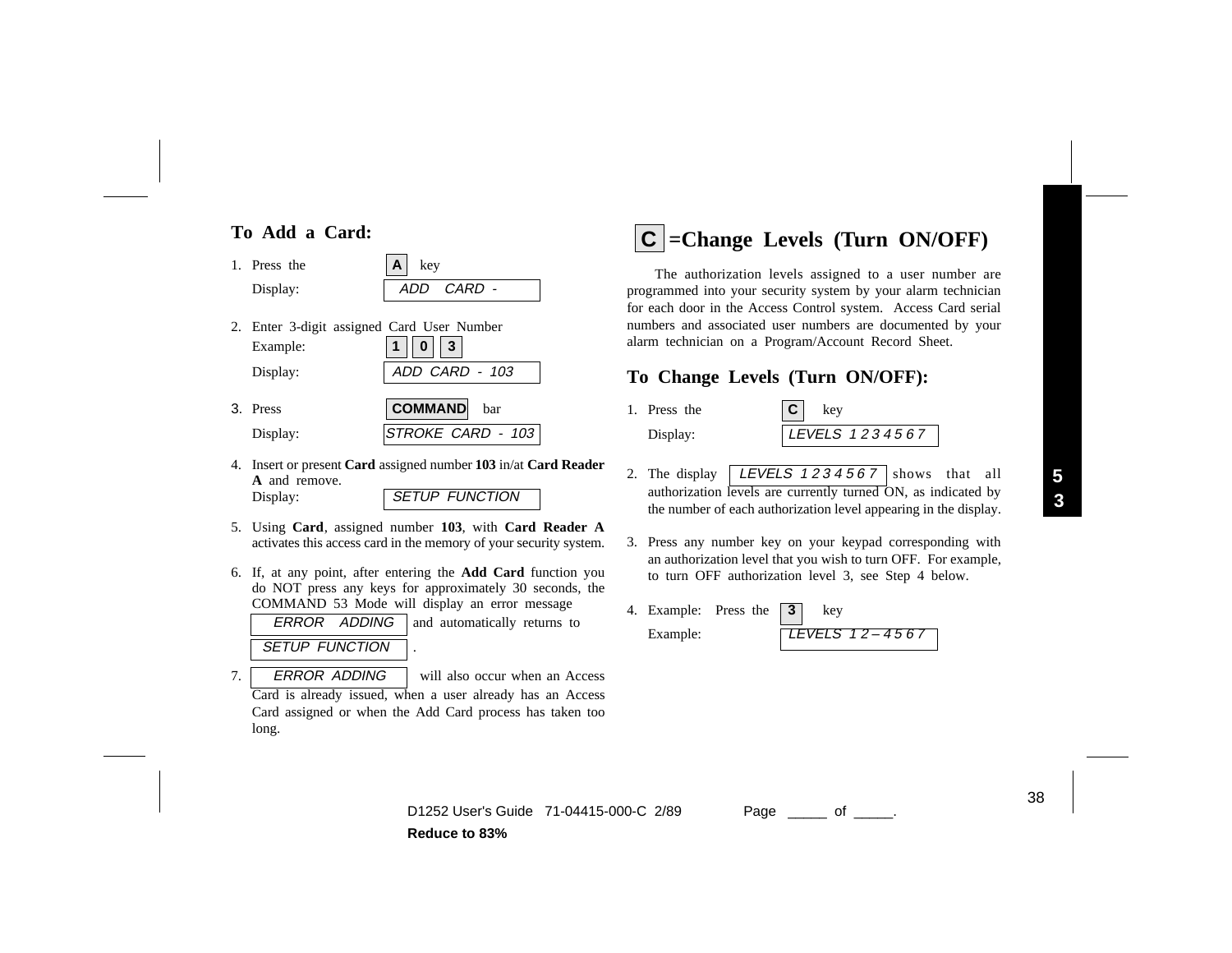- 5. The display  $LEVELS$  12 4567 shows that all authorization levels are currently turned ON, EXCEPT Level 3, as indicated by the dash (–) in place of the authorization level number for Level 3.
- 6. Press the **COMMAND** bar Display: **SETUP FUNCTION**
- 7. To turn an authorization level ON again, simply repeat Steps 1-6. It should be noted that number keys 1-7 on your Alpha II keypad operate like ON/OFF toggle switches in the Levels ON/OFF function.

**NOTE:** You may have certain Skeds (COMMAND 52) programmed in your security system by your alarm company to turn authorization levels ON or OFF at specified times automatically. If so, you can wait for the corresponding Sked to automatically turn ON any level you turned OFF.

**YES, my system uses Skeds to turn authorization levels ON/OFF.**

## **D = Delete A Card**

### **To Delete a Card:**

To delete an Access Card from your system, *you do NOT need the card in your possession.*

- 1. Press the **D** key Display: DELETE CARD
- 2. Enter 3-digit assigned Card User Number Example:  $\boxed{1}$   $\boxed{0}$   $\boxed{3}$  keys Display: DELETE CARD -1 0 3
- 3. Press the **COMMAND** bar Display: **SETUP FUNCTION**
- 4. To exit the COMMAND 53 Mode, Press the **COMMAND** bar once again.
- 5. If, at any point, after entering the **Delete Card** function you do NOT press any keys for approximately 30 seconds, the COMMAND 53 Mode will display an error message

| ERROR DELETING | and automatically returns to |
|----------------|------------------------------|
| SETUP FUNCTION |                              |



D1252 User's Guide 71-04415-000-C 2/89 Page \_\_\_\_\_\_ of **Reduce to 83%**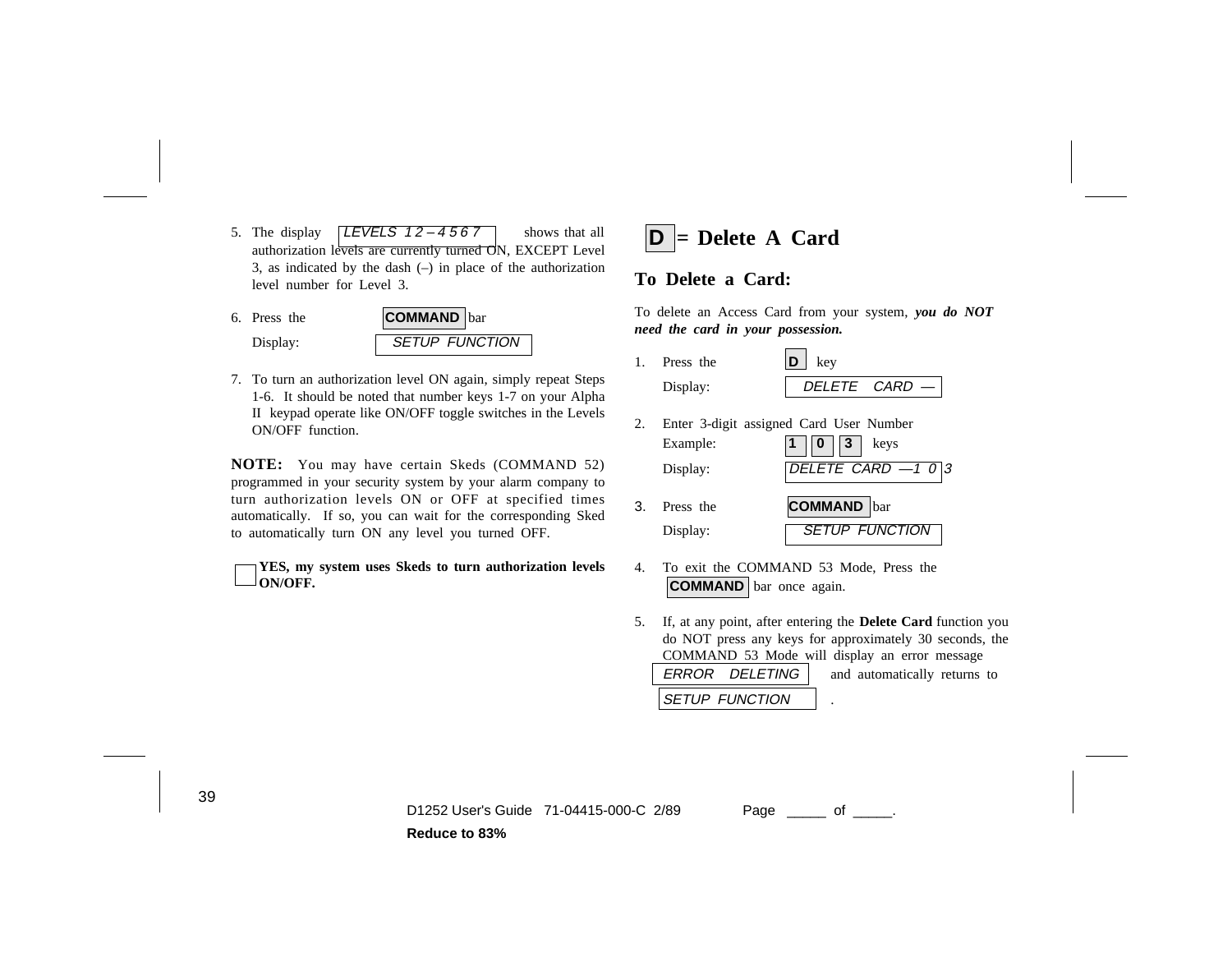### **Relay Control Functions**

A security passcode is required to unlock this COMMAND

The COMMAND 54 feature lets you perform two functions with relays in your security sytstem. First, you can check the status of relays (ON/OFF), and second, you can change (reverse) the status of these relays.

In security systems with Access Control, the COMMAND 54 Mode identifies which relays are assigned to Access Control and which relays are NOT assigned to Access Control. If you have a system with Access Control, you can **only** check and/ or change the status of relays not assigned to Access Control (e.g.: turn unassigned relays ON or OFF). In security systems without Access Control, the COMMAND 54 Mode lets you check and/or change the status of **all** relays in the system (e.g.: it allows you to turn all relays ON or OFF).

You can enter the COMMAND 54 Mode while your system is armed or disarmed, however, you can NOT enter the COMMAND 54 mode during an Entry or Exit Delay.

Your security system may be programmed so that before you can use COMMAND 54, you must enter a passcode beginning with any digit from 1 to 8.



In the COMMAND 54 Mode, relays assigned to Access Control are indicated by an " $X$ " in the display. When a relay is in the "ON" mode, it is displayed by its identifying relay number (1 to 8). When a relay is in the "OFF" mode it is indicated by a dash  $(-)$ .

#### Sample Display:  $RELAYS$   $XX34---$

In the Sample display above, relays 1 and 2 are assigned to Access Control. Relays 3 and 4 are activated (ON) while relays 5, 6, 7, and 8 are deactivated (OFF).

When you enter the COMMAND 54 Mode, the status of the relays will automatically appear in the Alpha II display. At this time you may change (reverse) the status (ON or OFF) of a relay by pressing the number key on the keypad corresponding with that relay number. For example, to reverse relay number 6, press key 6. The system stays in the COMMAND 54 Mode as long as you are pressing keys (except the COMMAND bar) on the keypad. To exit COMMAND 54, simply press the COMMAND bar, or wait approximately 30 seconds and the system will automatically exit for you.

D1252 User's Guide 71-04415-000-C 2/89 Page \_\_\_\_\_\_ of **Reduce to 83%**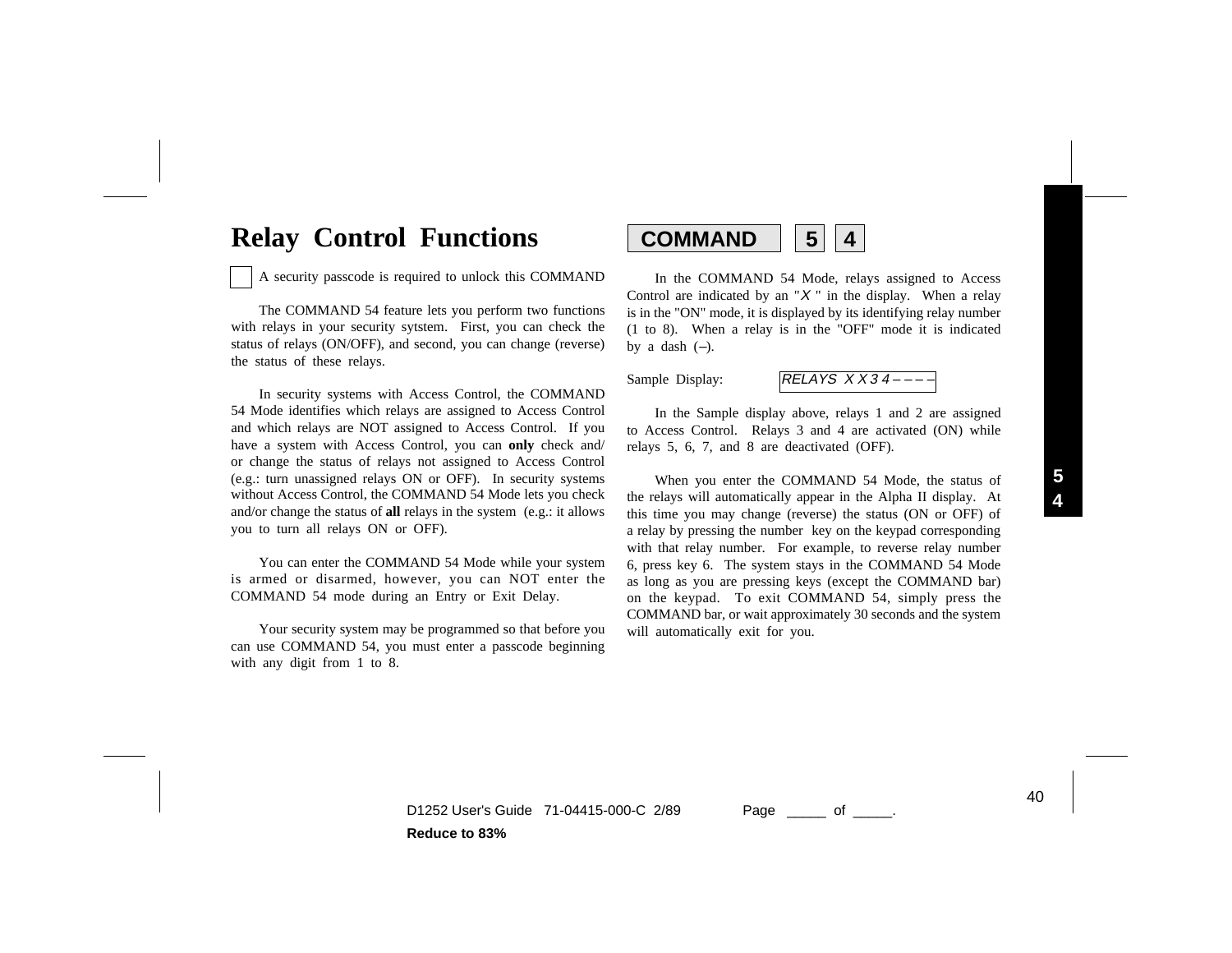### **Relay Control Functions associated with each To use COMMAND 54: Alpha II Function Key (A, B, C, D):**

In the COMMAND 54 Mode, the Function Keys (A, B, C, D) are used for selecting functions related to the Relay Control feature and are different from their normal operation, as explained below.

- **A Key A**ll relays turned OFF (deactivated).
- **B Key B**ack to original relay status (relays return to their status before you entered COMMAND 54).
- **C Key C**hange all relays (reverse the status of each relay).
- **D Key D**epart back to COMMAND 54 original relay status and exits from the COMMAND 54 mode.

| 1. Press the<br>Display:                                               | <b>COMMAND</b><br>har<br>SYSTEM COMMAND                     |
|------------------------------------------------------------------------|-------------------------------------------------------------|
| 2. Press the<br>Display:                                               | 5<br>key<br><b>SUB COMMAND</b>                              |
| 3. Press the                                                           | key<br>4                                                    |
| 4. Do this step if required:<br>Display:<br>Enter Passcode<br>Example: | <b>ENTER YOUR COMBO</b><br>$\mathbf{2}$<br>5<br>6<br>З<br>4 |

- 6. You may now press other Function Keys to change the status of relay functions, if desired.
- 7. To enter any change(s), Press the **COMMAND** bar.
	- Display: **READY TO ARM**

5. Display:  $RELAYS$  – – – – – –

8. Pressing the COMMAND bar does two things: It enters your changes into the system memory and it automatically exits the COMMAND 54 Mode.

|               | D1252 User's Guide 71-04415-000-C 2/89 | Page |  |
|---------------|----------------------------------------|------|--|
| Reduce to 83% |                                        |      |  |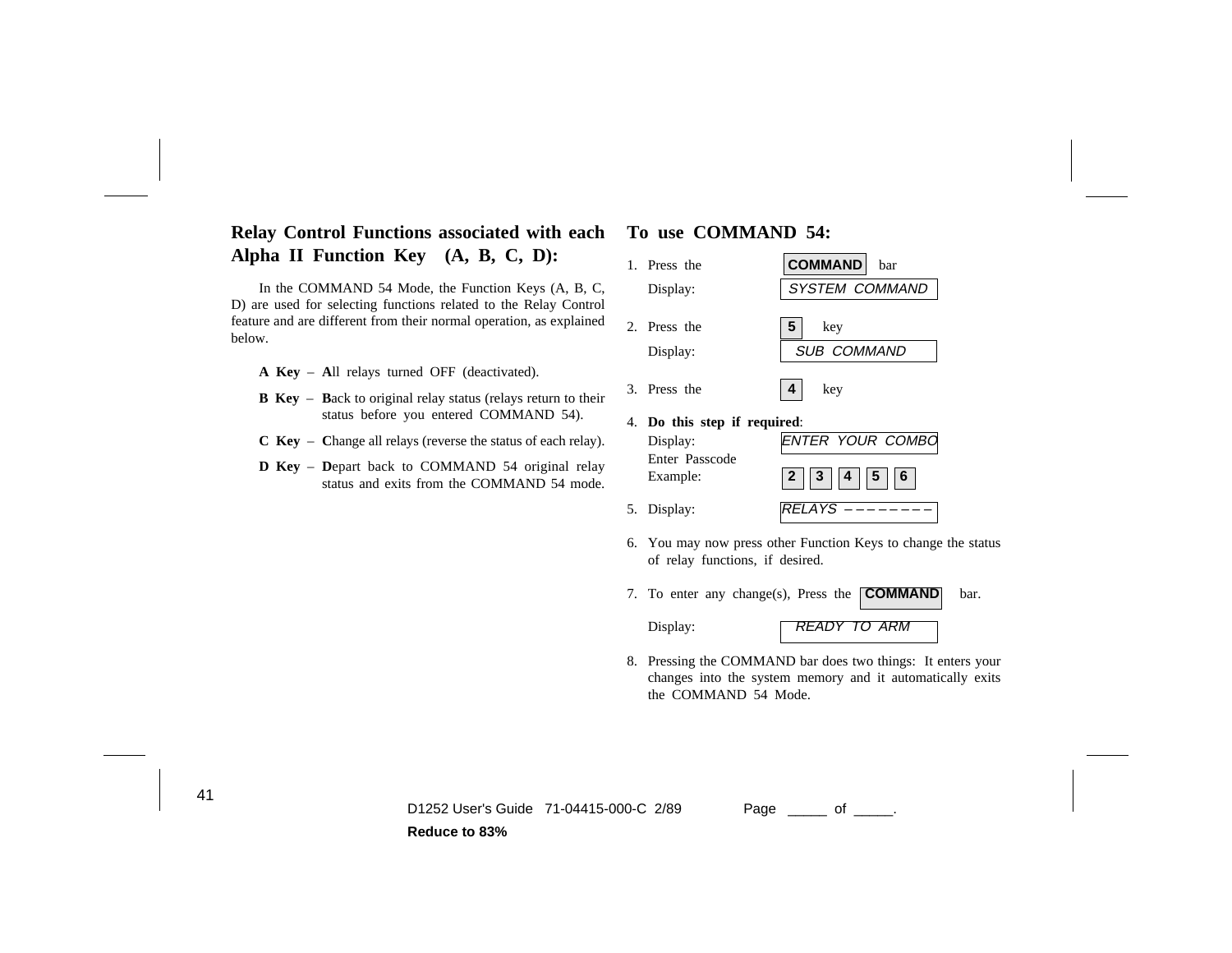### **Personal Passcode Change**

This COMMAND feature lets you conveniently change your personal passcode at any time, without assistance from your alarm company.

#### **Notes Before Beginning:**

- **•** It is recommended that you write down your old passcode and the new one.
- If the old passcode has 5 digits, then the new passcode must begin with the same first digit of the old passcode.
- If the old passcode has 6 digits, then the new passcode must begin with the same first *two* digits of the old passcode. For example, if the old passcode is **92**4651, then the new passcode must start with the digits " **92**."
- The new passcode must have the same number of digits as the old passcode (5 or 6 digits). For example, if the old passcode has 5 digits, then the new passcode must have 5 digits.

**COMMAND**  $\vert 5 \vert 5$ 

- The first and last digits of your new passcode can NOT be the same.
- Care should be given when entering a passcode containing the same digit in consecutive positions within the new passcode (i.e., "**33**" in 334697). When entering this type of passcode, it is easy to make mistakes.
- The last digit of the new passcode can NOT be a "0" or "9".

D1252 User's Guide 71-04415-000-C 2/89 Page \_\_\_\_\_\_ of **Reduce to 83%**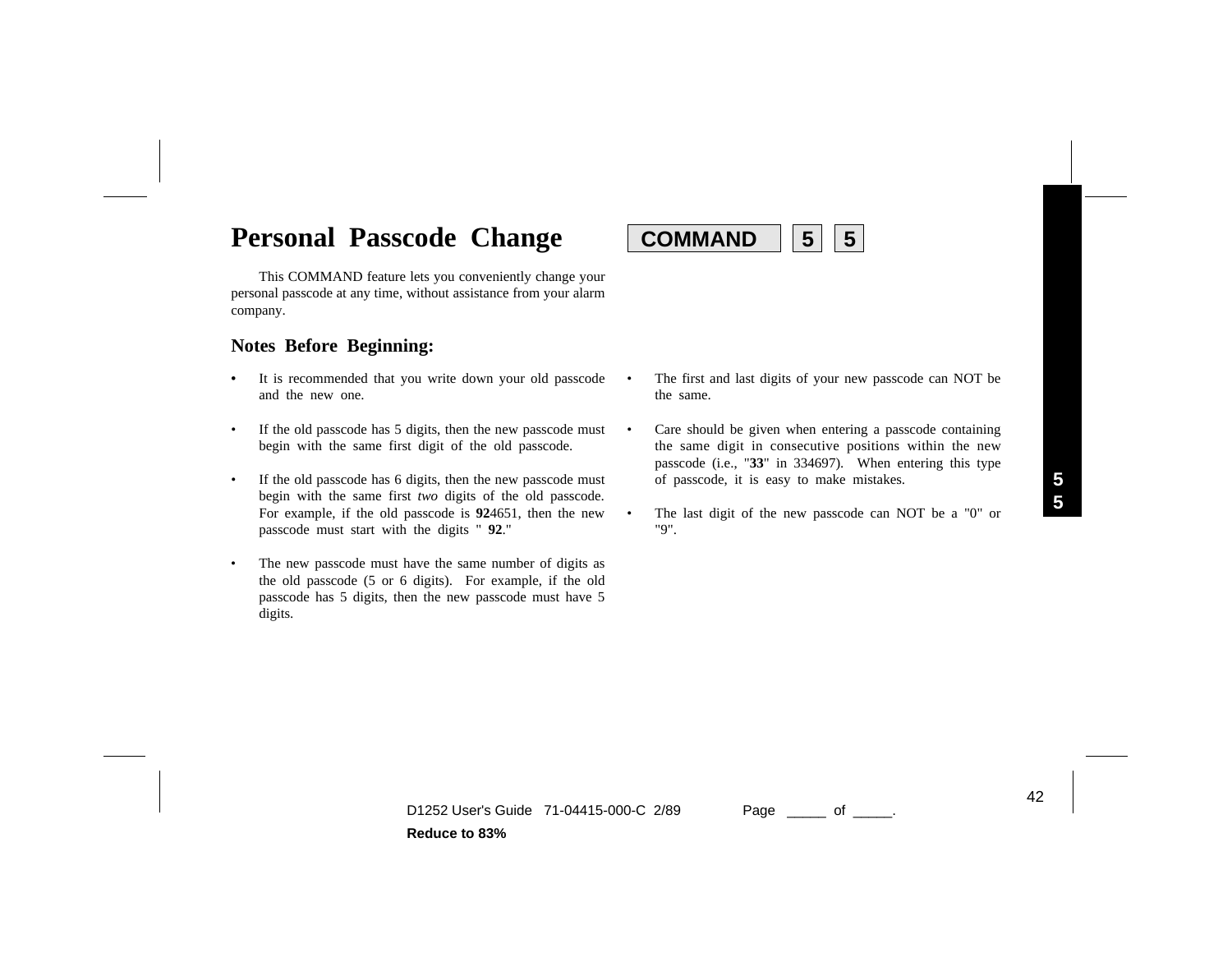|                |                             | 1. Ensure that your security system is <b>Disarmed</b> . |                           |
|----------------|-----------------------------|----------------------------------------------------------|---------------------------|
|                | Display:                    | <b>READY TO ARM</b>                                      | 9.<br>Test the<br>system. |
| 2.             | Press the                   | <b>COMMAND</b><br>bar                                    | to arm<br>is work         |
|                | Display:                    | SYSTEM COMMAND                                           |                           |
|                |                             |                                                          | <b>NOTE:</b> $A$          |
| 3 <sub>1</sub> | Press the                   | 5<br>key                                                 | (e.g.: 0 or               |
|                | Display:                    | <b>SUB COMMAND</b>                                       | F                         |
|                |                             |                                                          | When this                 |
|                | 4. Press the                | 5<br>key                                                 | <b>COMMAN</b>             |
|                | Display:                    | PROGRAM = COMBO                                          | at Step 1.                |
|                |                             |                                                          |                           |
|                | 5. Enter old passcode       |                                                          |                           |
|                | Example:                    | 5<br>9<br>$\mathbf 2$<br>6<br>4                          |                           |
|                | Display:                    | <i>COMBO = NOW NEW</i>                                   |                           |
|                |                             |                                                          |                           |
|                | 6. Enter new passcode       |                                                          |                           |
|                | Example:                    | 9<br>2<br>6<br>2                                         |                           |
|                | Display:                    | COMBO = OK AGAIN                                         |                           |
|                |                             |                                                          |                           |
|                | 7. Enter new passcode again |                                                          |                           |
|                | Example:                    | 9<br>2<br>6                                              |                           |
|                | Display:                    | PROGRAM =OK DONE                                         |                           |
|                |                             |                                                          |                           |
|                |                             |                                                          |                           |
|                |                             |                                                          |                           |

- **To Change Your Personal Passcode:**
- 8. When the new passcode is entered again, the Alpha II confirms its acceptance as shown in Step 7.
- 9. Test the new passcode by using it to arm and disarm your system. **Do NOT** use Arming COMMANDS 1, 2, 3, or 8 to arm your system until you are certain that the new passcode is working properly.

**NOTE**: An invalid passcode, invalid digits in the new passcode (e.g.: 0 or 9) as the last digit), or other invalid entries will cause

ERROR to appear in your Alpha II display. When this happens, your security system automatically exits the COMMAND 55 Mode. To change your passcode, start again

43

D1252 User's Guide 71-04415-000-C 2/89 Page \_\_\_\_\_ of \_\_\_\_\_. **Reduce to 83%**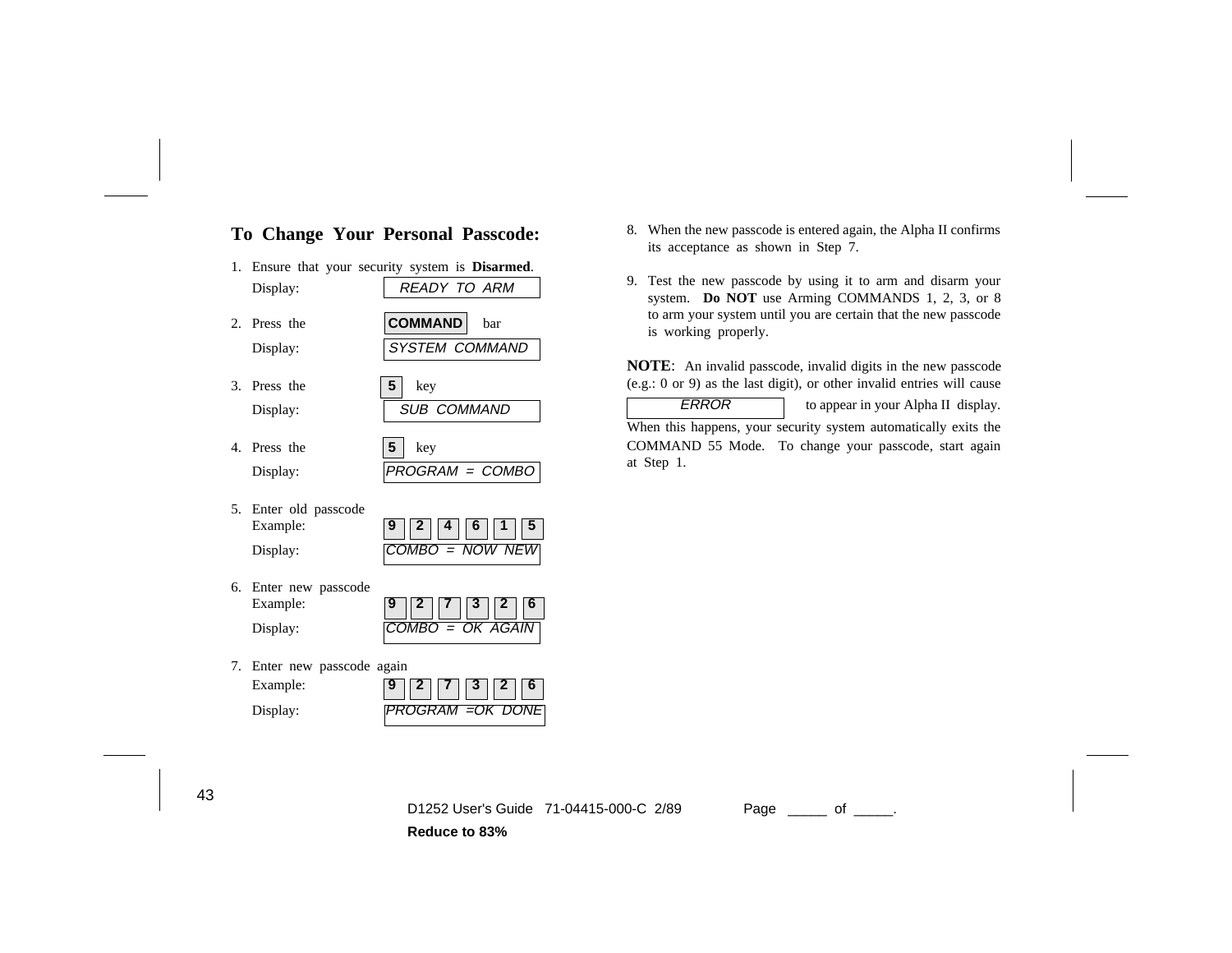## **Fire Alarm Test Mode**

In security systems with 24-hour Fire protection, the COMMAND 58 Mode lets you test your fire alarm installation without assistance. Other than entering and exiting this test mode from the keypad of an Alpha II Command Center, all testing is performed at the initiating devices installed throughout the building; no other entries are required at the keypad. Upon completion of testing, you can **EXIT** the Test Mode by pressing the COMMAND bar and the 5 and 8 keys.

Your security system is programmed so that before you can use COMMAND 58, you must enter a passcode beginning with any digit from 1 to 8.

**CAUTION:** All Central Station reporting is suppressed while in the COMMAND 58 Test Mode, *except Opening and Closing reports from independent zone controls.*

*Call your Central Station before using this function.*

**COMMAND**  $\vert \vert 5 \vert \vert 8$ 

In the COMMAND 58 Test Mode, your security system will execute the following functions:

- Immediate 2-second audible alarm, indicating a successful detector test.
- Automatic smoke detector reset operation (Does not require manual entry of COMMAND 47).
- Central Station signal indications of test mode status and restoral to normal status following test mode.
- No unnecessary and repetitive alarm signals to the Central Station during test mode sequence.
- Alpha II display count provides running tally of each detector alarm response.
- Printed record of each alarm test response on local printer (if included with your system).

Unless all zones are dedicated to fire alarm, you can *only enter* the COMMAND 58 Mode while your security system is **disarmed**. If you attempt to enter the COMMAND 58 Mode while your system is armed,  $\sqrt{C58}$  NOT ALLOWED will appear in your Alpha II display. The Function Keys do NOT operate in the COMMAND 58 Mode.

D1252 User's Guide 71-04415-000-C 2/89 Page \_\_\_\_\_\_ of **Reduce to 83%**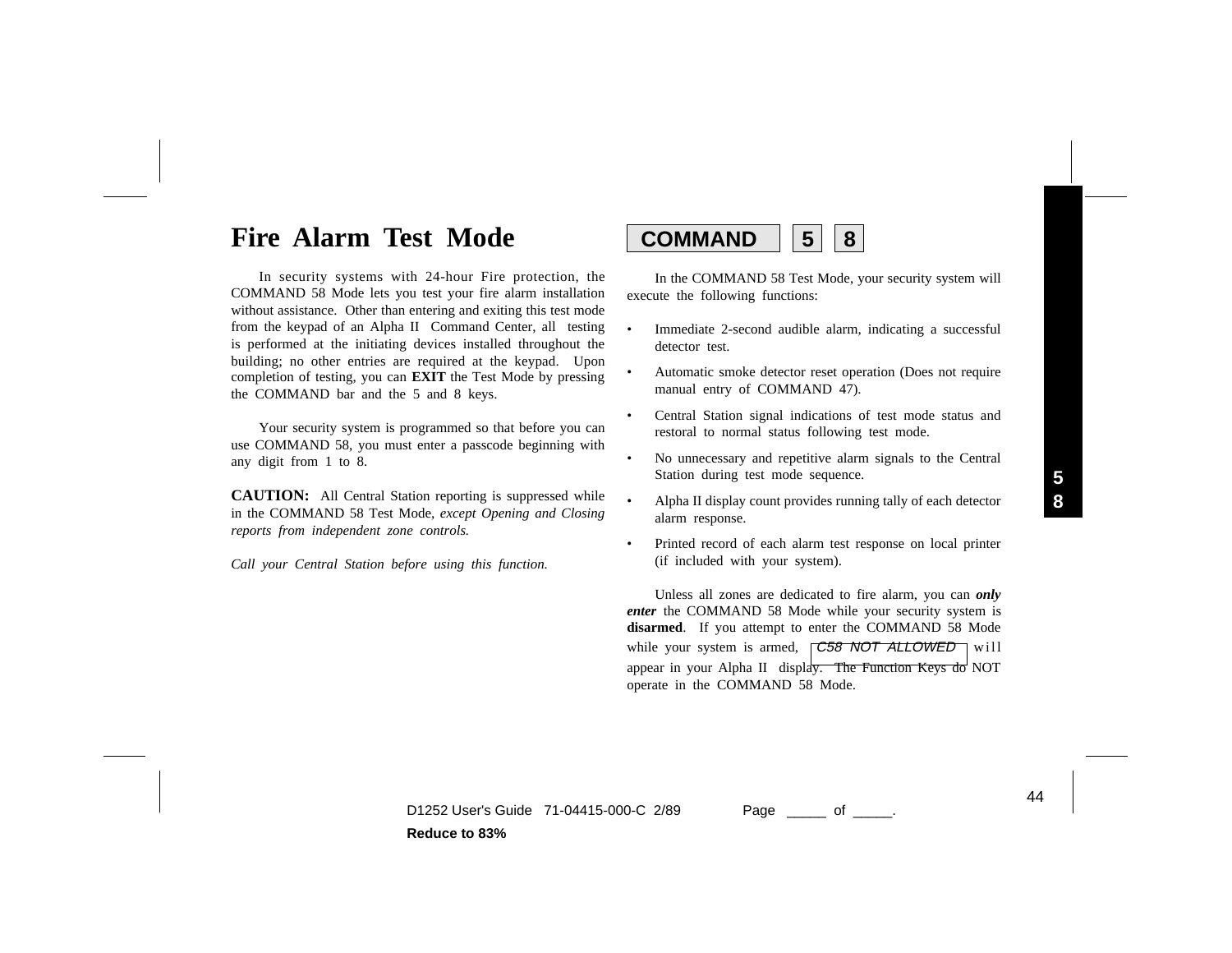# 1. Press the **COMMAND** bar Display: SYSTEM COMMAND 2. Press the  $\begin{array}{|c|c|c|c|c|} \hline 5 & \text{key} \end{array}$ Display: SUB COMMAND 3. Press the **8** key Display: **ENTER YOUR COMBO** 4. Enter Passcode Example:

5. Audible **Watch Tone** sounds (One Second Pulses) from the Alpha II Command Center while in Test Mode.

Display:  $*FIRE TEST * 0 0 0$ 

- 6. System transmits a signal to the Central Station, indicating start of the test mode. NO alarm signals will be transmitted to the Central Station while the system is in the COMMAND 58 Test Mode.
- 7. A **Trouble Zone "F"** signal is recorded on local printer (If a local printer is included with your system).

**NOTE**: If NO initiating devices are tested or other system activity does NOT occur for a period of 15 minutes **while in the COMMAND 58 Test Mode**, your system will automatically exit this Test Mode and resume normal operation. Therefore, it is important to maintain continuous testing activities until **all** initiating devices in the system have been tested to avoid false transmission of alarm signals and possible misinterpretation by Central Station personnel.

### **To test initiating devices in the COMMAND 58 Mode:**

**IMPORTANT:** As you test each initiating device, your system counts the individual points of protection only. Wait for the alarm annunciation to stop *before* testing the next device. If you do not wait, the device test count (number of individual points of protection tested) at the Alpha II display will be incorrect.

1. Manually test (place) initiating device in alarm condition (Perform test in accordance with established testing practices for such devices).

Example:  $*FIRE TEST *0 0 0$ 

**NOTE**:ALL types of Fire Alarm initiating devices can be tested in the COMMAND 58 mode, however, only smoke detectors require a 10-Second automatic reset operation. In the COMMAND 58 Mode, your system will automatically perform a 10-Second reset after each device tested regardless of the initiating device type.

### **To use COMMAND 58:**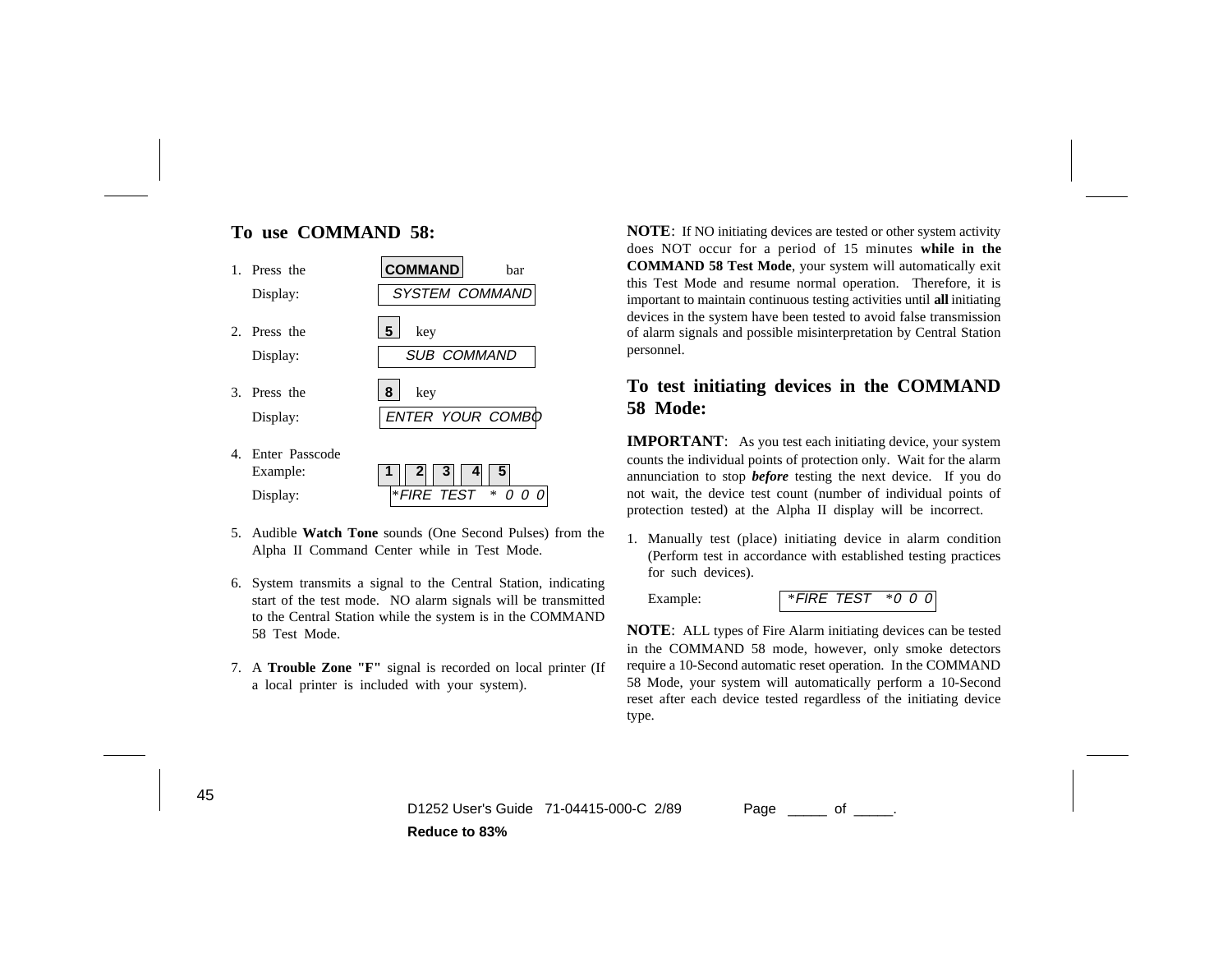**Test initiating devices in the COMMAND 58 Mode (cont):**

- 2. Listen for 2-second steady or pulsed alarm (depending on programming). The alarm time is approximate.
- 3. After test, wait for 10-second sensor reset (reset time is approximate).

Example: **RESET SENSORS** 

4. After 10-Second reset, repeat Steps 1-3 for each initiating device in the system. Note that the Alpha II display will reflect each initiating device tested by number count after each sensor reset.

Example: FIRE

| EST<br>001 |
|------------|
|------------|

5. After ALL initiating devices have been tested, the Alpha II display **FIRE TEST**  $* \# \# \#$  will reflect the total number of initiating devices you have tested.

Example:  $\sqrt{\text{FIRE TEST} \times 125}$ 

**CAUTION: ALL Central Station alarm and trouble signals are suppressed while in COMMAND 58 Test Mode (***except Opening and Closing Reports initiated from independent zone controls)***.** Therefore, it is strongly recommended that this feature NOT be used in systems requiring Duress, Holdup, or other 24 hour zone functions that would be affected by the signal suppression of this test mode.

### **To exit the COMMAND 58 Test Mode:**

- 1. Press the **COMMAND** bar Display:  $*$  FIRE TEST  $*$  125 2. Press the **5** key Display:  $*$  FIRE TEST  $*$  125 3. Press the **8** key Display: **READY TO ARM**
- 4. System transmits a signal to the Central Station, indi-cating the Test Mode is terminated and the system has resumed normal operation.
- 5. A **Restoral Zone "F"** signal is recorded on a local printer (If a local printer is included with your system).

|               | D1252 User's Guide 71-04415-000-C 2/89 | Page _______ of ______. |  |
|---------------|----------------------------------------|-------------------------|--|
| Reduce to 83% |                                        |                         |  |

**5 8**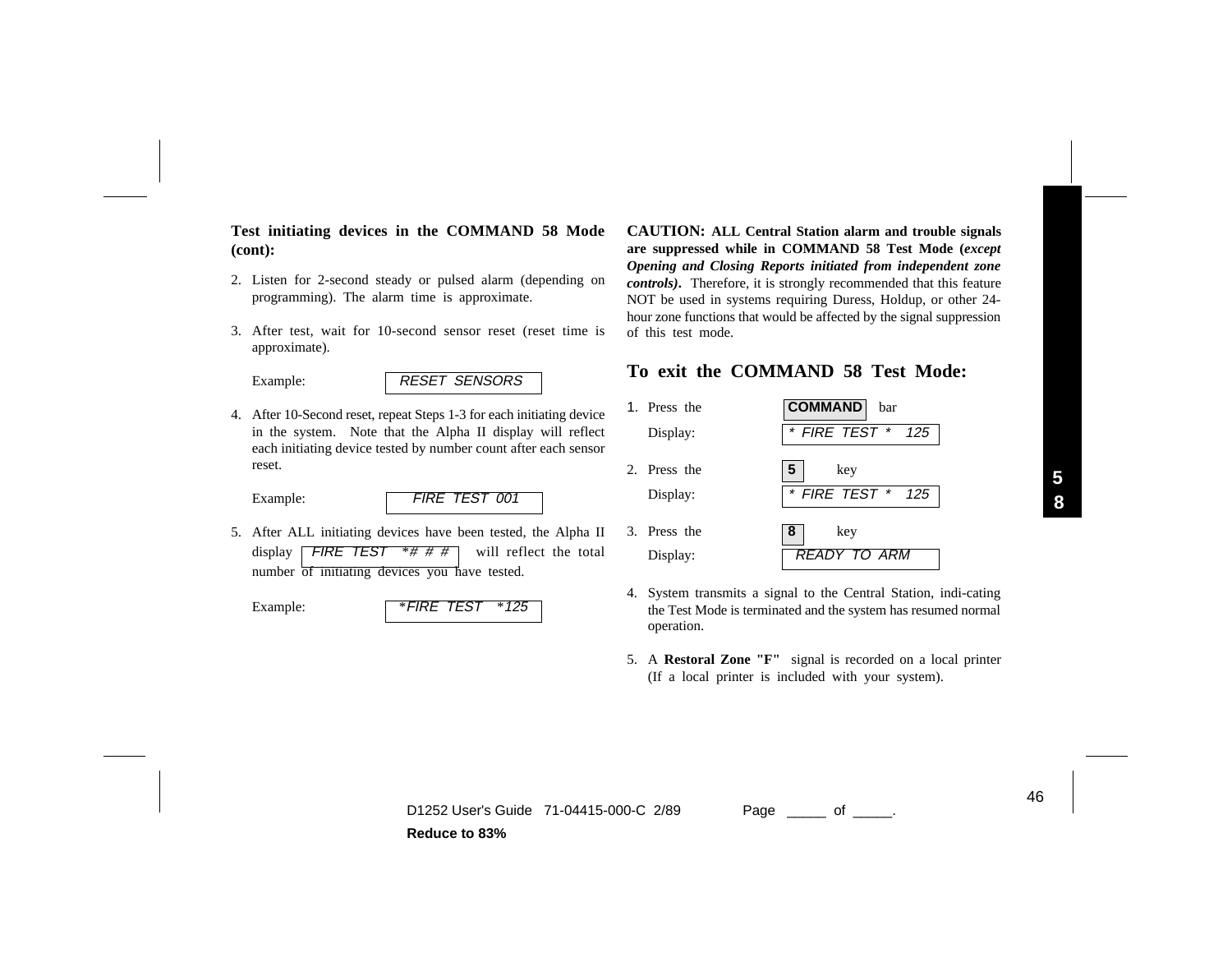### **Perimeter Watch Mode**

COMMAND 6 is used to monitor the perimeter of your building when the system is disarmed. This is called the Perimeter Watch Mode. When in this mode, the Alpha II emits a short tone to alert you of entry or exit through the perimeter of your building. No alarms are generated by this mode except 24-hour alarms (fire, panic, etc.). There is no tone for interior movement.

### **Application**

This command is useful in a residential system when you want to monitor entrances or exits in your home.

In commercial installations, the Perimeter Watch Mode can be used as a door chime to alert you when a customer or delivery person has entered your business.



#### **To use COMMAND 6:**

- 1. Press the **COMMAND** bar. The display should show SYSTEM COMMAND *.*
- 2. Press the **6** key. The display now shows WATCH *.*
- 3. To exit the Perimeter Watch Mode, press **COMMAND** then  $\vert 6 \vert$  or arm the system.

| D1252 User's Guide 71-04415-000-C 2/89 | Page |  |
|----------------------------------------|------|--|
| Reduce to 83%                          |      |  |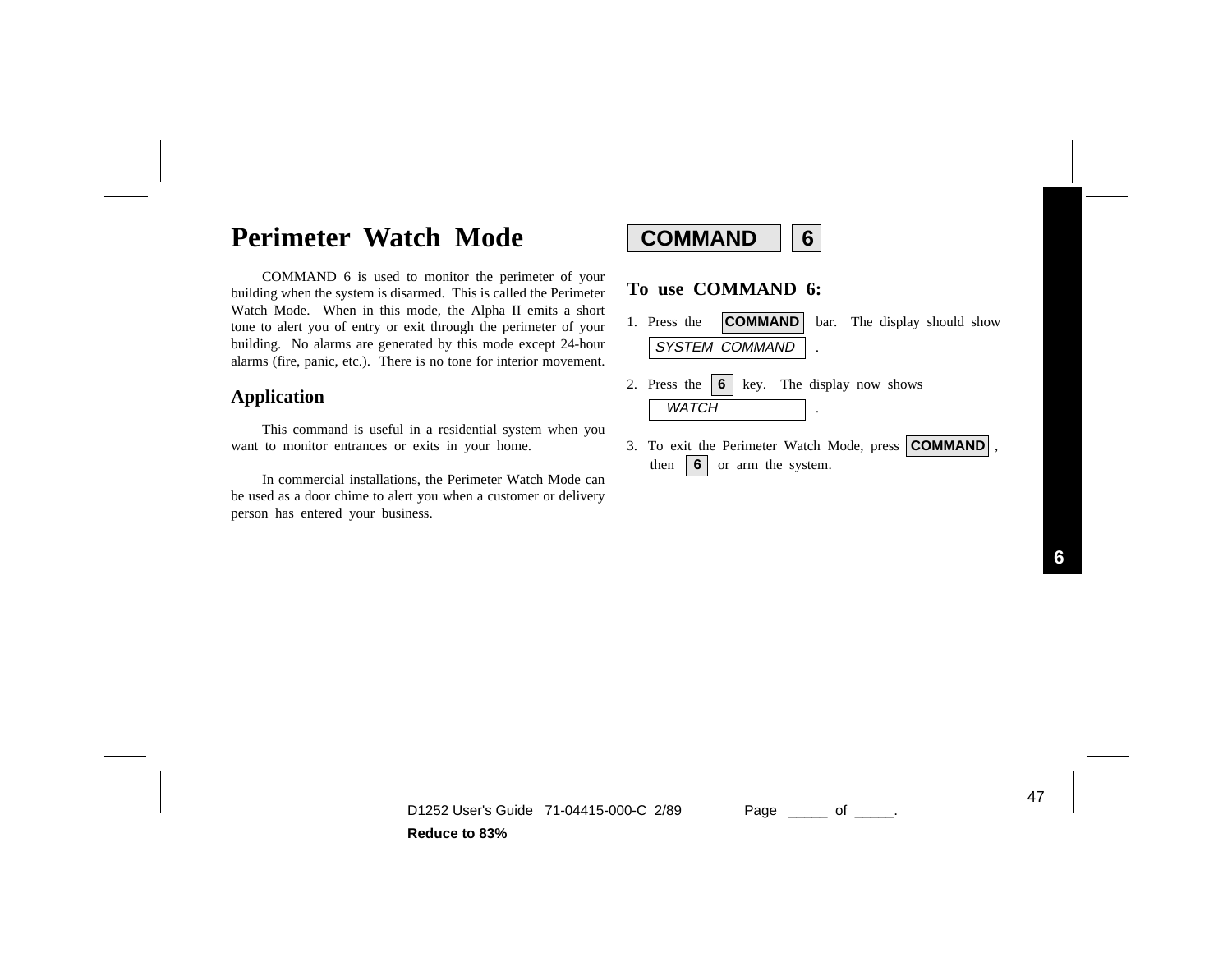# **Special Alert**

This Alpha II command is a manually operated and initiated alarm command. COMMAND 7 can be programmed to respond to a choice of numerious situations that may need immediate attention. This *command* may also be used to send a silent alarm to the Central Station without sounding an alarm signal on the premises. Check with your alarm company for the options they offer.

# **COMMAND 7**

#### **To use COMMAND 7:**

- 1. Press the **COMMAND** bar. The display should show SYSTEM COMMAND
- 2. Press the **7** key. The display indicates which zone COMMAND 7 is programmed to report to the Central Station. If programmed as an invisible alarm, the display does not change from what was previously shown.

48

D1252 User's Guide 71-04415-000-C 2/89 Page \_\_\_\_\_\_ of **Reduce to 83%**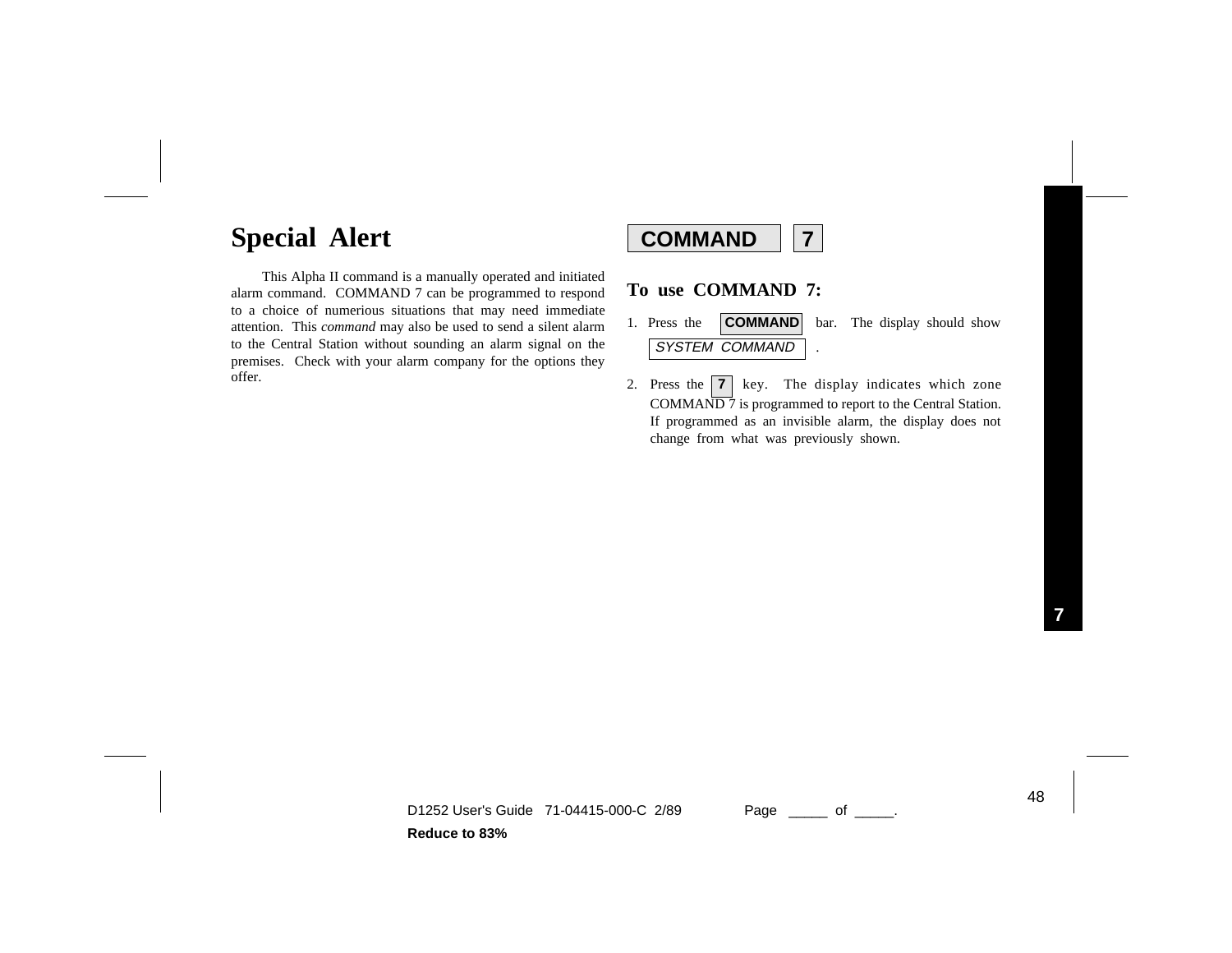This page changed 11/12/90 Per Roger L. (see change bars.) This is the only change to date code 11/90.

### **Partially Arm the Perimeter**

COMMAND 8 is used to arm the perimeter of your building while selected portions of the perimeter remain unarmed. Perimeter zones that are not secure (faulted) when COMMAND 8 is entered, are automatically bypassed and are not included in the system. COMMAND 8 does not arm the interior of your building. Exit delays are provided with this arming command. **Although this command does not send a "Closing Report" to the Central Station, it will still send alarms.**

**NOTE:** Zones that have been bypassed (not armed with the system) cannot be armed again until the system has been disarmed, the zones returned to normal, and the system is armed again. Enter your personal passcode to cancel COMMAND 8.

### **Application**

Use this arming command in residential systems to arm the front of your house while the interior and the rear perimeter doors are left unarmed, giving you freedom of movement between the house and patio.

In commercial systems, when you need access to the large overhead doors to receive deliveries, using COMMAND 8 will allow you to keep the rest of your building armed.

# **COMMAND**  $\vert$  8

#### **To use COMMAND 8:**

- 1. Before arming with COMMAND 8, decide which zones are to be left disarmed. Fault the zones by leaving a door or window open.
- 2. Pressing any of the keys (except the COMMAND bar) will give you a zone description of all faulted zones in the Alpha II display. Check to ensure that only the desired zone(s) are left open. The zone(s) *must* remain open until *after* the exit delay time expires.
- 3. Press the **COMMAND** bar. The display should show SYSTEM COMMAND 4. Press the **8** key. **PERIMETR DELAYED** is displayed
	- then alternates between  $\sqrt{PERIMETR}$  PARTIAL  $\parallel$  and

EXIT NOW | It shortens to

PERIMETR PARTIAL | when the system arms. Pressing any numbered key shows the custom display of faulted zones (both perimeter and interior).

- 5. When performing a COMMAND 8, and no zones are faulted, or if the zones return to normal before the exit delay time expires, the system is armed as in COMMAND 3.
- 6. To disarm, enter your personal passcode.



**8**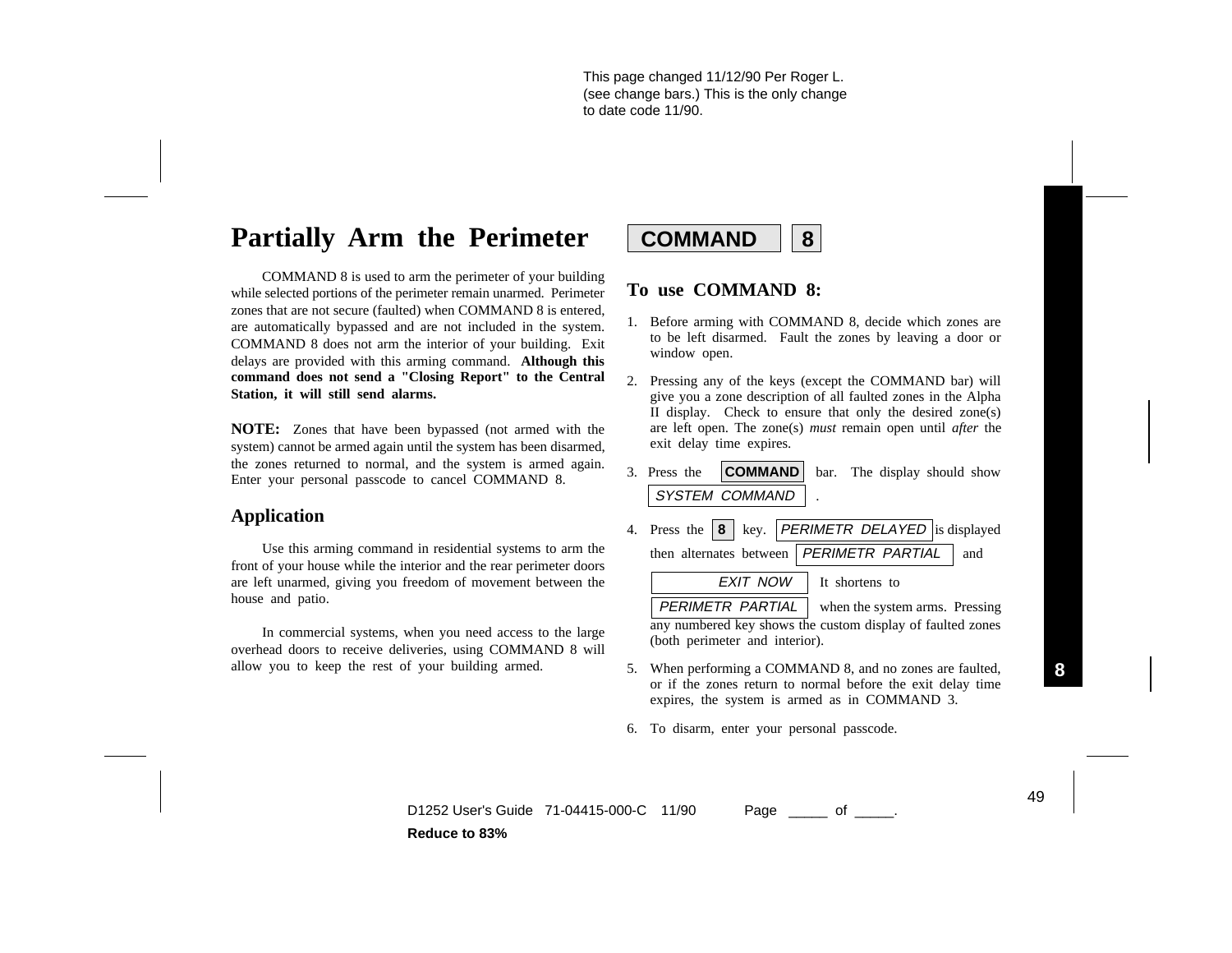# **Police Alert**

By using COMMAND 9, you immediately send an emergency signal to the Central Station to summon the police. It can be programmed to sound an alarm on the premises if desired.

# **COMMAND 9**

#### **To use COMMAND 9:**

- 1. Press the **COMMAND** bar. The display should show SYSTEM COMMAND
- 2. Press the **9** key. The display indicates which zone COMMAND 9 is programmed to report to the Central Station. If programmed as an invisible alarm, the display does not change from what was previously shown.

D1252 User's Guide 71-04415-000-C 2/89 Page \_\_\_\_\_\_ of **Reduce to 83%**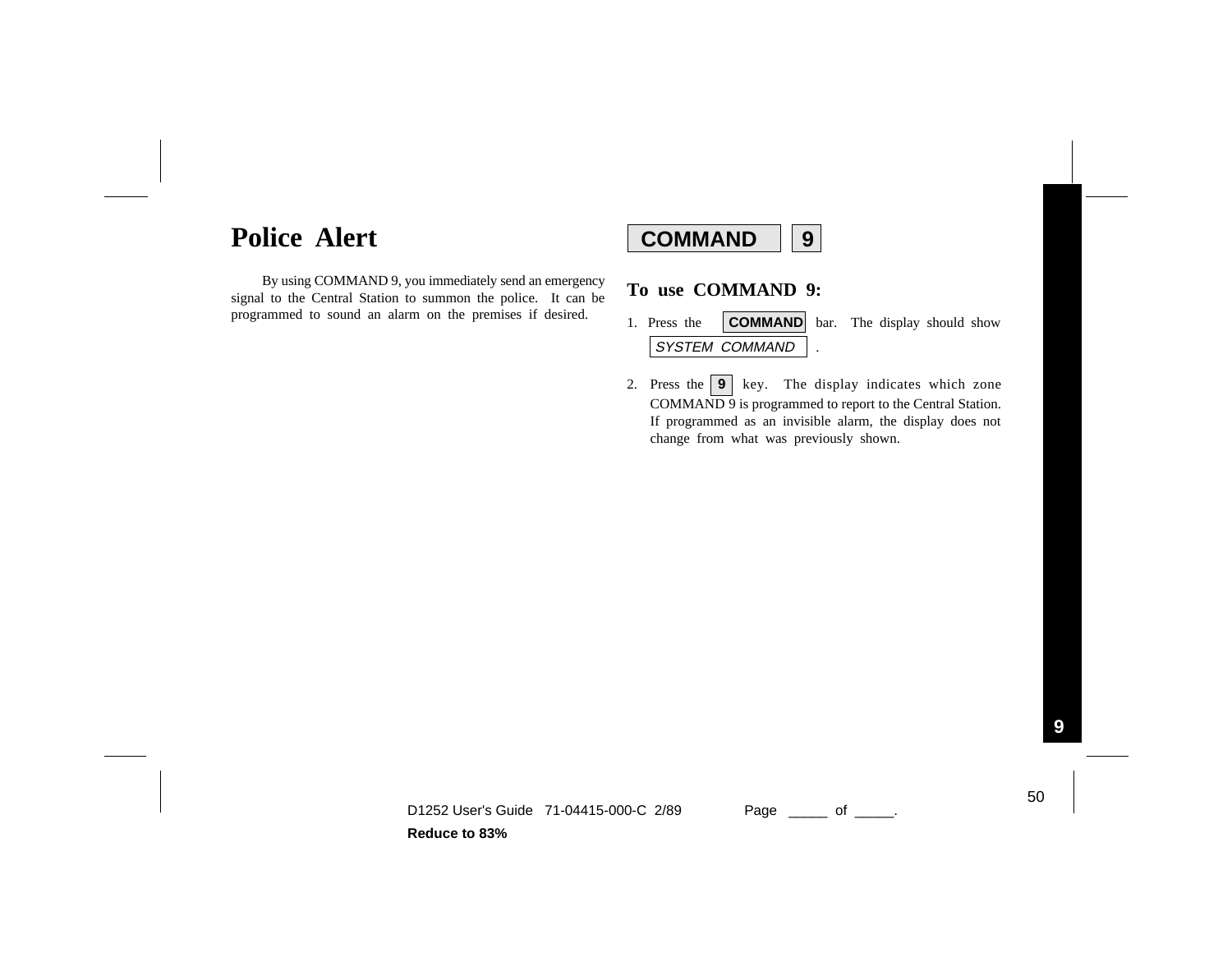### **Duress Passcode**

A *duress* passcode is used to send a silent alarm signal to the Central Station simply by increasing the last digit of the passcode by one. For example, if the standard passcode is 12345, the duress passcode is 12346.

The duress passcode arms or disarms the security system just like your personal passcode; however, as the system is armed or disarmed an alarm signal is transmitted to the Central Station.

### **Application**

The duress passcode is used when someone threatens you and demands you to disarm your security system. By disarming (or arming) with a duress passcode, the Central Station is alerted of an alarm situation.

> D1252 User's Guide 71-04415-000-C 2/89 Page \_\_\_\_\_\_ of **Reduce to 83%**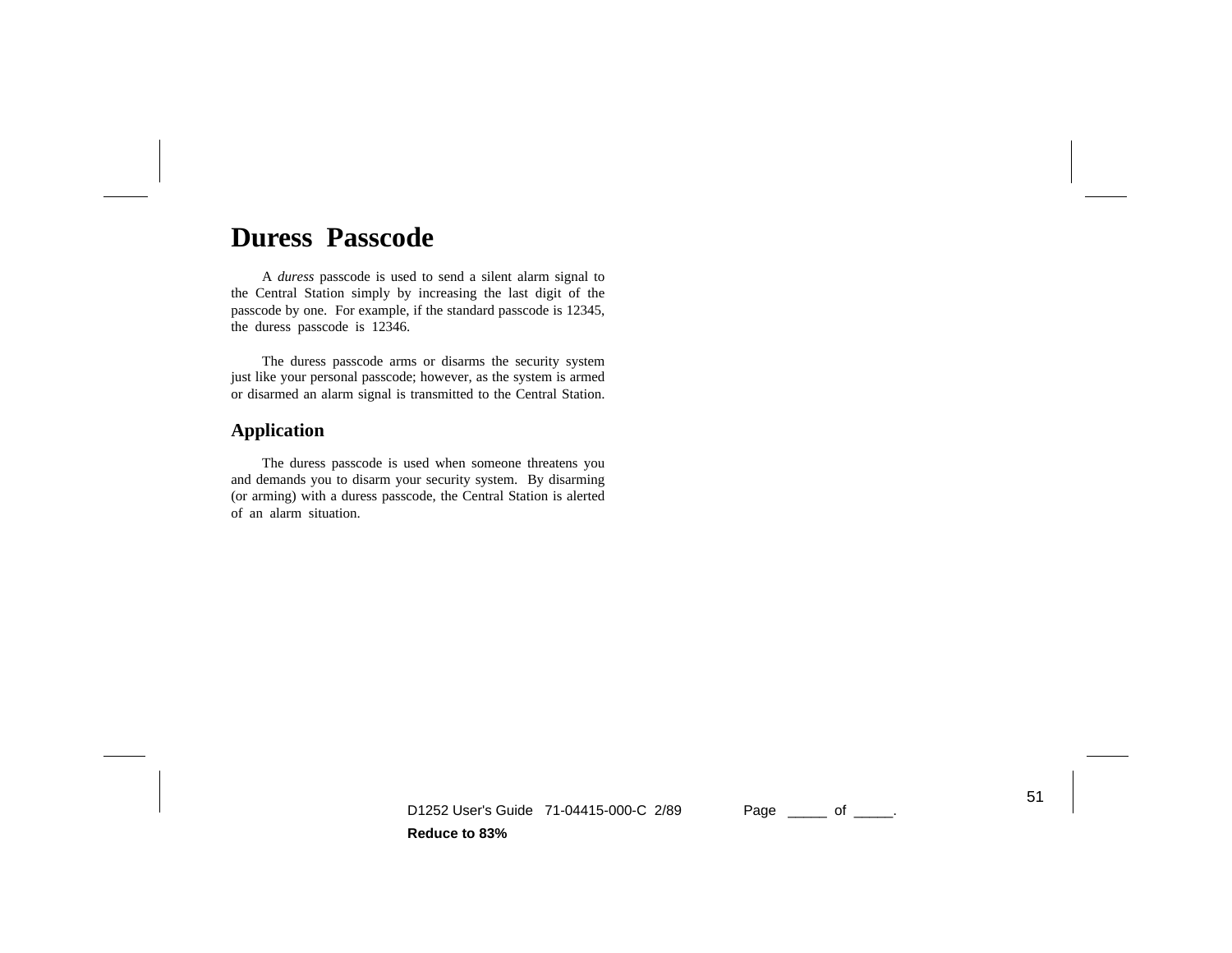### **Selective Zone Shunting**

Selective Zone Shunting **will** be reported to the Central Station.

Selective Zone Shunting **will not** be reported to the Central Station.

The Alpha II Command Center makes it easy for you to have complete control of your security system. By using Selective Zone Shunting you have the ability to bypass zones you do not wish to arm, directly from the Alpha II. With the push of a button, the Alpha II displays which zones are going to be armed. If you don't want a particular zone to arm, simply push the same numbered key as that zone and it will not arm with the rest of the system.

#### **Application**

In a large office building or warehouse, Selective Zone Shunting enables you to arm only those areas that need to be kept secure. Areas where personnel are working can be kept disarmed until they are finished and the areas vacated. To arm all zones, simply disarm the unit and rearm using COMMAND 1 or your personal passcode.

**IMPORTANT:** Do not attempt to shunt a zone annotated by an asterisk "\*". If shunted, an alarm signal is be sent to the Central Station and a sounder may be activated.

#### **To use Selective Zone Shunting:**

- 1. Ensure that all zones are secure. The Alpha II display should show  $READV$  TO ARM
- 2. Start the system exit delay by entering your personal passcode or an *arming command* which provides exit delays. The display alternates between **ALL SECURE** and EXIT NOW .
- 3. While the system is in the exit delay mode, again press the **COMMAND** bar. The Alpha II will display all of the zones that may be shunted.

**CAUTION:** You are in the exit delay mode and only have a limited amount of time in which to complete this operation.

4. To *prevent* a zone from being armed, press the key that corresponds with the number of that zone. For example, simply press the **4** key and it disappears from the display and zone 4 will not arm with the rest of the system.

During the exit time, if you decide that you want one of the zones you have bypassed to be armed with the rest of the system, press the corresponding key and the zone reappears in the display.

D1252 User's Guide 71-04415-000-C 2/89 Page \_\_\_\_\_\_ of **Reduce to 83%**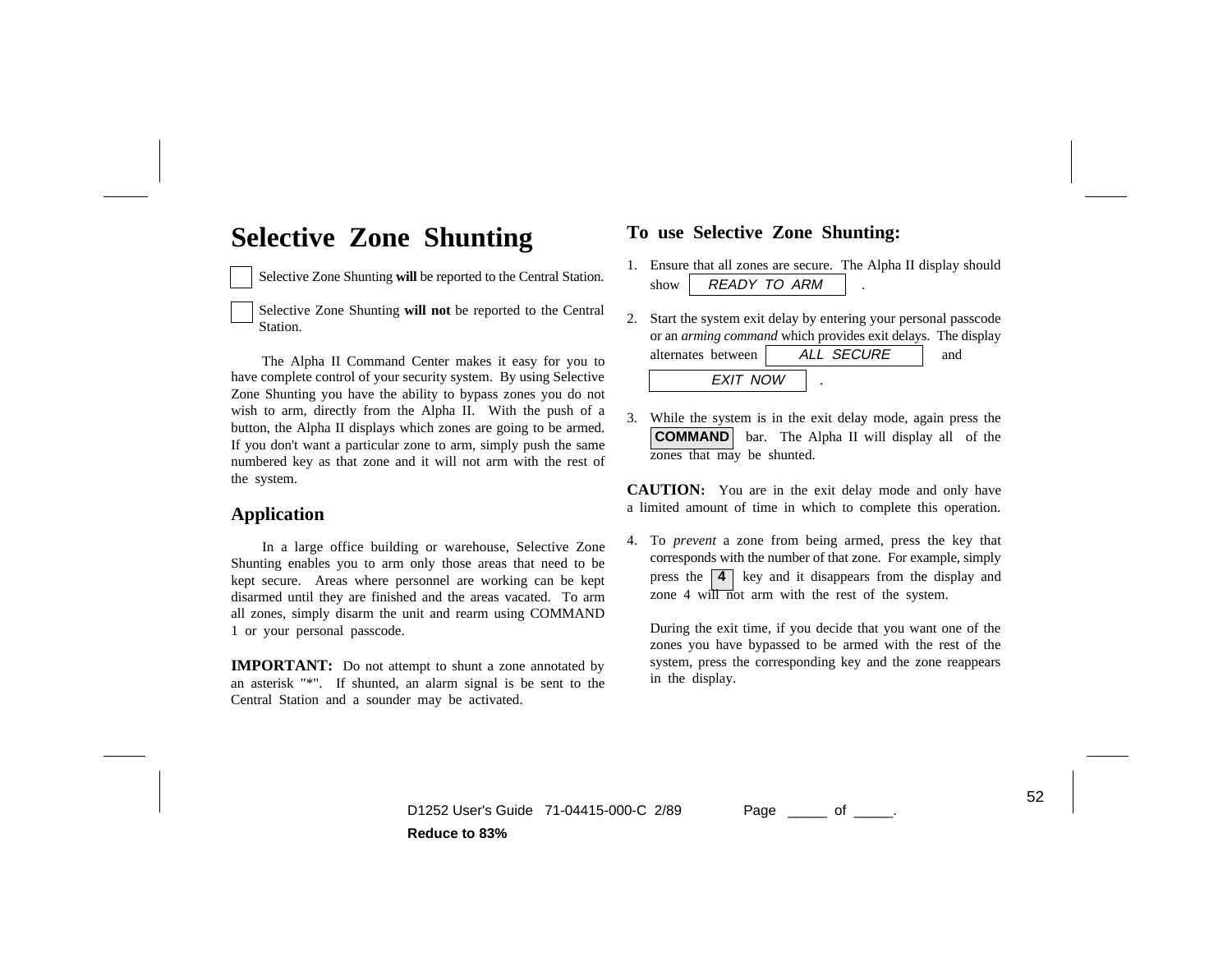### **Force Arming the System**

Force Arming **will** be reported to the Central Station.

Force Arming **will not** be reported to the Central Station.

Under normal conditions your Alpha II Command Center cannot be master armed while there is a faulted zone. Force arming allows you to arm the system with any zone faulted other than priority zones. (Priority zones are zones that must be normal when the system is armed.) Force arming arms only those zones that are ready to arm; any zone faulted at arming time is bypassed (not armed).

When force arming, a trouble report is sent to the Central Station indicating that the system was force armed and which zone was faulted. A closing report is also sent by those systems that are programmed for opening and closing reports.

Force arming can be programmed to apply to most arming commands as well as your personal passcode. Your alarm technician will check the boxes below to indicate which arming *commands* can force arm your system.

I can force arm with my personal passcode.

I can force arm with COMMAND\_\_\_\_\_\_

#### **To arm with zones faulted:**

- 1. Enter your personal passcode or any arming command desired. The Alpha II emits a "beep" tone with each keytouch indicating that a zone is faulted. The display should show the custom text for the zone that is faulted.
- 2. After you have entered all the digits of the passcode or *arming command*, hold the last key. The display shows  $HOLD$  TO FORC ARM . Keep holding the key until the display changes to indicate armed status.
- 3. The arm status display alternates with a service display until the communication to the Central Station is complete.

**NOTE:** If the fault is restored (returned to normal) while arming, the zone will be armed. If the fault is restored after arming, swinger shunt determines whether or not the zone will be armed with the rest of the system.

A faulted zone **will be** armed with the rest of the system if restored.

A faulted zone **will not be** armed with the rest of the system if restored.

I am allowed to have a maximum of \_\_\_\_\_\_\_\_\_\_ zones faulted when force arming.

D1252 User's Guide 71-04415-000-C 2/89 Page \_\_\_\_\_ of \_\_\_\_\_ **Reduce to 83%**

 $\overline{\phantom{a}}$  $\overline{\phantom{a}}$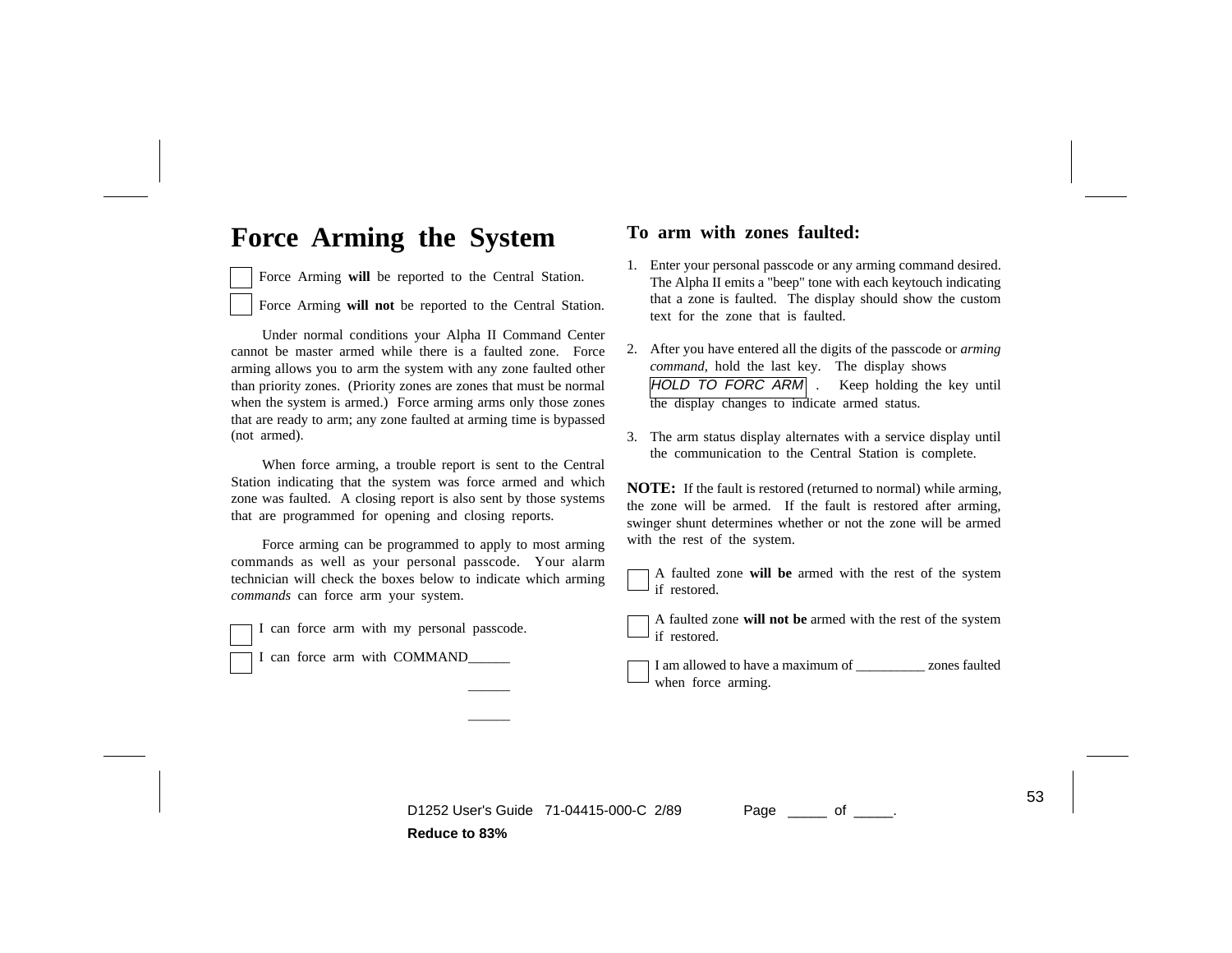### **Security System Glossary**

As security system technology has evolved, a special jargon has developed. Some terms widely used within the industry are these:

**Arm and Disarm––**Your security system is always "on" 24 hours a day. This allows for 24-hour fire detection and police alert (optional). When you enter your personal passcode into the arming station keypad, you are *arming* or *disarming* your "burglar" protection. When the burglar protection is *armed*, intruders will be detected and initiate an alarm condition. When the burglar protection is *disarmed*, the security system will not detect intruders.

**Arming Station––**A device used to switch the security system's burglar detection "on" or "off." An arming station can be a *keyswitch* or a *digital keypad.* Digital keypad arming stations display system status on a display panel and sound warnings with a buzzer or siren. This type of arming station may also control many other functions of the security system.

**Bypass––**The process of deliberately not including certain zones of protection when arming the security system.

**Central Station––**A facility where trained personnel monitor your security system 24 hours a day. Your security system contacts the Central Station during alarm conditions, thus enabling Central Station personnel to dispatch the proper authorities.

**Closing Report––**A signal to the Central Station indicating that the system has just been armed. This report is normally used by commercial accounts to indicate that the business is now closed.

**Entry Delay––**A predetermined amount of time provided by the

security system so you can enter an armed building through a delay door. Once the delay door is opened, the entry delay time begins. If the security system is not disarmed before the delay time expires, the system goes into alarm.

**Exit Delay––**A predetermined amount of time provided by the security system so you can leave the armed building. Once the system is armed, the exit time begins. You must exit the building before the exit delay time expires.

**Faulted Zone––**If a zone is not normal (a door or window is open), that zone is considered "faulted."

**Force Arm––**A zone that is faulted can be left out of the security system when arming. This is described as "force arming." Force arming reduces the level of security and should be used with discretion.

**Master Arm––**An arming *command* that arms *all* of the detection system, interior zones and perimeter zones.

**Opening Report––**A signal to the Central Station indicating that the system has been disarmed. This report is normally used by commercial accounts to indicate that the business is open.

**Perimeter Arm––**An arming *command* that arms only the perimeter of your building.

**Shunt––**See "Bypass".

**Zone––**Each area of your building is assigned to a specific zone. A zone can be a single door or an entire room or area of your building (like the 2nd floor). Most zones are either Perimeter Zones, Interior Zones or Fire (24 hour) Zones.

D1252 User's Guide 71-04415-000-C 2/89 Page \_\_\_\_\_ of \_\_\_\_\_. **Reduce to 83%**